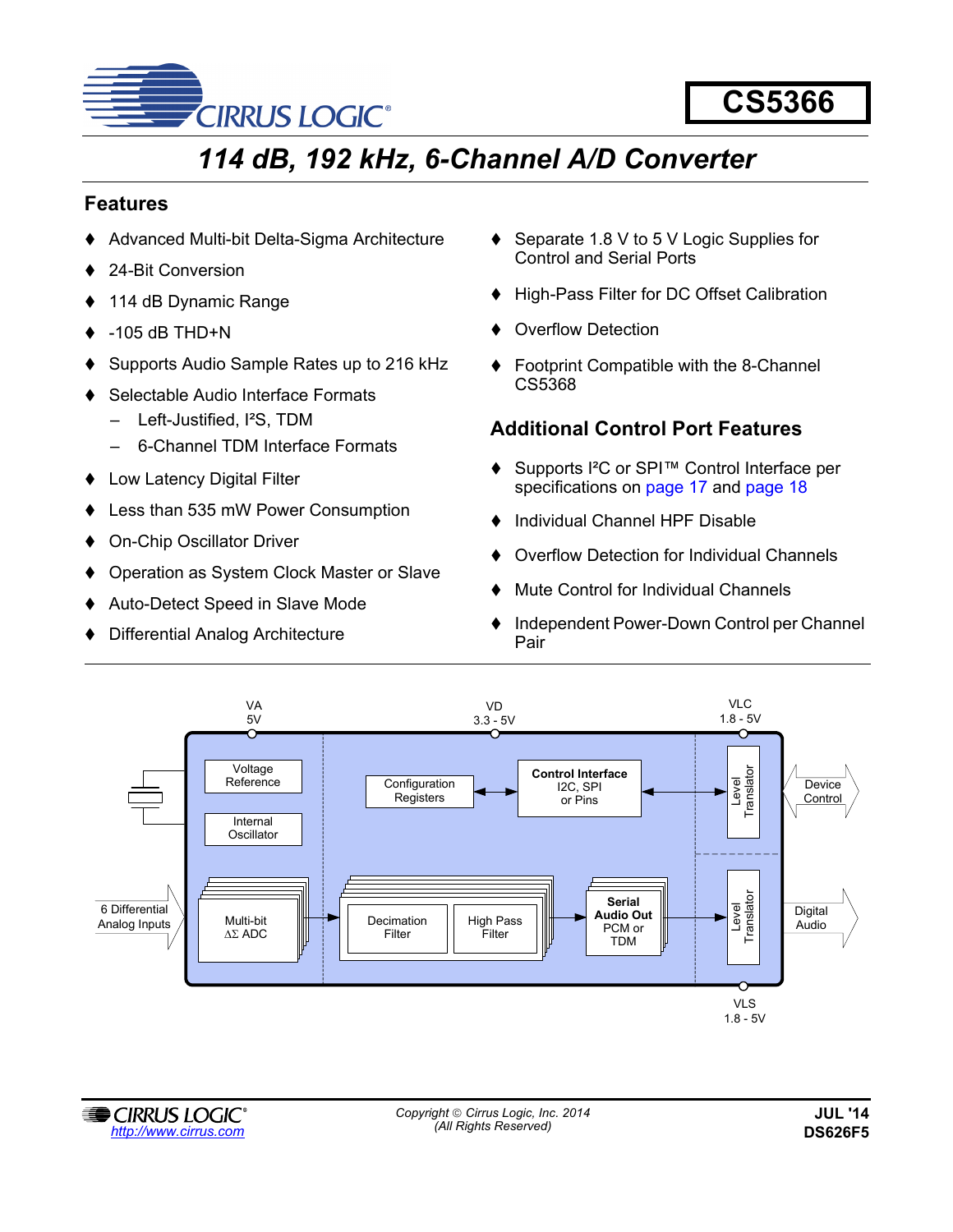

## **Description**

The CS5366 is a complete 6-channel analog-to-digital converter for digital audio systems. It performs sampling, analog-to-digital conversion, and anti-alias filtering, generating 24-bit values for all 6-channel inputs in serial form at sample rates up to 216 kHz per channel.

The CS5366 uses a 5th-order, multi-bit delta sigma modulator followed by low latency digital filtering and decimation, which removes the need for an external anti-aliasing filter. The ADC uses a differential input architecture which provides excellent noise rejection.

Dedicated level translators for the Serial Port and Control Port allow seamless interfacing between the CS5366 and other devices operating over a wide range of logic levels. In addition, an on-chip oscillator driver provides clocking flexibility and simplifies design.

The CS5366 is the industry's first audio A/D to support a high-speed TDM interface which provides a serial output of 6 channels of audio data with sample rates up to 216 kHz within a single data stream. It further reduces layout complexity and relieves input/output constraints in digital signal processors.

The CS5366 is available in a [48-pin LQFP](#page-39-0) package in both Commercial (-40°C to 85°C) and Automotive grades (-40°C to +105°C). The CDB5366 Customer Demonstration board is also available for device evaluation and implementation suggestions. Please see ["Ordering Information" on page 41](#page-40-0) for complete ordering information.

The CS5366 is ideal for high-end and pro-audio systems requiring unrivaled sound quality, transparent conversion, wide dynamic range and negligible distortion, such as A/V receivers, digital mixing consoles, multi-channel recorders, outboard converters, digital effect processors, and automotive audio systems.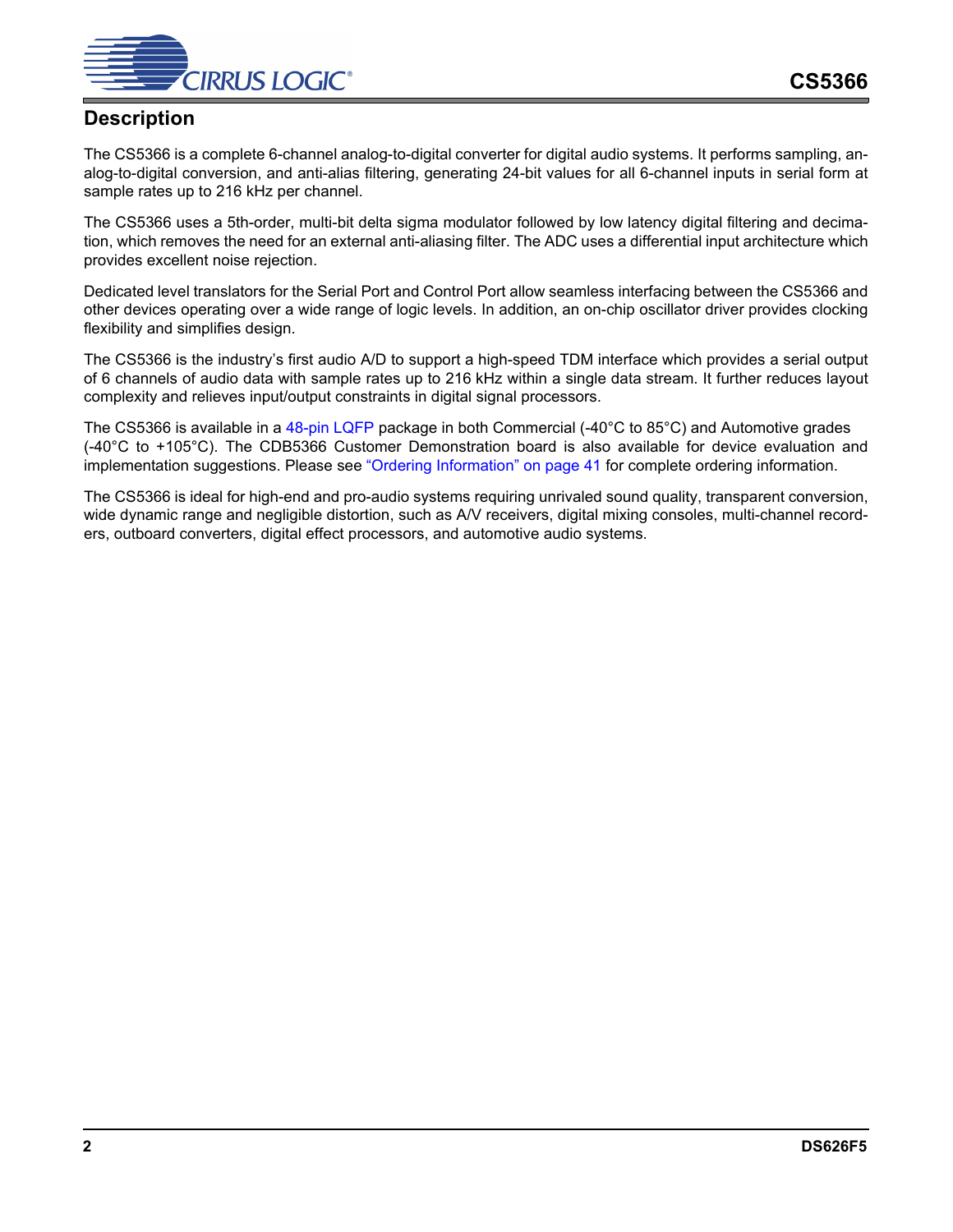

# **TABLE OF CONTENTS**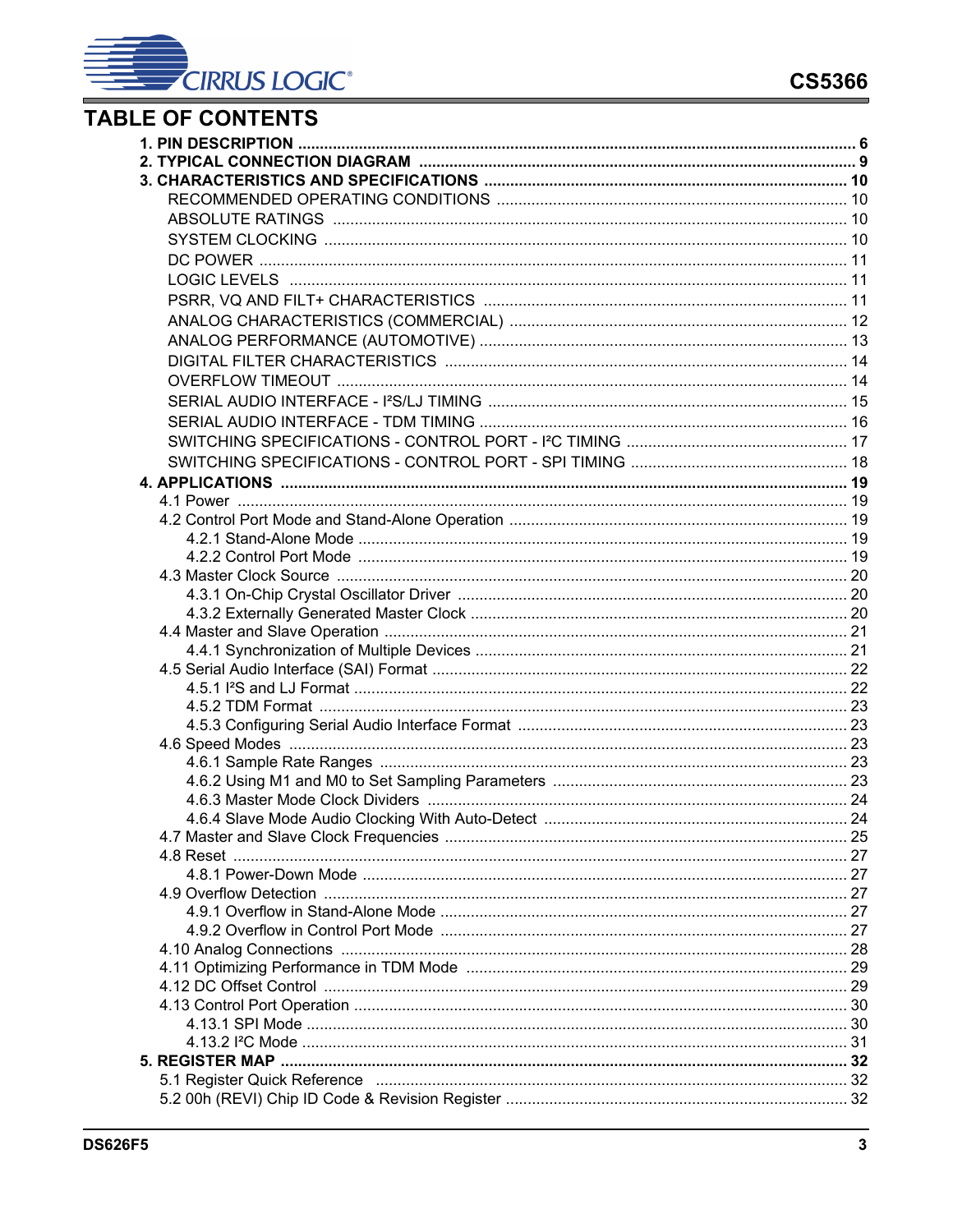

## **CS5366**

| $\mathbf{A}$ |
|--------------|
|              |

## **LIST OF FIGURES**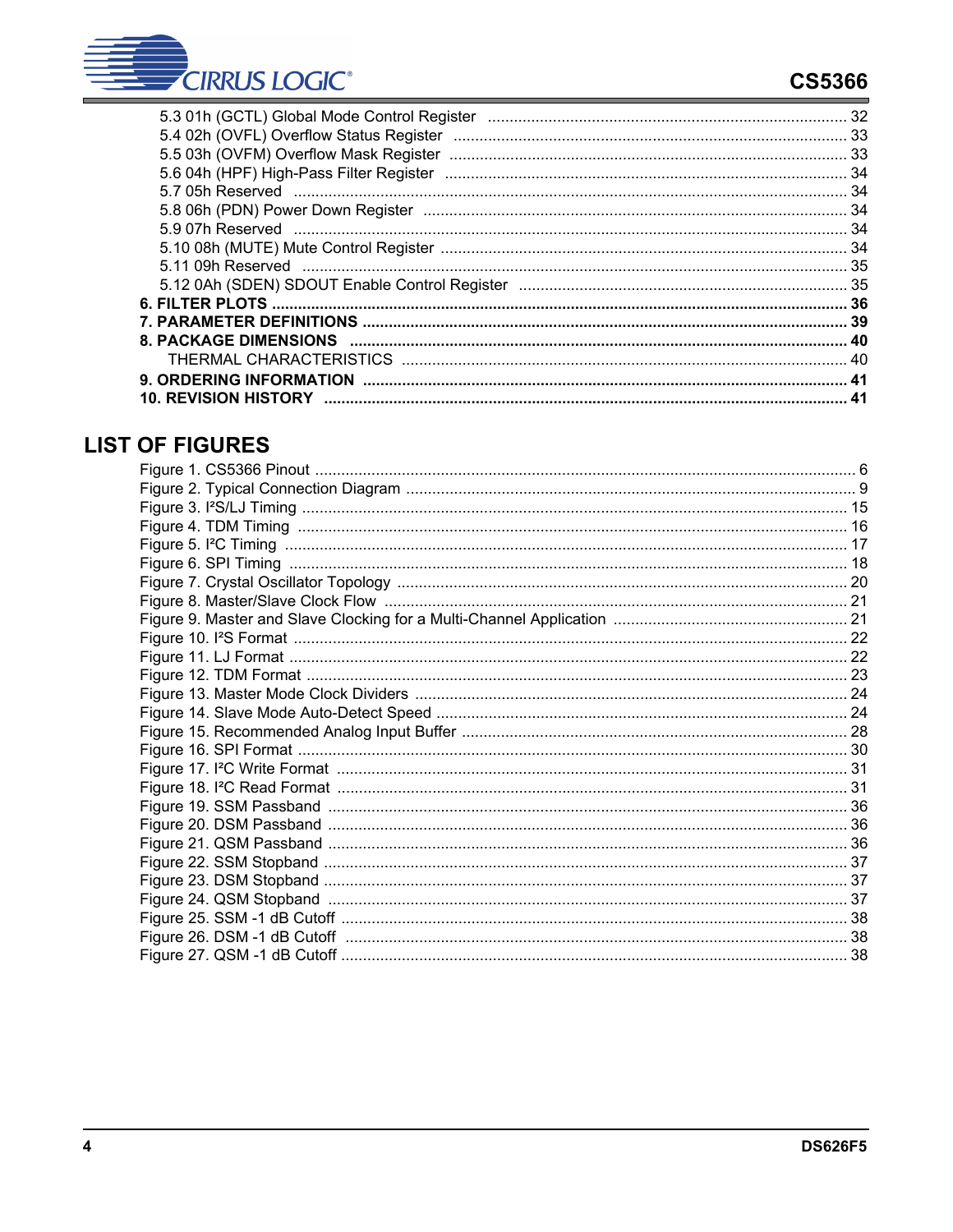

# **LIST OF TABLES**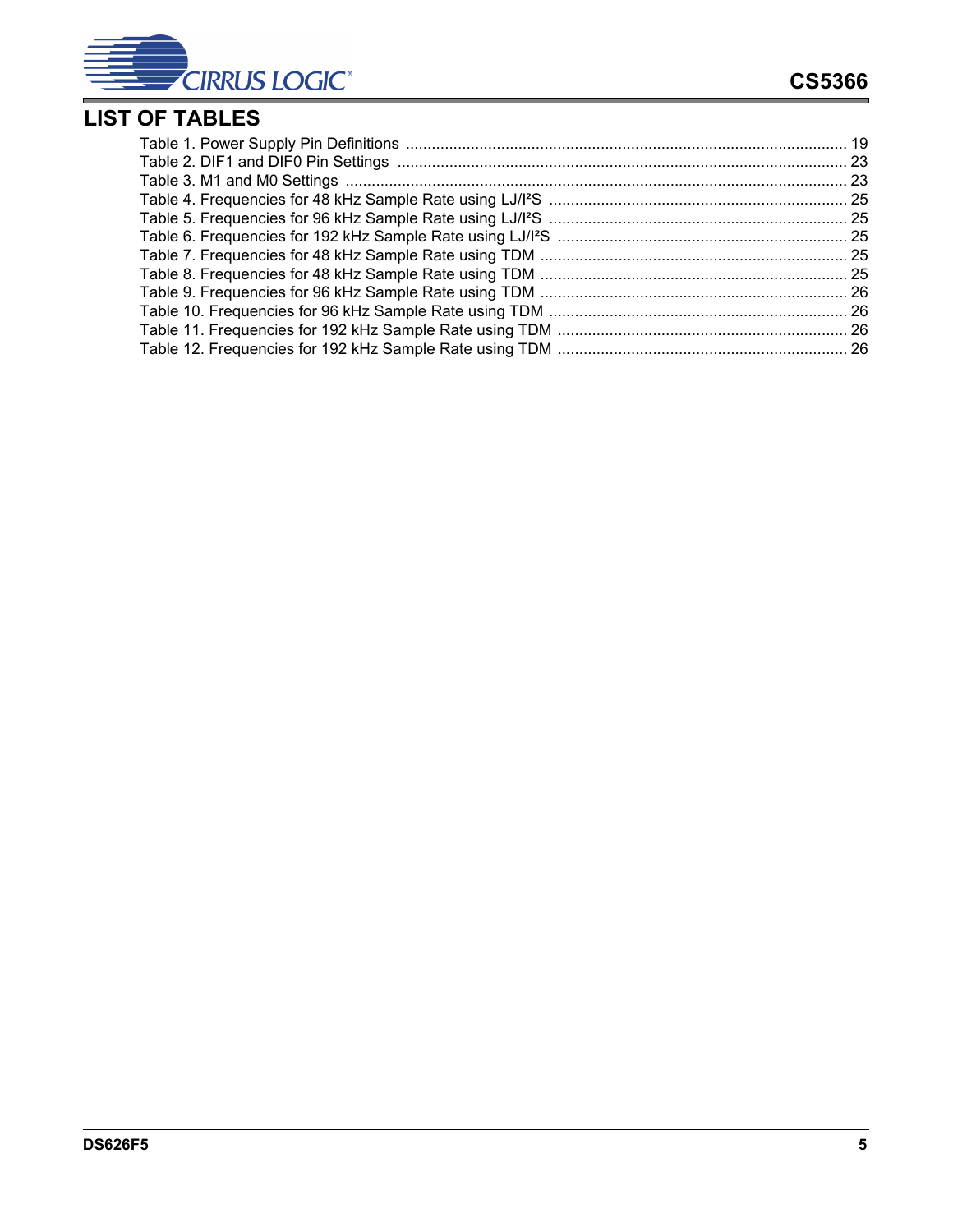

<span id="page-5-0"></span>



<span id="page-5-1"></span>**Figure 1. CS5366 Pinout**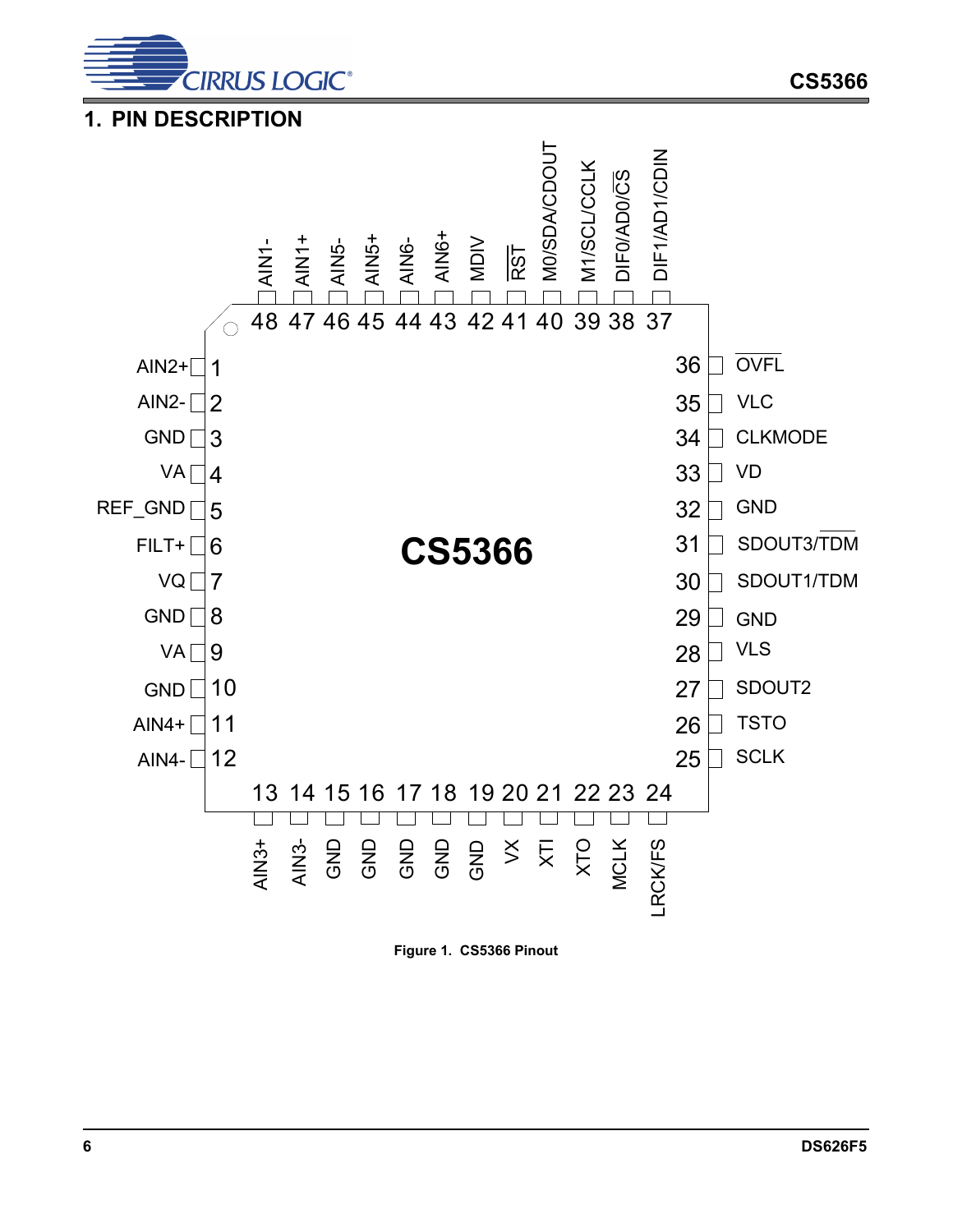

| <b>Pin Name</b>                                                                              | Pin#                                             | <b>Pin Description</b>                                                                                                                                                                                                                                                                                                                                                                          |
|----------------------------------------------------------------------------------------------|--------------------------------------------------|-------------------------------------------------------------------------------------------------------------------------------------------------------------------------------------------------------------------------------------------------------------------------------------------------------------------------------------------------------------------------------------------------|
| AIN2+, AIN2-<br>AIN4+, AIN4-<br>AIN3+, AIN3-<br>AIN6+, AIN6-<br>AIN5+, AIN5-<br>AIN1+, AIN1- | 1,2<br>11,12<br>13,14<br>43,44<br>45,46<br>47,48 | Differential Analog (Inputs) - Audio signals are presented differently to the delta sigma modula-<br>tors via the AIN+/- pins.                                                                                                                                                                                                                                                                  |
| <b>GND</b>                                                                                   | 3,8<br>10,15<br>16,17<br>18,19<br>29,32          | Ground (Input) - Ground reference. Must be connected to analog ground.                                                                                                                                                                                                                                                                                                                          |
| VA                                                                                           | 4,9                                              | Analog Power (Input) - Positive power supply for the analog section                                                                                                                                                                                                                                                                                                                             |
| REF_GND                                                                                      | 5                                                | Reference Ground (Input) - For the internal sampling circuits. Must be connected to analog<br>ground.                                                                                                                                                                                                                                                                                           |
| FILT+                                                                                        | 6                                                | Positive Voltage Reference (Output) - Reference voltage for internal sampling circuits.                                                                                                                                                                                                                                                                                                         |
| VQ                                                                                           | $\overline{7}$                                   | Quiescent Voltage (Output) - Filter connection for the internal quiescent reference voltage.                                                                                                                                                                                                                                                                                                    |
| VX                                                                                           | 20                                               | Crystal Oscillator Power (Input) - Also powers control logic to enable or disable oscillator cir-<br>cuits.                                                                                                                                                                                                                                                                                     |
| <b>XTI</b><br><b>XTO</b>                                                                     | 21<br>22                                         | Crystal Oscillator Connections (Input/Output) - I/O pins for an external crystal which may be<br>used to generate MCLK.                                                                                                                                                                                                                                                                         |
| <b>MCLK</b>                                                                                  | 23                                               | System Master Clock (Input/Output) - When a crystal is used, this pin acts as a buffered MCLK<br>Source (Output). When the oscillator function is not used, this pin acts as an input for the system<br>master clock. In this case, the XTI and XTO pins must be tied low.                                                                                                                      |
| <b>LRCK/FS</b>                                                                               | 24                                               | Serial Audio Channel Clock (Input/Output)<br>In I <sup>2</sup> S mode Serial Audio Channel Select. When low, the odd channels are selected.<br>In LJ mode Serial Audio Channel Select. When high, the odd channels are selected.<br>In TDM Mode a frame sync signal. When high, it marks the beginning of a new frame of serial<br>audio samples. In Slave Mode, this pin acts as an input pin. |
| <b>SCLK</b>                                                                                  | 25                                               | Main timing clock for the Serial Audio Interface (Input/Output) - During Master Mode, this pin<br>acts as an output, and during Slave Mode it acts as an input pin.                                                                                                                                                                                                                             |
| <b>TSTO</b>                                                                                  | 26                                               | Test Out (Output) - Must be left unconnected.                                                                                                                                                                                                                                                                                                                                                   |
| SDOUT2                                                                                       | 27                                               | Serial Audio Data (Output) - Channels 3,4                                                                                                                                                                                                                                                                                                                                                       |
| <b>VLS</b>                                                                                   | 28                                               | Serial Audio Interface Power - Positive power for the serial audio interface.                                                                                                                                                                                                                                                                                                                   |
| SDOUT1/TDM                                                                                   | 30                                               | Serial Audio Data (Output) - Channels 1,2, TDM.                                                                                                                                                                                                                                                                                                                                                 |
| SDOUT3/TDM                                                                                   | 31                                               | Serial Audio Data (Output) - Channels 5,6, TDM is complementary TDM data.                                                                                                                                                                                                                                                                                                                       |
| VD                                                                                           | 33                                               | Digital Power (Input) - Positive power supply for the digital section.                                                                                                                                                                                                                                                                                                                          |
| VLC                                                                                          | 35                                               | Control Port Interface Power - Positive power for the control port interface.                                                                                                                                                                                                                                                                                                                   |
| <b>OVFL</b>                                                                                  | 36                                               | Overflow (Output, open drain) - Detects an overflow condition on both left and right channels.                                                                                                                                                                                                                                                                                                  |
| <b>RST</b>                                                                                   | 41                                               | Reset (Input) - The device enters a low power mode when low.                                                                                                                                                                                                                                                                                                                                    |
| <b>Stand-Alone Mode</b>                                                                      |                                                  |                                                                                                                                                                                                                                                                                                                                                                                                 |
| <b>CLKMODE</b>                                                                               | 34                                               | CLKMODE (Input) - Setting this pin HIGH places a divide-by-1.5 circuit in the MCLK path to the<br>core device circuitry.                                                                                                                                                                                                                                                                        |
| DIF <sub>1</sub><br>DIF <sub>0</sub>                                                         | 37<br>38                                         | DIF1, DIF0 (Input) - Sets the serial audio interface format.                                                                                                                                                                                                                                                                                                                                    |
| M <sub>1</sub><br>M <sub>0</sub>                                                             | 39<br>40                                         | Mode Selection ( <i>Input</i> ) - Determines the operational mode of the device.                                                                                                                                                                                                                                                                                                                |
| <b>MDIV</b>                                                                                  | 42                                               | MCLK Divider (Input) - Setting this pin HIGH places a divide-by-2 circuit in the MCLK path to the<br>core device circuitry.                                                                                                                                                                                                                                                                     |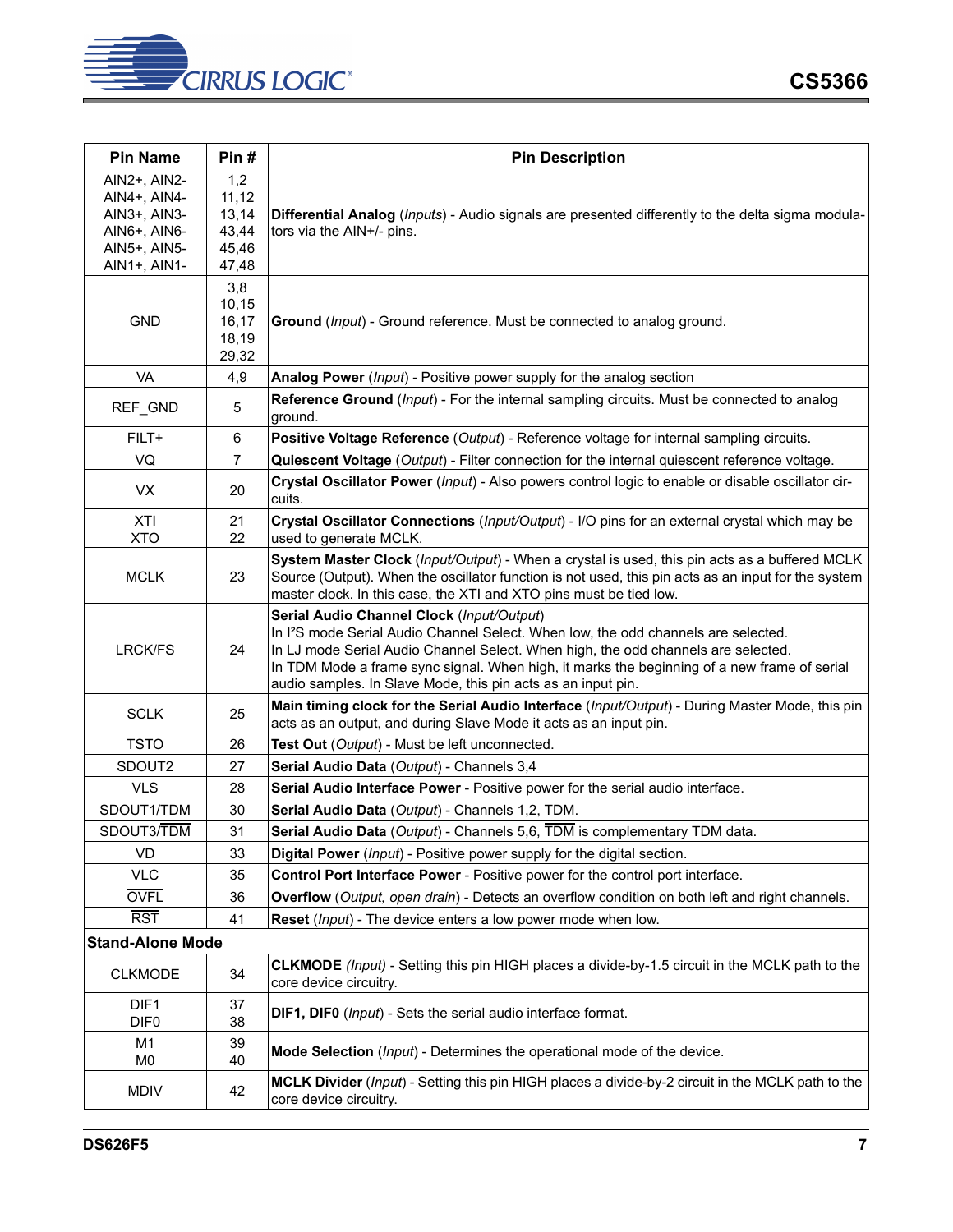

<span id="page-7-0"></span>

| <b>Control Port Mode</b> |    |                                                                                                                                                                                                                                                      |
|--------------------------|----|------------------------------------------------------------------------------------------------------------------------------------------------------------------------------------------------------------------------------------------------------|
| <b>CLKMODE</b>           | 34 | <b>CLKMODE</b> (Input) - This pin is ignored in Control Port Mode and the same functionality<br>is obtained from the corresponding bit in the Global Control Register. Note: Should be<br>connected to GND when using the part in Control Port Mode. |
| AD1/CDIN                 | 37 | I <sup>2</sup> C Format, AD1 ( <i>Input</i> ) - Forms the device address input AD[1].<br>SPI Format, CDIN (Input) - Becomes the input data pin.                                                                                                      |
| AD0/CS                   | 38 | I <sup>2</sup> C Format, AD0 ( <i>Input</i> ) - Forms the device address input AD[0].<br>SPI Format, CS (Input) - Acts as the active low chip select input.                                                                                          |
| <b>SCL/CCLK</b>          | 39 | I <sup>2</sup> C Format, SCL (Input) - Serial clock for the serial control port. An external pull-up<br>resistor is required for I <sup>2</sup> C control port operation.<br>SPI Format, CCLK (Input) - Serial clock for the serial control port.    |
| SDA/CDOUT                | 40 | I <sup>2</sup> C Format SDA (Input/Output) - Acts as an input/output data pin. An external pull-up<br>resistor is required for I <sup>2</sup> C control port operation.<br><b>SPI Format CDOUT</b> (Output) - Acts as an output only data pin.       |
| <b>MDIV</b>              | 42 | MCLK Divider (Input) - This pin is ignored in Control Port Mode and the same function-<br>ality is obtained from the corresponding bit in the Global Control Register.<br>Note: Should be connected to GND when using the part in Control Port Mode. |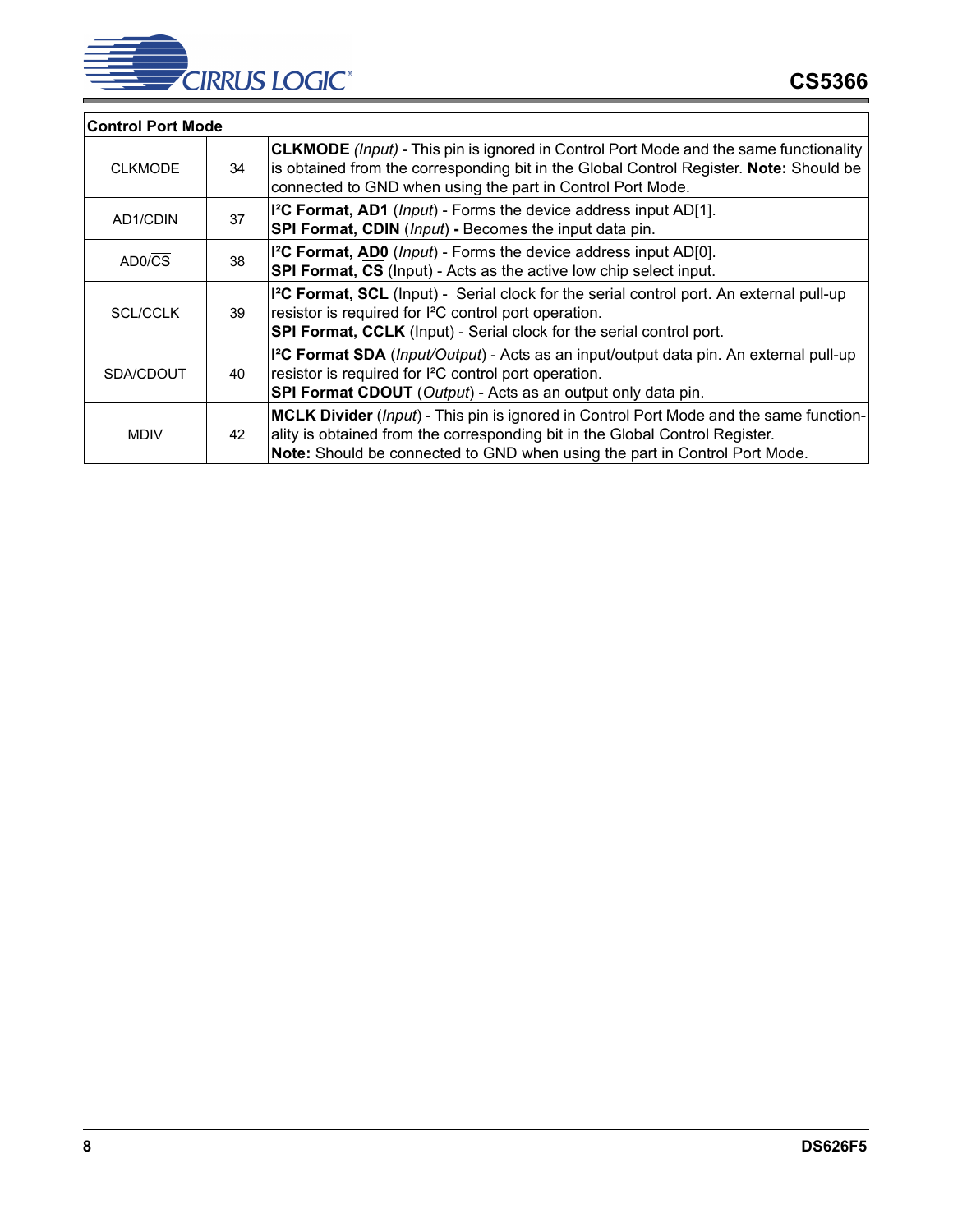

**CS5366**

## <span id="page-8-0"></span>**2. TYPICAL CONNECTION DIAGRAM**



![](_page_8_Figure_4.jpeg)

<span id="page-8-1"></span>For analog buffer configurations, refer to Cirrus Application Note AN241. Also, a low-cost single-ended-to-differential solution is provided on the Customer Evaluation Board.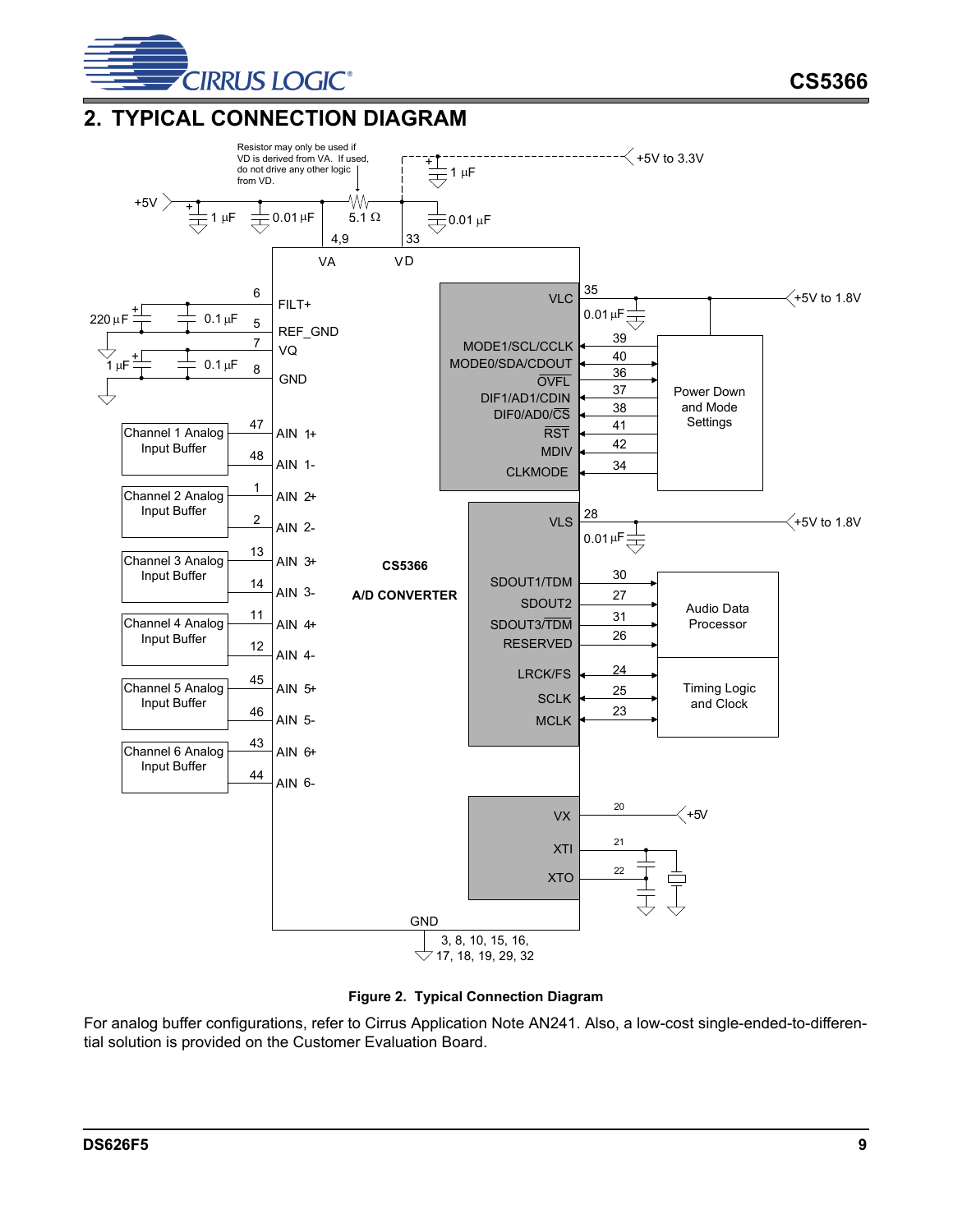![](_page_9_Picture_0.jpeg)

## <span id="page-9-0"></span>**3. CHARACTERISTICS AND SPECIFICATIONS**

## <span id="page-9-1"></span>**RECOMMENDED OPERATING CONDITIONS**

GND = 0 V, all voltages with respect to 0 V.

| <b>Parameter</b>              |                        | Symbol                     | Min               | Typ                      | <b>Max</b> | Unit |
|-------------------------------|------------------------|----------------------------|-------------------|--------------------------|------------|------|
| DC Power Supplies:            | Positive Analog        | VA                         | 4.75              | 5.0                      |            |      |
|                               | Positive Crystal       | VX                         | 4.75              | 5.0                      |            |      |
|                               | Positive Digital       | VD                         | 3.14              | 3.3                      | 5.25       |      |
|                               | Positive Serial Logic  | <b>VLS</b>                 | 1.71 <sup>1</sup> | 3.3                      |            |      |
|                               | Positive Control Logic | <b>VLC</b>                 | 1.71              | 3.3                      |            |      |
| Ambient Operating Temperature | (-CQZ)                 | $\mathsf{T}_{\mathsf{AC}}$ | -40               | $\overline{\phantom{0}}$ | 85         | °C   |
|                               | (-DQZ)                 | $\mathsf{T}_{\mathsf{AA}}$ | -40               |                          | 105        |      |

1. TDM Quad-Speed Mode specified to operate correctly at VLS  $\geq$  3.14 V.

## <span id="page-9-2"></span>**ABSOLUTE RATINGS**

Operation beyond these limits may result in permanent damage to the device. Normal operation is not guaranteed at these extremes. Transient currents up to ±100 mA on the analog input pins will not cause SCR latch-up.

| <b>Parameter</b>                              |                        | Symbol                     | Min    | <b>Typ</b> | Max      | Units        |
|-----------------------------------------------|------------------------|----------------------------|--------|------------|----------|--------------|
| DC Power Supplies:                            | Positive Analog        | VA                         |        |            |          |              |
|                                               | Positive Crystal       | <b>VX</b>                  |        |            |          |              |
|                                               | Positive Digital       | VD                         | $-0.3$ |            | $+6.0$   | V            |
|                                               | Positive Serial Logic  | <b>VLS</b>                 |        |            |          |              |
|                                               | Positive Control Logic | <b>VLC</b>                 |        |            |          |              |
| Input Current                                 |                        | <sup>l</sup> in            | $-10$  |            | $+10$    | mA           |
| Analog Input Voltage                          |                        | $\mathsf{V}_{\mathsf{IN}}$ | $-0.3$ |            | $VA+0.3$ | V            |
| Digital Input Voltage                         |                        | <b>V<sub>IND</sub></b>     |        |            | $VL+0.3$ |              |
| Ambient Operating Temperature (Power Applied) |                        | $T_A$                      | -50    |            | $+125$   | $^{\circ}$ C |
| Storage Temperature                           |                        | $T_{\text{stg}}$           | $-65$  |            | $+150$   |              |

## <span id="page-9-4"></span><span id="page-9-3"></span>**SYSTEM CLOCKING**

| <b>Parameter</b>              | <b>Symbol</b>      | Min   | Typ | <b>Max</b> | Unit |
|-------------------------------|--------------------|-------|-----|------------|------|
| Input Master Clock Frequency  | <b>MCLK</b>        | 0.512 |     | 55.05      | MHz  |
| Input Master Clock Duty Cycle | <sup>l</sup> cikhi | 40    |     | 60         | %    |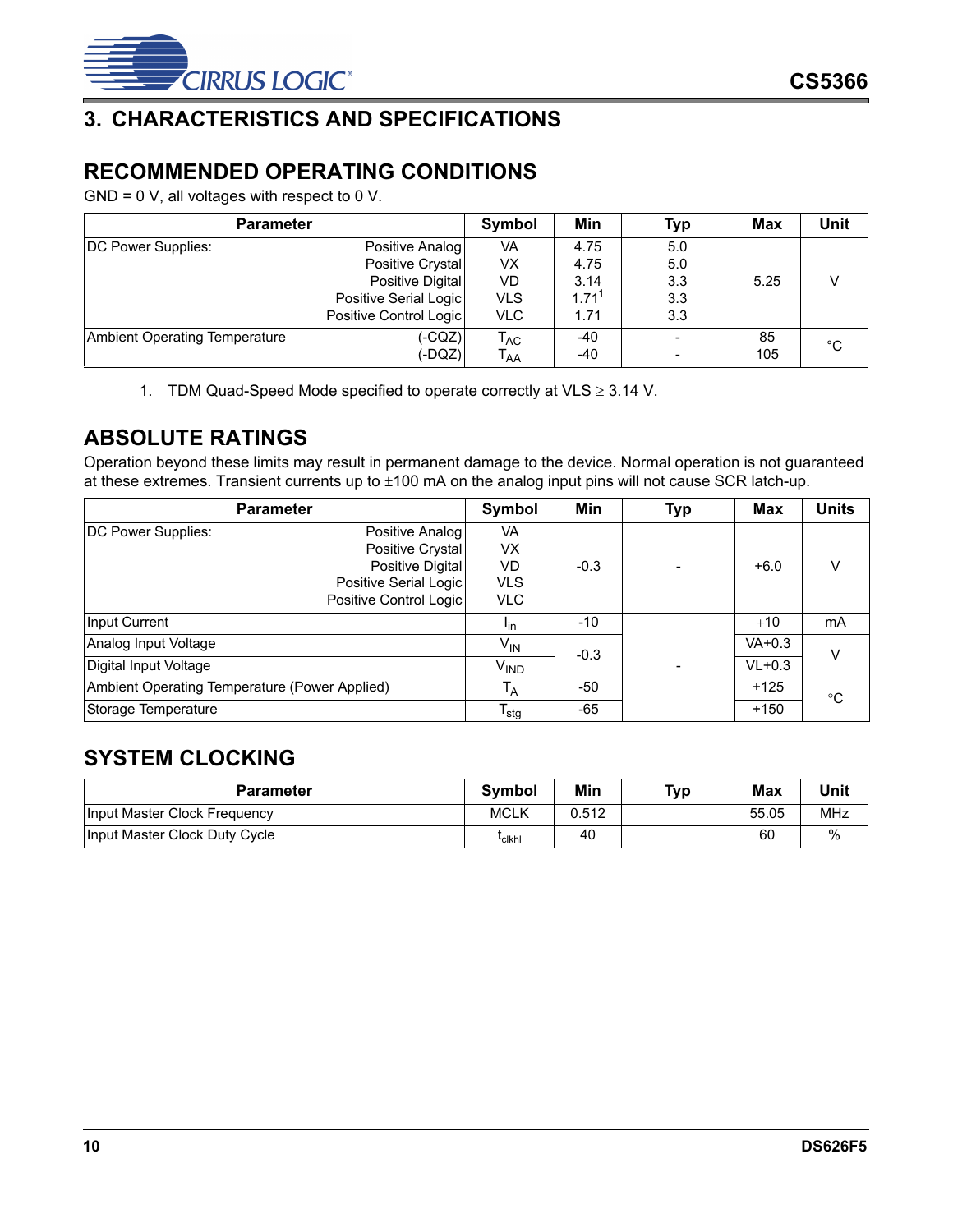![](_page_10_Picture_0.jpeg)

## <span id="page-10-0"></span>**DC POWER**

MCLK = 12.288 MHz; Master Mode. GND = 0 V.

| <b>Parameter</b>      | Symbol                              | Min            | <b>Typ</b> | Max  | <b>Unit</b> |    |
|-----------------------|-------------------------------------|----------------|------------|------|-------------|----|
| Power Supply Current  | $VA = 5 V$                          | <sup>1</sup> A |            | 76   | 84          | mA |
| (Normal Operation)    | $VX = 5V$                           | Iχ             |            | 4    | 8           | mA |
|                       | $VD = 5 V$                          | פי             |            | 60   | 66          | mA |
|                       | $VD = 3.3 V$                        | Ιŋ             |            | 37   | 40          | mA |
|                       | VLS, VLC = $5V$                     |                |            | 6    | 8           | mA |
|                       | VLS, VLC = $3.3$ V                  |                |            | 3    | 5           | mA |
| Power Supply Current  | $VA = 5 V$                          | ΙA             |            | 50   |             | μA |
| (Power-Down) (Note 1) | VLS, VLC, VD = $5$ V                | I <sub>D</sub> |            | 500  |             | μA |
| Power Consumption     |                                     |                |            |      |             | mW |
| (Normal Operation)    | All Supplies = $5 V$                |                |            | 730  | 830         | mW |
|                       | $VA = 5 V. VD = VLS = VLC = 3.3 Vl$ |                |            | 532  | 609         | mW |
| (Power-Down) (Note 1) |                                     |                |            | 2.75 |             | mW |

<span id="page-10-3"></span>1. Power-Down is defined as  $\overline{\text{RST}}$  = LOW with all clocks and data lines held static at a valid logic level.

## <span id="page-10-1"></span>**LOGIC LEVELS**

| <b>Parameter</b>                                   | Symbol          | Min                    | <b>Typ</b> | <b>Max</b>               | Units |               |
|----------------------------------------------------|-----------------|------------------------|------------|--------------------------|-------|---------------|
| High-Level Input Voltage<br>%VLS/VLC               |                 | $V_{\text{IH}}$        | 70         |                          |       | %             |
| Low-Level Input Voltage                            | %VLS/VLC        | $V_{IL}$               |            |                          | 30    | %             |
| High-Level Output Voltage at 100 µA load           | %VLS/VLC        | $V_{OH}$               | 85         |                          |       | $\%$          |
| Low-Level Output Voltage at -100 µA load           | %VLS/VLC        | $V_{OL}$               |            | $\overline{\phantom{a}}$ | 15    | $\frac{0}{0}$ |
| SDA Low-Level Output Voltage at -2 mA load<br>%VLC |                 | $V_{OL}$               |            |                          | TBD   | $\%$          |
| <b>OVFL</b> Current Sink                           |                 |                        |            | -4                       |       | mA            |
| Input Leakage Current                              | logic pins only | <b>I</b> <sub>in</sub> | -10        |                          | 10    | μA            |

## <span id="page-10-2"></span>**PSRR, VQ AND FILT+ CHARACTERISTICS**

MCLK = 12.288 MHz; Master Mode. Valid with the recommended capacitor values on FILT+ and VQ as shown in the "Typical Connection Diagram".

| <b>Parameter</b>                                                                             | Symbol      | Min | Typ              | <b>Max</b> | Unit     |
|----------------------------------------------------------------------------------------------|-------------|-----|------------------|------------|----------|
| Power Supply Rejection Ratio at (1 kHz)                                                      | <b>PSRR</b> |     | 65               |            | dB       |
| $VO$ Nominal Voltage<br>Output Impedance<br>Maximum allowable DC current source/sink         |             |     | VA/2<br>25<br>10 |            | kΩ<br>μA |
| <b>Filt+ Nominal Voltage</b><br>Output Impedance<br>Maximum allowable DC current source/sink |             |     | VA<br>4.4<br>10  |            | kΩ<br>μA |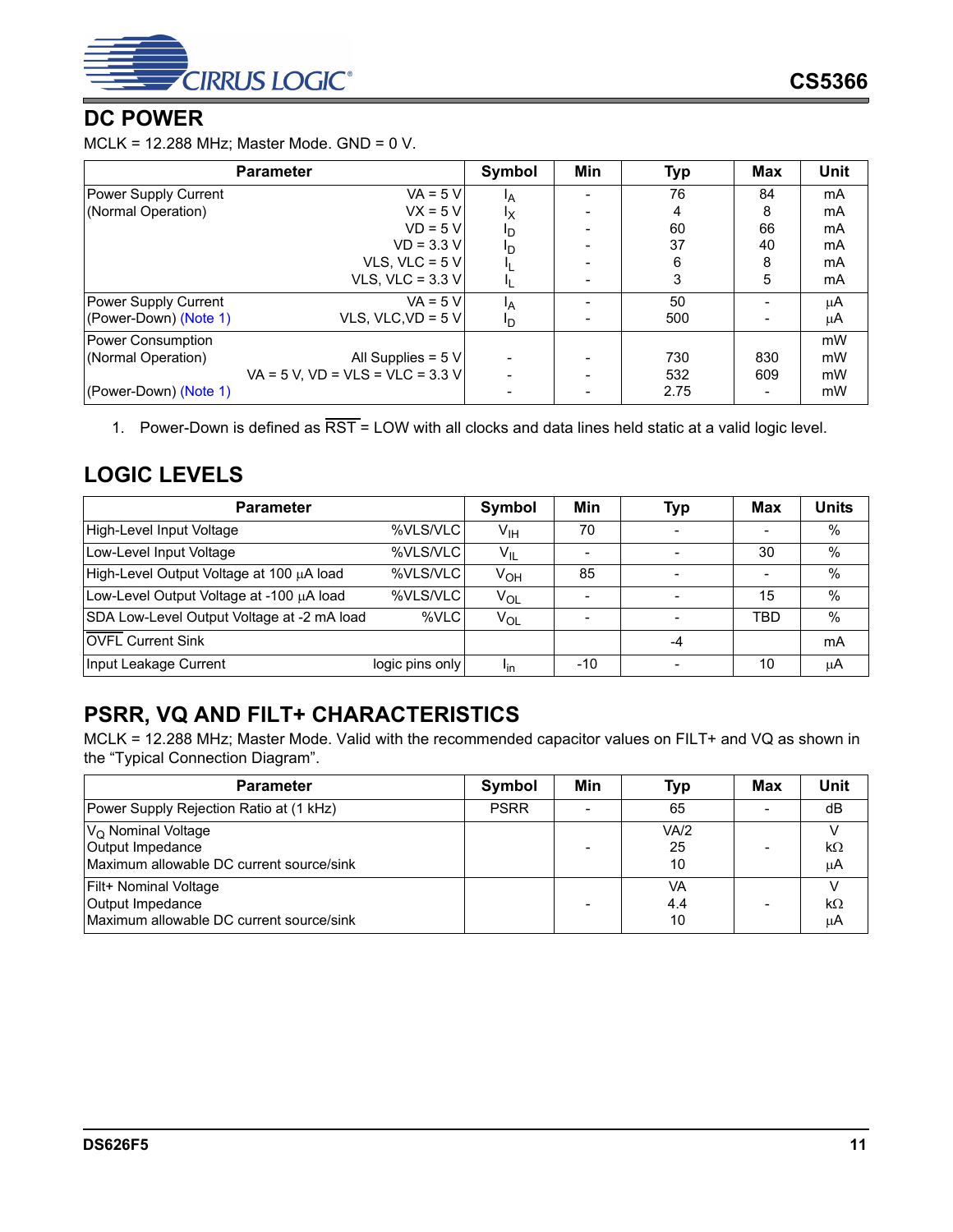![](_page_11_Picture_0.jpeg)

## <span id="page-11-0"></span>**ANALOG CHARACTERISTICS (COMMERCIAL)**

Test Conditions (unless otherwise specified). VA = 5 V, VD = VLS = VLC 3.3 V, and  $T_A$  = 25° C. Full-scale input sine wave. Measurement Bandwidth is 10 Hz to 20 kHz.

| <b>Parameter</b>                                                                        |                                                         | Symbol      | Min                      | <b>Typ</b>                         | <b>Max</b>                       | Unit          |
|-----------------------------------------------------------------------------------------|---------------------------------------------------------|-------------|--------------------------|------------------------------------|----------------------------------|---------------|
| Single-Speed Mode<br>$Fs = 48 kHz$                                                      |                                                         |             |                          |                                    |                                  |               |
| Dynamic Range                                                                           | A-weighted<br>unweighted                                |             | 108<br>105               | 114<br>111                         |                                  | dB            |
| Total Harmonic Distortion + Noise<br>referred to typical full scale                     | $-1$ dB<br>$-20 dB$<br>$-60$ dB                         | THD+N       |                          | $-105$<br>$-91$<br>$-51$           | $-99$<br>$-45$                   | dB            |
| Double-Speed Mode<br>$Fs = 96 kHz$                                                      |                                                         |             |                          |                                    |                                  |               |
| Dynamic Range                                                                           | A-weighted<br>unweighted<br>40 kHz bandwidth unweighted |             | 108<br>105               | 114<br>111<br>108                  | $\qquad \qquad -$                | dB            |
| Total Harmonic Distortion + Noise<br>referred to typical full scale<br>40 kHz bandwidth | $-1$ dB<br>$-20dB$<br>$-60$ dB<br>$-1dB$                | THD+N       |                          | $-105$<br>$-91$<br>$-51$<br>$-102$ | $-99$<br>$-45$<br>$\overline{a}$ | dB            |
| Quad-Speed Mode<br>$Fs = 192 kHz$                                                       |                                                         |             |                          |                                    |                                  |               |
| Dynamic Range                                                                           | A-weighted<br>unweighted<br>40 kHz bandwidth unweighted |             | 108<br>105               | 114<br>111<br>108                  | $\overline{a}$                   | dB            |
| Total Harmonic Distortion + Noise<br>referred to typical full scale<br>40 kHz bandwidth | $-1$ dB<br>$-20dB$<br>$-60$ dB<br>$-1dB$                | THD+N       |                          | $-105$<br>$-91$<br>$-51$<br>$-102$ | $-99$<br>$-45$<br>$\overline{a}$ | dB            |
| <b>Dynamic Performance for All Modes</b>                                                |                                                         |             |                          |                                    |                                  |               |
| Interchannel Isolation                                                                  |                                                         |             | $\overline{a}$           | 110                                | ÷.                               | dB            |
| <b>DC Accuracy</b>                                                                      |                                                         |             |                          |                                    |                                  |               |
| Interchannel Gain Mismatch                                                              |                                                         |             | $\overline{\phantom{a}}$ | 0.1                                | $\overline{\phantom{a}}$         | dB            |
| Gain Error                                                                              |                                                         |             | -5                       |                                    | 5                                | $\frac{9}{6}$ |
| <b>Gain Drift</b>                                                                       |                                                         |             | $\frac{1}{2}$            | $\overline{\pm}$ 100               | $\frac{1}{2}$                    | ppm/°C        |
| Offset Error                                                                            | HPF enabled<br>HPF disabled                             |             | 0<br>$\overline{a}$      | $\overline{a}$                     | 100                              | <b>LSB</b>    |
| <b>Analog Input Characteristics</b>                                                     |                                                         |             |                          |                                    |                                  |               |
| Full-scale Differential Input Voltage                                                   |                                                         |             | 1.07*VA                  | $1.13*VA$                          | 1.19*VA                          | Vpp           |
| Input Impedance (Differential)                                                          |                                                         |             |                          | 250                                | $\frac{1}{2}$                    | $k\Omega$     |
| Common Mode Rejection Ratio                                                             |                                                         | <b>CMRR</b> | $\overline{a}$           | 82                                 | $\blacksquare$                   | dB            |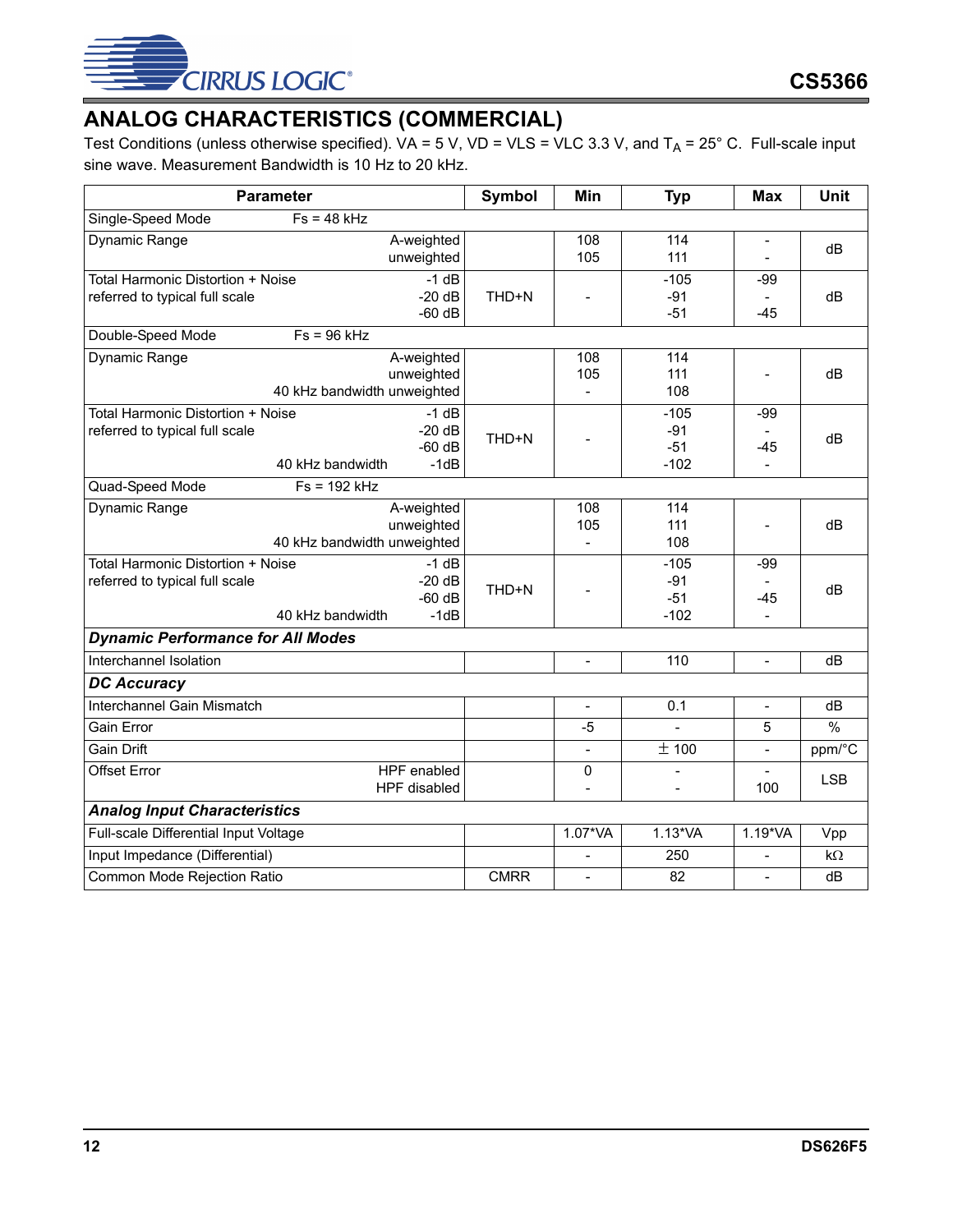![](_page_12_Picture_0.jpeg)

# <span id="page-12-0"></span>**ANALOG PERFORMANCE (AUTOMOTIVE)**

Test Conditions (unless otherwise specified). VA = 5.25 to 4.75 V, VD = 5.25 to 3.14 V, VLS = VLC = 5.25 to 1.71 V and  $T_A$  = -40° to +85° C. Full-scale input sine wave. Measurement Bandwidth is 10 Hz to 20 kHz.

|                                                                     | <b>Parameter</b>                                        | Symbol      | Min                      | <b>Typ</b>               | <b>Max</b>               | Unit       |
|---------------------------------------------------------------------|---------------------------------------------------------|-------------|--------------------------|--------------------------|--------------------------|------------|
| Single-Speed Mode                                                   | $Fs = 48 kHz$                                           |             |                          |                          |                          |            |
| Dynamic Range                                                       | A-weighted<br>unweighted                                |             | 106<br>103               | 114<br>111               | $\overline{a}$           | dB         |
| Total Harmonic Distortion + Noise                                   | $-1$ dB                                                 |             |                          | $-105$                   | $-97$                    |            |
| referred to typical full scale                                      | $-20 dB$<br>$-60$ dB                                    | THD+N       |                          | $-91$<br>$-51$           | $-45$                    | dB         |
| Double-Speed Mode                                                   | $Fs = 96 kHz$                                           |             |                          |                          |                          |            |
| Dynamic Range                                                       | A-weighted<br>unweighted<br>40 kHz bandwidth unweighted |             | 106<br>103               | 114<br>111<br>108        |                          | dB         |
| Total Harmonic Distortion + Noise<br>referred to typical full scale | $-1$ dB<br>$-20dB$                                      |             |                          | $-105$<br>$-91$          | $-97$                    |            |
|                                                                     | $-60$ dB<br>$-1$ dB<br>40 kHz bandwidth                 | THD+N       |                          | $-51$<br>$-102$          | $-45$<br>$\overline{a}$  | dB         |
| Quad-Speed Mode                                                     | $Fs = 192 kHz$                                          |             |                          |                          |                          |            |
| Dynamic Range                                                       | A-weighted<br>unweighted                                |             | 106<br>103               | 114<br>111               |                          | dB         |
|                                                                     | 40 kHz bandwidth unweighted                             |             |                          | 108                      |                          |            |
| Total Harmonic Distortion + Noise<br>referred to typical full scale | $-1$ dB<br>$-20 dB$<br>$-60$ dB                         | THD+N       |                          | $-105$<br>$-91$<br>$-51$ | $-97$<br>-45             | dB         |
|                                                                     | 40 kHz bandwidth<br>$-1$ dB                             |             |                          | $-102$                   | $\blacksquare$           |            |
| <b>Dynamic Performance for All Modes</b>                            |                                                         |             |                          |                          |                          |            |
| Interchannel Isolation                                              |                                                         |             | $\overline{\phantom{a}}$ | 110                      | $\blacksquare$           | dB         |
| <b>DC Accuracy</b>                                                  |                                                         |             |                          |                          |                          |            |
| Interchannel Gain Mismatch                                          |                                                         |             | $\qquad \qquad -$        | 0.1                      | $\overline{\phantom{a}}$ | dB         |
| Gain Error                                                          |                                                         |             | $-7$                     | $\blacksquare$           | $\overline{7}$           | $\%$       |
| <b>Gain Drift</b>                                                   |                                                         |             | $\overline{a}$           | $\overline{\pm 100}$     | $\overline{a}$           | ppm/°C     |
| <b>Offset Error</b>                                                 | HPF enabled<br>HPF disabled                             |             | 0                        | $\overline{a}$           | 100                      | <b>LSB</b> |
| <b>Analog Input Characteristics</b>                                 |                                                         |             |                          |                          |                          |            |
| Full-scale Input Voltage                                            |                                                         |             | 1.02*VA                  | $1.13*VA$                | 1.24*VA                  | Vpp        |
| Input Impedance (Differential)                                      |                                                         |             |                          | 250                      | $\qquad \qquad -$        | $k\Omega$  |
| Common Mode Rejection Ratio                                         |                                                         | <b>CMRR</b> | $\overline{\phantom{a}}$ | 82                       | $\overline{\phantom{a}}$ | dB         |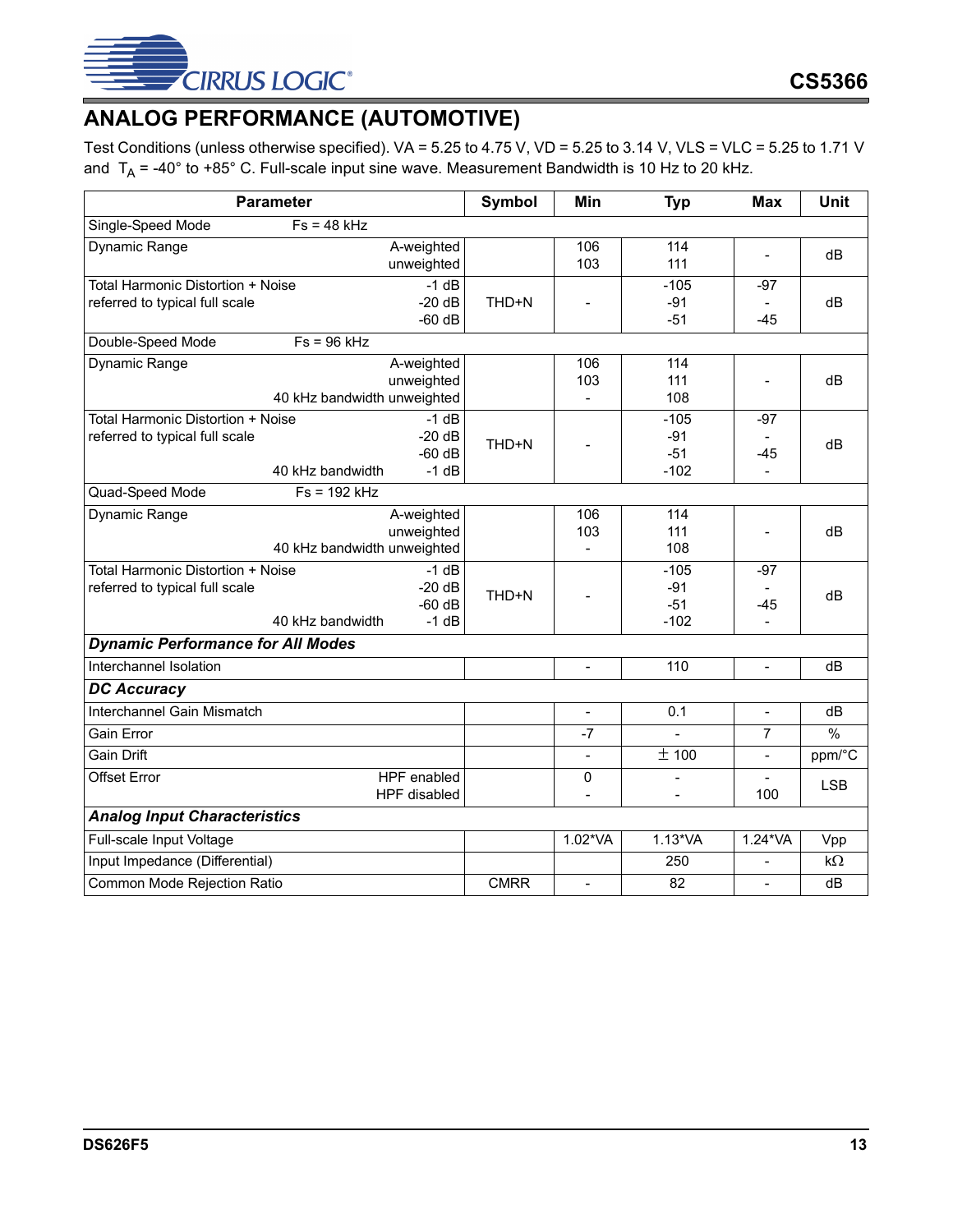![](_page_13_Picture_0.jpeg)

## <span id="page-13-0"></span>**DIGITAL FILTER CHARACTERISTICS**

| <b>Parameter</b>                                   |                         | <b>Symbol</b>   | Min                      | <b>Typ</b>               | Max            | <b>Unit</b> |
|----------------------------------------------------|-------------------------|-----------------|--------------------------|--------------------------|----------------|-------------|
| Single-Speed Mode (2 kHz to 54 kHz sample rates)   |                         |                 |                          |                          |                |             |
| Passband (Note 1)                                  | $(-0.1 dB)$             |                 | 0                        |                          | 0.47           | <b>Fs</b>   |
| Passband Ripple                                    |                         |                 | $-0.035$                 |                          | 0.035          | dB          |
| Stopband (Note 1)                                  |                         |                 | 0.58                     |                          |                | <b>Fs</b>   |
| <b>Stopband Attenuation</b>                        |                         |                 | $-95$                    |                          |                | dB          |
| Total Group Delay (Fs = Output Sample Rate)        |                         | $t_{gd}$        | $\blacksquare$           | 12/Fs                    |                | s           |
| Double-Speed Mode (54 kHz to 108 kHz sample rates) |                         |                 |                          |                          |                |             |
| Passband (Note 1)                                  | $(-0.1 dB)$             |                 | 0                        |                          | 0.45           | <b>Fs</b>   |
| Passband Ripple                                    |                         |                 | $-0.035$                 |                          | 0.035          | dB          |
| Stopband (Note 1)                                  |                         |                 | 0.68                     |                          |                | <b>Fs</b>   |
| <b>Stopband Attenuation</b>                        |                         |                 | $-92$                    |                          |                | dB          |
| Total Group Delay (Fs = Output Sample Rate)        |                         | $t_{\text{gd}}$ | $\blacksquare$           | 9/Fs                     |                | s           |
| Quad-Speed Mode (108 kHz to 216 kHz sample rates)  |                         |                 |                          |                          |                |             |
| Passband (Note 1)                                  | $(-0.1 dB)$             |                 | $\mathbf{0}$             |                          | 0.24           | Fs          |
| Passband Ripple                                    |                         |                 | $-0.035$                 |                          | 0.035          | dB          |
| Stopband (Note 1)                                  |                         |                 | 0.78                     |                          |                | <b>Fs</b>   |
| <b>Stopband Attenuation</b>                        |                         |                 | $-92$                    |                          |                | dB          |
| Total Group Delay (Fs = Output Sample Rate)        |                         | $t_{gd}$        | $\overline{\phantom{a}}$ | 5/Fs                     |                | s           |
| <b>High-Pass Filter Characteristics</b>            |                         |                 |                          |                          |                |             |
| Frequency Response (Note 2)                        | $-3.0$ dB<br>$-0.13$ dB |                 |                          | 1<br>20                  |                | Hz          |
| Phase Deviation (Note 2)                           | @ 20 Hz                 |                 |                          | 10                       | $\blacksquare$ | Deg         |
| Passband Ripple                                    |                         |                 |                          | $\overline{\phantom{a}}$ | 0              | dB          |
| <b>Filter Settling Time</b>                        |                         |                 |                          | $10^5$ /Fs               |                | s           |

#### <span id="page-13-2"></span>**Notes:**

- 1. The filter frequency response scales precisely with Fs.
- 2. Response shown is for Fs equal to 48 kHz. Filter characteristics scale with Fs.

## <span id="page-13-3"></span><span id="page-13-1"></span>**OVERFLOW TIMEOUT**

Logic "0" = GND = 0 V; Logic "1" = VLS;  $C_L$  = 30 pF, timing threshold is 50% of VLS.

| <b>Parameter</b>                                                                 | Symbol | Min | <b>Typ</b>                     | <b>Max</b> | Unit |
|----------------------------------------------------------------------------------|--------|-----|--------------------------------|------------|------|
| <b>OVFL time-out on overrange condition</b><br>$Fs = 44.1 kHz$<br>$Fs = 192 kHz$ |        |     | $(2^{17}-1)/Fs$<br>2972<br>683 |            | ms   |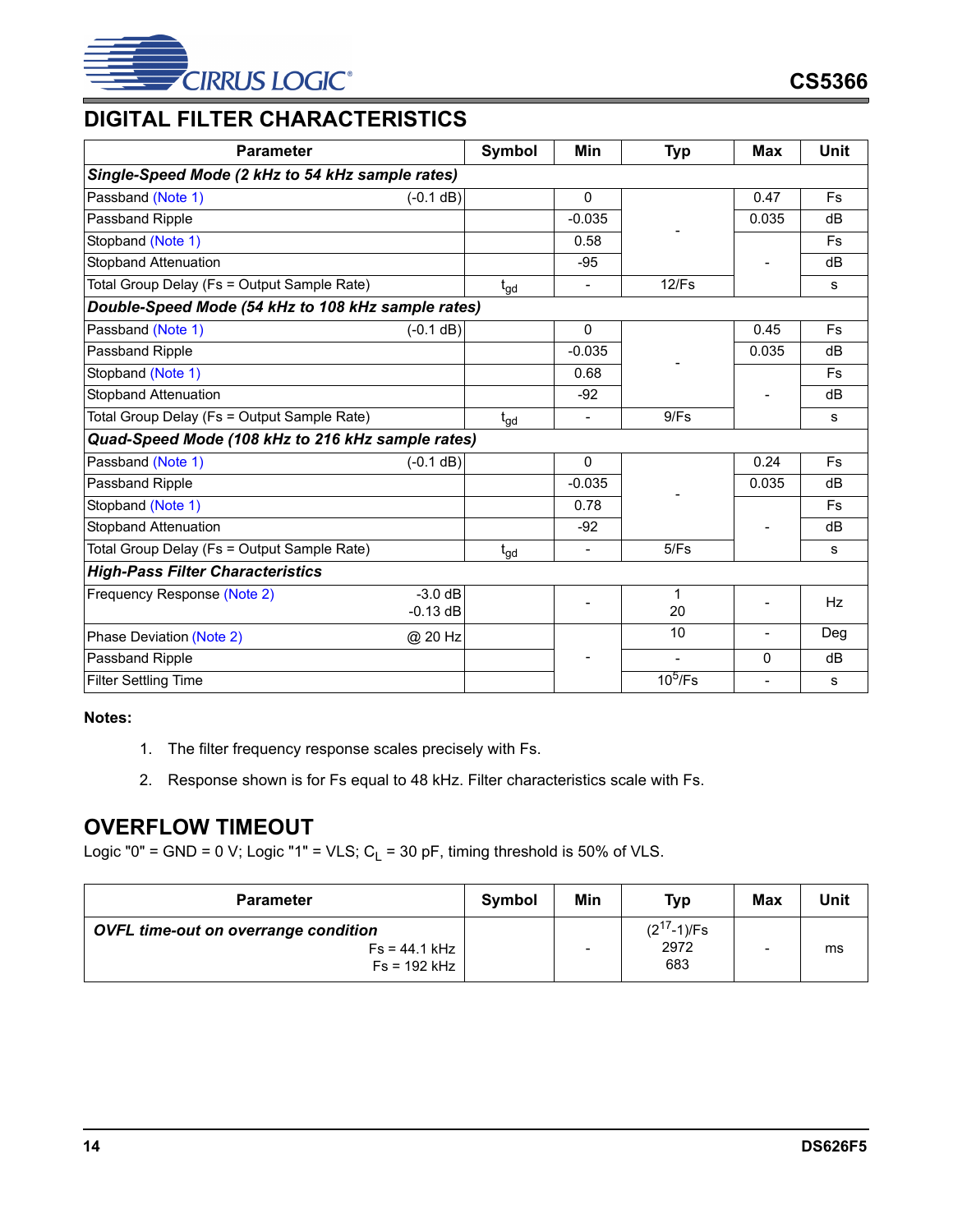![](_page_14_Picture_0.jpeg)

## <span id="page-14-0"></span>**SERIAL AUDIO INTERFACE - I²S/LJ TIMING**

The serial audio port is a three-pin interface consisting of SCLK, LRCK and SDOUT. Logic "0" = GND = 0 V; Logic "1" = VLS;  $C_1$  = 20 pF, timing threshold is 50% of VLS.

|                                                                                | <b>Parameter</b>                                                                                                                                                                                                         | <b>Symbol</b>                                                                                                                       | Min                            | <b>Typ</b>                           | <b>Max</b>        | <b>Unit</b>                     |
|--------------------------------------------------------------------------------|--------------------------------------------------------------------------------------------------------------------------------------------------------------------------------------------------------------------------|-------------------------------------------------------------------------------------------------------------------------------------|--------------------------------|--------------------------------------|-------------------|---------------------------------|
| Sample Rates                                                                   | Single-Speed Mode<br>Double-Speed Mode<br>Quad-Speed Mode                                                                                                                                                                | $\overline{a}$                                                                                                                      | 2<br>54<br>108                 | $\overline{\phantom{a}}$             | 54<br>108<br>216  | kHz                             |
| <b>Master Mode</b>                                                             |                                                                                                                                                                                                                          |                                                                                                                                     |                                |                                      |                   |                                 |
| <b>SCLK Frequency</b><br><b>SCLK Period</b><br><b>SCLK Duty Cycle (Note 1)</b> | 1/(64*216 kHz)<br>$(CLKMODE = 0)(Note 2)$<br>$(CLKMODE = 1)(Note 2)$                                                                                                                                                     | t <sub>PERIOD</sub><br>$t_{HIGH}$<br><sup>t</sup> HIGH                                                                              | 64*Fs<br>72.3<br>40<br>28      | $\overline{\phantom{a}}$<br>50<br>33 | 64*Fs<br>60<br>38 | <b>Hz</b><br>ns<br>$\%$<br>$\%$ |
| <b>LRCK</b> setup<br><b>LRCK hold</b>                                          | before SCLK rising<br>after SCLK rising                                                                                                                                                                                  | t <sub>SETUP1</sub><br>t <sub>HOLD1</sub>                                                                                           | 20<br>20                       |                                      |                   | ns                              |
| SDOUT setup<br>SDOUT hold                                                      | before SCLK rising<br>after SCLK rising (VLS = $1.8$ V)<br>after SCLK rising (VLS = $3.3$ V)<br>after SCLK rising (VLS = $5 V$ )                                                                                         | t <sub>SETUP2</sub><br>t <sub>HOLD2</sub><br>t <sub>HOLD2</sub><br>t <sub>HOLD2</sub>                                               | 10<br>20<br>10<br>5            |                                      |                   | ns                              |
| <b>Slave Mode</b>                                                              |                                                                                                                                                                                                                          |                                                                                                                                     |                                |                                      |                   |                                 |
| <b>SCLK Frequency (Note 3)</b><br><b>SCLK Period</b><br><b>SCLK Duty Cycle</b> | 1/(64*216 kHz)                                                                                                                                                                                                           | t <sub>PERIOD</sub><br>$t_{\text{HIGH}}$                                                                                            | 72.3<br>28                     | 64*Fs                                | 65                | Hz<br>ns<br>%                   |
| <b>LRCK</b> setup<br><b>LRCK hold</b>                                          | before SCLK rising<br>after SCLK rising                                                                                                                                                                                  | t <sub>SETUP1</sub><br>t <sub>HOLD1</sub>                                                                                           | 20<br>20                       |                                      |                   | ns                              |
| SDOUT setup<br>SDOUT hold                                                      | before SCLK rising (VLS = $1.8$ V)<br>before SCLK rising (VLS = $3.3$ V)<br>before SCLK rising (VLS = 5 V)<br>after SCLK rising (VLS = $1.8$ V)<br>after SCLK rising (VLS = $3.3$ V)<br>after SCLK rising (VLS = $5 V$ ) | t <sub>SETUP2</sub><br>t <sub>SETUP2</sub><br>t <sub>SETUP2</sub><br>t <sub>HOLD2</sub><br>t <sub>HOLD2</sub><br>t <sub>HOLD2</sub> | 4<br>10<br>10<br>20<br>10<br>5 |                                      |                   | ns                              |

#### <span id="page-14-2"></span>**Notes:**

- 1. Duty cycle of generated SCLK depends on duty cycle of received MCLK as specified under ["System](#page-9-3) [Clocking" on page 10](#page-9-3).
- <span id="page-14-3"></span>2. CLKMODE functionality described in [Section 4.6.3 "Master Mode Clock Dividers" on page 24](#page-23-0).
- <span id="page-14-4"></span>3. In Slave Mode, the SCLK/LRCK ratio can be set according to preference. However, chip performance is guaranteed only when using the ratios in [Section 4.7 Master and Slave Clock Frequencies on page](#page-24-0) [25](#page-24-0).

<span id="page-14-1"></span>![](_page_14_Figure_9.jpeg)

**Figure 3. I²S/LJ Timing**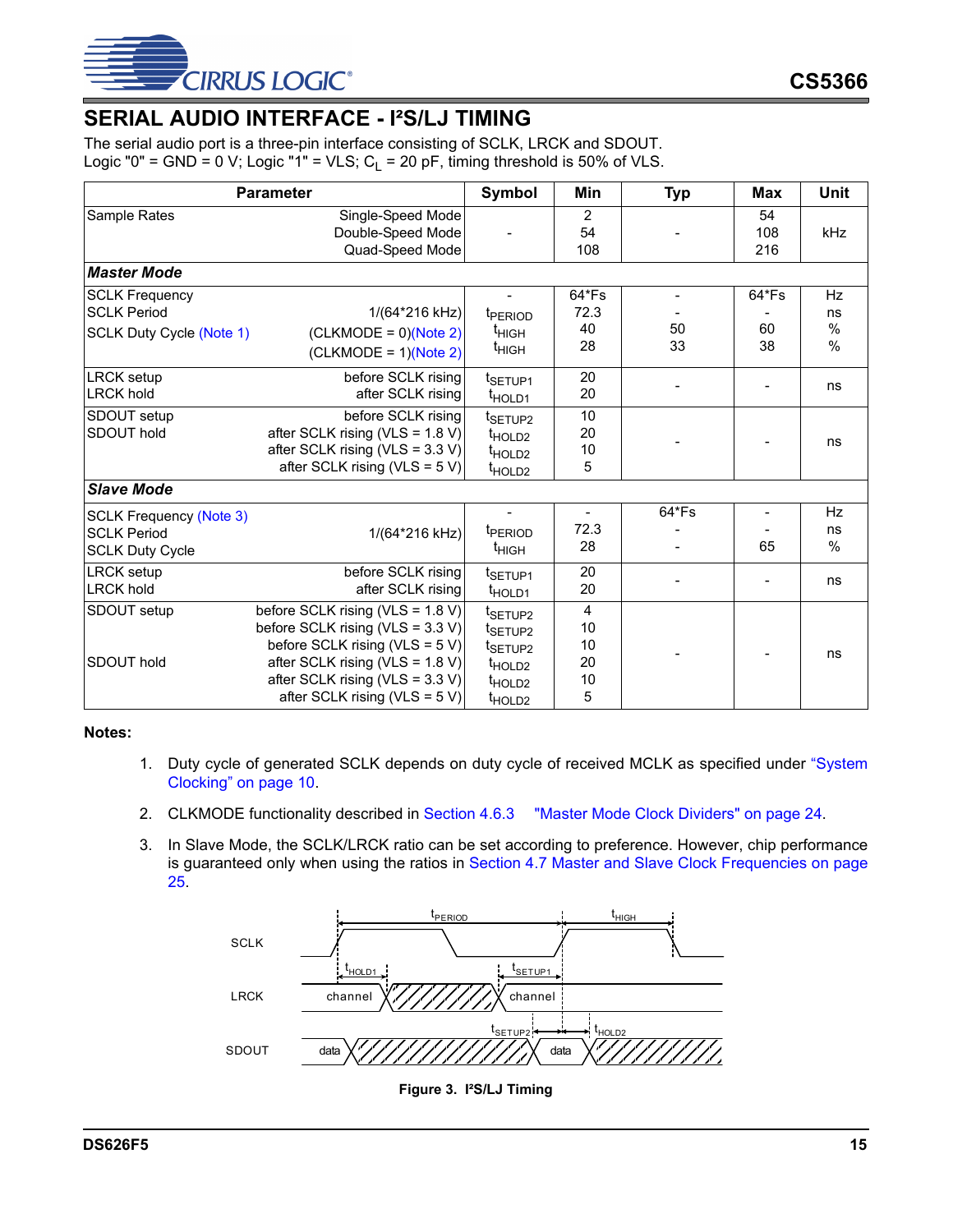![](_page_15_Picture_0.jpeg)

## <span id="page-15-0"></span>**SERIAL AUDIO INTERFACE - TDM TIMING**

The serial audio port is a three-pin interface consisting of SCLK, LRCK and SDOUT. Logic "0" = GND = 0 V; Logic "1" = VLS;  $C_1$  = 20 pF, timing threshold is 50% of VLS.

|                                 | <b>Parameter</b>                       | Symbol              | Min    | <b>Typ</b> | <b>Max</b>               | Unit          |
|---------------------------------|----------------------------------------|---------------------|--------|------------|--------------------------|---------------|
| Sample Rates                    | Single-Speed Mode                      |                     | 2      |            | 54                       | kHz           |
|                                 | Double-Speed Mode                      |                     | 54     |            | 108                      | kHz           |
|                                 | Quad-Speed Mode <sup>1</sup>           |                     | 108    |            | 216                      | kHz           |
| <b>Master Mode</b>              |                                        |                     |        |            |                          |               |
| <b>SCLK Frequency</b>           |                                        |                     | 256*Fs |            | 256*Fs                   | Hz            |
| <b>SCLK Period</b>              | 1/(256*216 kHz)                        | t <sub>PFRIOD</sub> | 18     |            |                          | ns            |
| <b>SCLK Duty Cycle (Note 2)</b> | $(CLKMODE = 0)(Note 3)$                | t <sub>HIGH1</sub>  | 40     | 50         | 60                       | $\frac{0}{0}$ |
|                                 | $(CLKMODE = 1)(Note 3)$                | t <sub>HIGH1</sub>  | 28     | 33         | 38                       | $\frac{0}{0}$ |
| FS setup                        | before SCLK rising (Single-Speed Mode) | t <sub>SETUP1</sub> | 20     |            |                          | ns            |
| FS setup                        | before SCLK rising (Double-Speed Mode) | t <sub>SETUP1</sub> | 18     |            |                          | ns            |
| FS setup                        | before SCLK rising (Quad-Speed Mode)   | t <sub>SETUP1</sub> | 5      |            |                          | ns            |
| FS width                        | in SCLK cycles                         | t <sub>HIGH2</sub>  | 128    |            | 128                      |               |
| SDOUT setup                     | before SCLK rising                     | t <sub>SETUP2</sub> | 5      |            | $\overline{\phantom{a}}$ | ns            |
| SDOUT hold                      | after SCLK rising                      | t <sub>HOLD2</sub>  | 5      |            |                          | ns            |
| <b>Slave Mode</b>               |                                        |                     |        |            |                          |               |
| <b>SCLK Frequency (Note 4)</b>  |                                        |                     | -      | 256*Fs     |                          | Hz            |
| <b>SCLK Period</b>              | 1/(256*216 kHz)                        | t <sub>PERIOD</sub> | 18     |            |                          | ns            |
| <b>SCLK Duty Cycle</b>          |                                        | t <sub>HIGH1</sub>  | 28     |            | 65                       | %             |
| FS setup                        | before SCLK rising (Single-Speed Mode) | t <sub>SETUP1</sub> | 20     |            |                          | ns            |
| FS setup                        | before SCLK rising (Double-Speed Mode) | t <sub>SETUP1</sub> | 20     |            |                          | ns            |
| FS setup                        | before SCLK rising (Quad-Speed Mode)   | t <sub>SETUP1</sub> | 10     |            |                          | ns            |
| FS width                        | in SCLK cycles                         | t <sub>HIGH2</sub>  | 1      |            | 244                      |               |
| SDOUT setup                     | before SCLK rising                     | t <sub>SETUP2</sub> | 5      |            |                          | ns            |
| SDOUT hold                      | after SCLK rising                      | t <sub>HOLD2</sub>  | 5      |            |                          | ns            |

#### **Notes:**

- 1. TDM Quad-Speed Mode only specified to operate correctly at VLS  $\geq$  3.14 V.
- <span id="page-15-2"></span>2. Duty cycle of generated SCLK depends on duty cycle of received MCLK as specified under ["System](#page-9-3) [Clocking" on page 10](#page-9-3).
- <span id="page-15-3"></span>3. CLKMODE functionality described in [Section 4.6.3 "Master Mode Clock Dividers" on page 24](#page-23-0).
- <span id="page-15-4"></span>4. In Slave Mode, the SCLK/LRCK ratio can be set according to preference; chip performance is guaranteed only when using the ratios in [Section 4.7 Master and Slave Clock Frequencies on page 25.](#page-24-0)

<span id="page-15-1"></span>![](_page_15_Figure_10.jpeg)

**Figure 4. TDM Timing**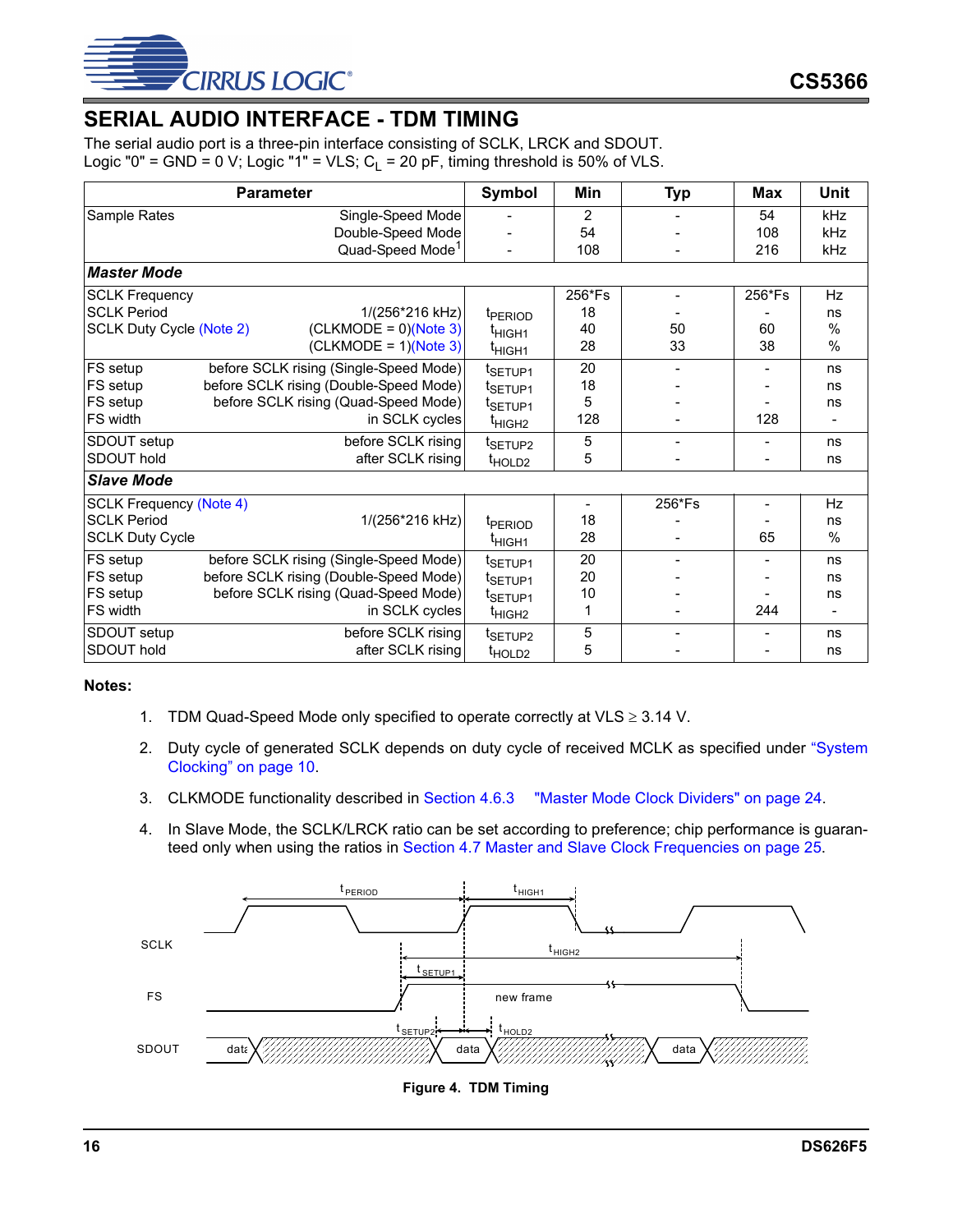![](_page_16_Picture_0.jpeg)

## <span id="page-16-0"></span>**SWITCHING SPECIFICATIONS - CONTROL PORT - I²C TIMING**

Inputs: Logic  $0 = DGND$ , Logic  $1 = VLC$ , SDA  $C_L = 30 pF$ 

| <b>Parameter</b>                                       | Symbol                   | Min | Max  | Unit |
|--------------------------------------------------------|--------------------------|-----|------|------|
| <b>SCL Clock Frequency</b>                             | $f_{\rm scl}$            |     | 100  | kHz  |
| RST Rising Edge to Start                               | $t_{irs}$                | 600 |      | ns   |
| <b>Bus Free Time Between Transmissions</b>             | t <sub>buf</sub>         | 4.7 |      | μs   |
| Start Condition Hold Time (prior to first clock pulse) | t <sub>hdst</sub>        | 4.0 |      |      |
| Clock Low time                                         | t <sub>low</sub>         | 4.7 |      |      |
| Clock High Time                                        | t <sub>high</sub>        | 4.0 |      | μs   |
| Setup Time for Repeated Start Condition                | t <sub>sust</sub>        | 4.7 |      |      |
| SDA Hold Time from SCL Falling<br>(Note 1)             | t <sub>hdd</sub>         | 0   |      |      |
| SDA Setup time to SCL Rising<br>(Note 2)               | t <sub>sud</sub>         | 600 |      | ns   |
| Rise Time of SCL and SDA                               | $t_{rc}$                 |     |      | μs   |
| <b>Fall Time SCL and SDA</b>                           | $t_{\sf fc}$             |     | 300  | ns   |
| Setup Time for Stop Condition                          | t <sub>susp</sub>        | 4.7 |      | μs   |
| Acknowledge Delay from SCL Falling                     | $\mathfrak{r}_{\sf ack}$ | 300 | 1000 | ns   |

#### <span id="page-16-3"></span>**Notes:**

1. Data must be held for sufficient time to bridge the transition time,  $t_{fc}$ , of SCL.

![](_page_16_Figure_7.jpeg)

**Figure 5. I²C Timing**

<span id="page-16-2"></span><span id="page-16-1"></span>2. The operational timing specification deviates from the *I2C-Bus Specification and User Manual* of 250 ns.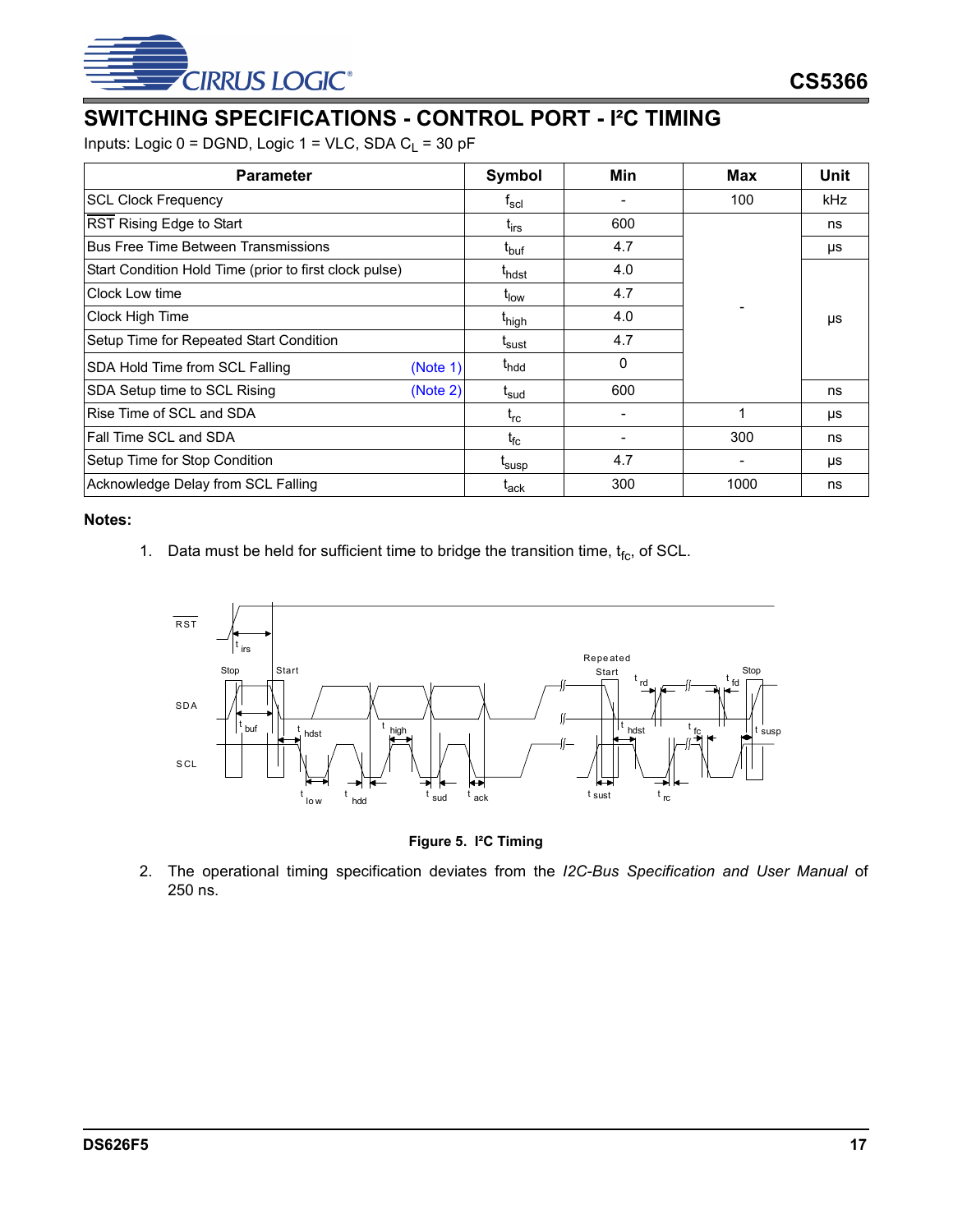![](_page_17_Picture_0.jpeg)

## <span id="page-17-0"></span>**SWITCHING SPECIFICATIONS - CONTROL PORT - SPI TIMING**

Inputs: Logic  $0 = DGND$ , Logic  $1 = VLC$ , CDOUT  $C_L = 30 pF$ 

| <b>Parameter</b>                          | Symbol                      | Min | <b>Max</b> | <b>Units</b> |
|-------------------------------------------|-----------------------------|-----|------------|--------------|
| <b>CCLK Clock Frequency</b>               | $\mathsf{f}_{\mathsf{sck}}$ | 0   | 6.0        | MHz          |
| RST Rising Edge to CS Falling             | $t_{\rm srs}$               | 20  |            |              |
| CS Falling to CCLK Edge                   | $t_{\rm css}$               | 20  |            | ns           |
| CS High Time Between Transmissions        | t <sub>csh</sub>            | 1.0 |            | μS           |
| <b>CCLK Low Time</b>                      | $\mathsf{t}_{\mathsf{scl}}$ | 66  |            |              |
| <b>CCLK High Time</b>                     | t <sub>sch</sub>            | 66  |            |              |
| CDIN to CCLK Rising Setup Time            | t <sub>dsu</sub>            | 40  |            |              |
| CCLK Rising to DATA Hold Time<br>(Note 1) | $t_{dh}$                    | 15  |            |              |
| <b>CCLK Falling to CDOUT Stable</b>       | $t_{\sf pd}$                |     | 50         | ns           |
| Rise Time of CDOUT                        | $t_{r1}$                    |     | 25         |              |
| Fall Time of CDOUT                        | $t_{f1}$                    |     |            |              |
| Rise Time of CCLK and CDIN<br>(Note 2)    | $t_{r2}$                    |     | 100        |              |
| Fall Time of CCLK and CDIN<br>(Note 2)    | t <sub>f2</sub>             |     |            |              |

#### <span id="page-17-2"></span>**Notes:**

- 1. Data must be held for sufficient time to bridge the transition time of CCLK.
- <span id="page-17-3"></span>2. For  $f_{\text{sck}}$  <1 MHz

![](_page_17_Figure_8.jpeg)

<span id="page-17-1"></span>**Figure 6. SPI Timing**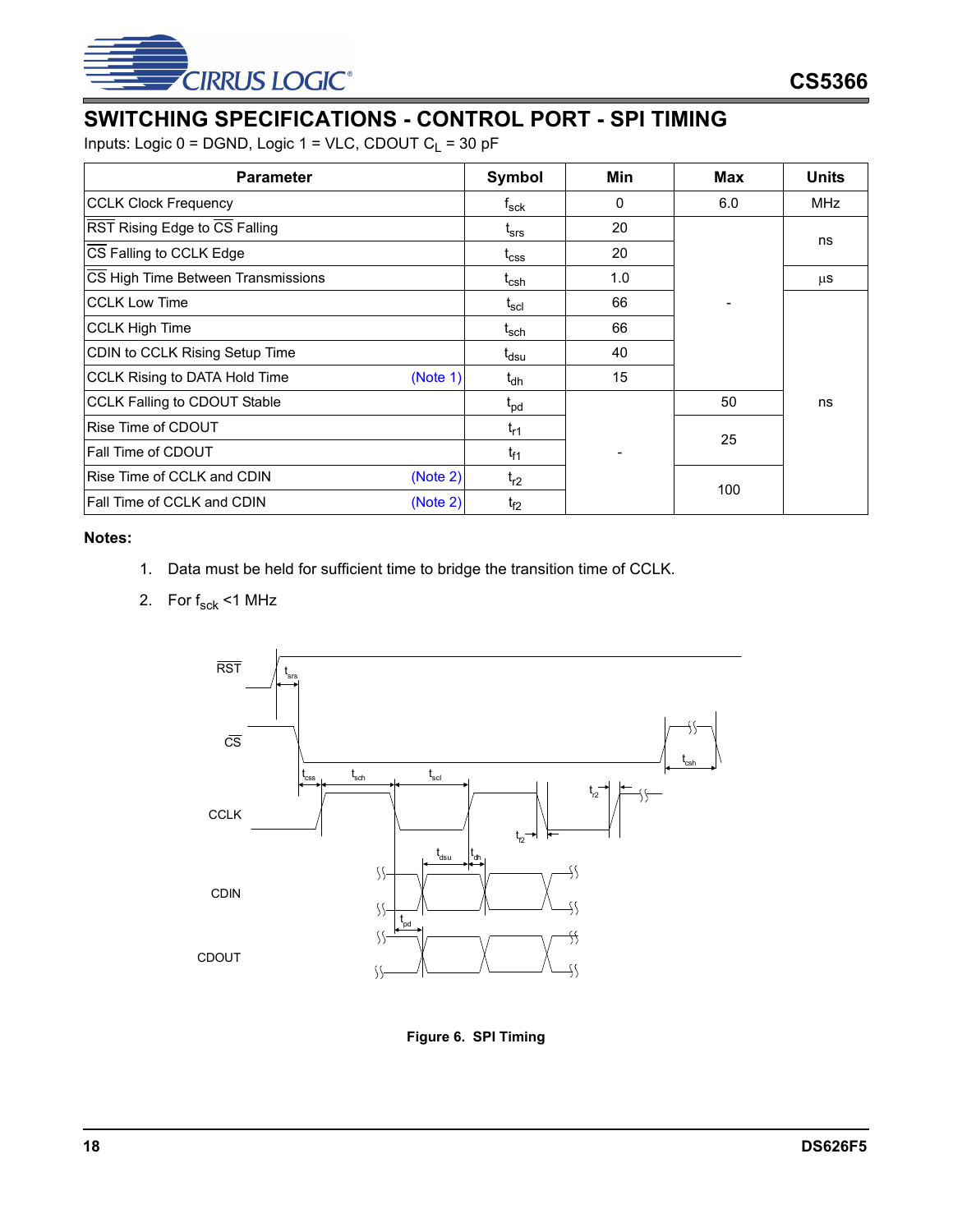![](_page_18_Picture_0.jpeg)

## <span id="page-18-0"></span>**4. APPLICATIONS**

## <span id="page-18-1"></span>**4.1 Power**

CS5366 features five independent power pins that power various functional blocks within the device and allow for convenient interfacing to other devices. [Table 1](#page-18-5) shows what portion of the device is powered from each supply pin. Please refer to ["Recommended Operating Conditions" on page 10](#page-9-1) for the valid range of each power supply pin. The power supplied to each power pin can be independent of the power supplied to any other pin.

|                 | <b>Power Supply Pin</b> |                           |
|-----------------|-------------------------|---------------------------|
| <b>Pin Name</b> | <b>Pin Number</b>       | <b>Functional Block</b>   |
| VA              | 4.9                     | Analog Core               |
| VX              | 20                      | <b>Crystal Oscillator</b> |
| VD              | 33                      | Digital Core              |
| VLS             | 28                      | Serial Audio Interface    |
| VI C            | 35                      | Control Logic             |

**Table 1. Power Supply Pin Definitions**

<span id="page-18-5"></span>To meet full performance specifications, the CS5366 requires normal low-noise board layout. The ["Typical](#page-8-0) [Connection Diagram" on page 9](#page-8-0) shows the recommended power arrangements, with the VA pins connected to a clean supply. VD, which powers the digital filter, may be run from the system logic supply, or it may be powered from the analog supply via a single-pole decoupling filter.

Decoupling capacitors should be placed as near to the ADC as possible, with the lower value high-frequency capacitors placed nearest to the device leads. Clocks should be kept away from the FILT+ and VQ pins in order to avoid unwanted coupling of these signals into the device. The FILT+ and VQ decoupling capacitors must be positioned to minimize the electrical path to ground.

The CDB5366 evaluation board demonstrates optimum layout for the device.

## <span id="page-18-2"></span>**4.2 Control Port Mode and Stand-Alone Operation**

### <span id="page-18-3"></span>*4.2.1 Stand-Alone Mode*

In Stand-Alone Mode, the CS5366 is programmed exclusively with multi-use configuration pins. This mode provides a set of commonly used features, which comprise a subset of the complete set of device features offered in Control Port Mode.

To use the CS5366 in Stand-Alone Mode, the configuration pins must be held in a stable state, at valid logic levels, and RST must be asserted until the power supplies and clocks are stable and valid. More information on the reset function is available in [Section 4.5 on page 22.](#page-21-0)

## <span id="page-18-4"></span>*4.2.2 Control Port Mode*

In Control Port Mode, all features of the CS5366 are available. Four multi-use configuration pins become software pins that support the I<sup>2</sup>C or SPI bus protocol. To initiate Control Port Mode, a controller that supports I²C or SPI must be used to enable the internal register functionality. This is done by setting the CP-EN bit (Bit 7 of the Global Control Port Register). Once CP-EN is set, all of the device configuration pins are ignored, and the internal register settings determine the operating modes of the part. [Figure 4.13 on](#page-29-0) [page 30](#page-29-0) provides detailed information about the I²C and SPI bus protocols.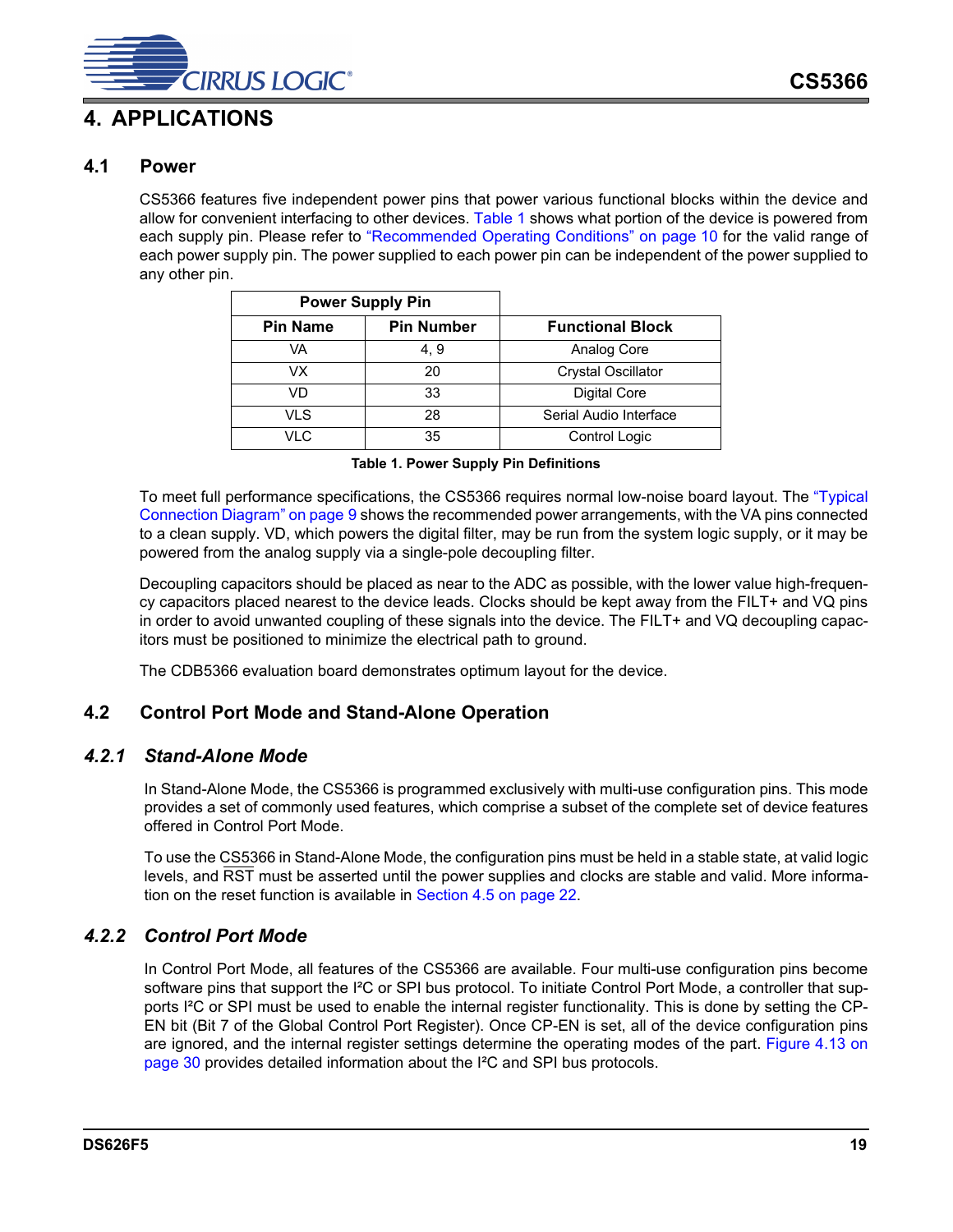![](_page_19_Picture_0.jpeg)

### <span id="page-19-0"></span>**4.3 Master Clock Source**

The CS5366 requires a Master Clock that can come from one of two sources: an on-chip crystal oscillator driver or an externally generated clock.

## <span id="page-19-1"></span>*4.3.1 On-Chip Crystal Oscillator Driver*

When using the on-board crystal oscillator driver, the XTI pin (pin 21) is the input for the Master Clock (MC-LK) to the device. The XTO pin (pin 22) must not be used to drive anything other than the oscillator tank circuitry. When using the on-board crystal driver, the topology shown in [Figure 7](#page-19-3) must be used. The crystal oscillator manufacturer supplies recommended capacitor values. A buffered copy of the XTI input is available as an output on the MCLK pin (pin 23), which is level-controlled by VLS and may be used to synchronize other parts to the device.

![](_page_19_Figure_6.jpeg)

**Figure 7. Crystal Oscillator Topology**

#### <span id="page-19-3"></span><span id="page-19-2"></span>*4.3.2 Externally Generated Master Clock*

If an external clock is used, the XTI and XTO pins must be grounded, and the MCLK pin becomes an input for the system master clock. The incoming MCLK should be at the logic level set by the user on the VLS supply pin.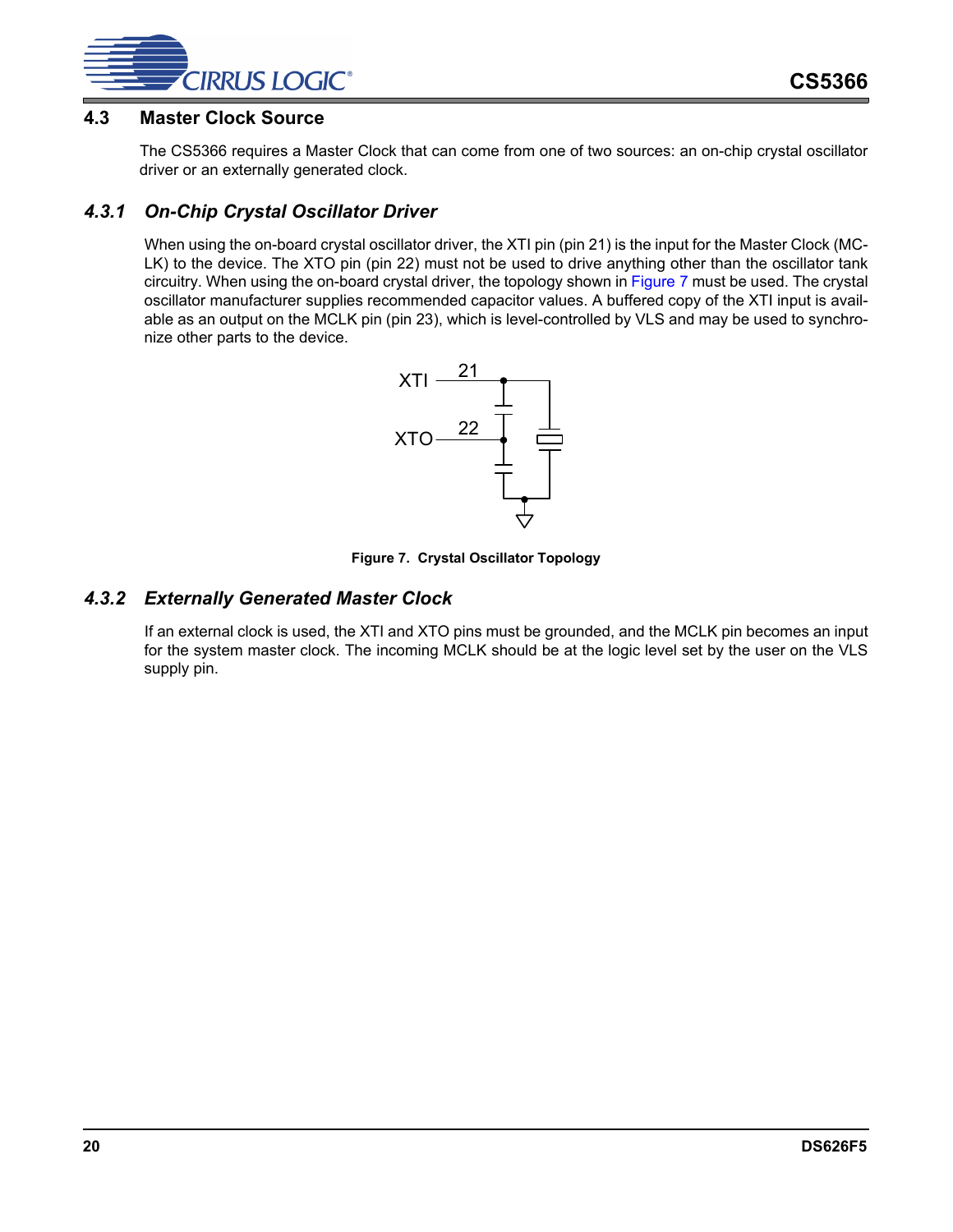![](_page_20_Picture_0.jpeg)

### <span id="page-20-0"></span>**4.4 Master and Slave Operation**

CS5366 operation depends on two clocks that are synchronously derived from MCLK: SCLK and LRCK/FS. See [Section 4.5 on page 22](#page-21-0) for a detailed description of SCLK and LRCK/FS.

The CS5366 can operate as either clock master or clock slave with respect to SCLK and LRCK/FS. In Master Mode, the CS5366 derives SCLK and LRCK/FS synchronously from MCLK and outputs the derived clocks on the SCLK pin (pin 25) and the LRCK/FS pin (pin 24), respectively. In Slave Mode, the SCLK and LRCK/FS are inputs, and the input signals must be synchronously derived from MCLK by a separate device such as another CS5366 or a microcontroller. [Figure 8](#page-20-2) illustrates the clock flow of SCLK and LRCK/FS in both Master and Slave Modes.

The Master/Slave operation is controlled through the settings of M1 and M0 pins in Stand-Alone Mode or by the M[1] and M[0] bits in the Global Mode Control Register in Control Port Mode. See [Section 4.6 on page](#page-22-2) [23](#page-22-2) for more information regarding the configuration of M1 and M0 pins or M[1] and M[0] bits.

![](_page_20_Figure_6.jpeg)

**Figure 8. Master/Slave Clock Flow**

### <span id="page-20-2"></span><span id="page-20-1"></span>*4.4.1 Synchronization of Multiple Devices*

To ensure synchronous sampling in applications where multiple ADCs are used, the MCLK and LRCK must be the same for all CS5366 devices in the system. If only one master clock source is needed, one solution is to place one CS5366 in Master Mode, and slave all of the other devices to the one master, as illustrated in [Figure 9.](#page-20-3) If multiple master clock sources are needed, one solution is to supply all clocks from the same external source and time the CS5366 reset de-assertion with the falling edge of MCLK. This will ensure that all converters begin sampling on the same clock edge.

![](_page_20_Figure_10.jpeg)

<span id="page-20-3"></span>**Figure 9. Master and Slave Clocking for a Multi-Channel Application**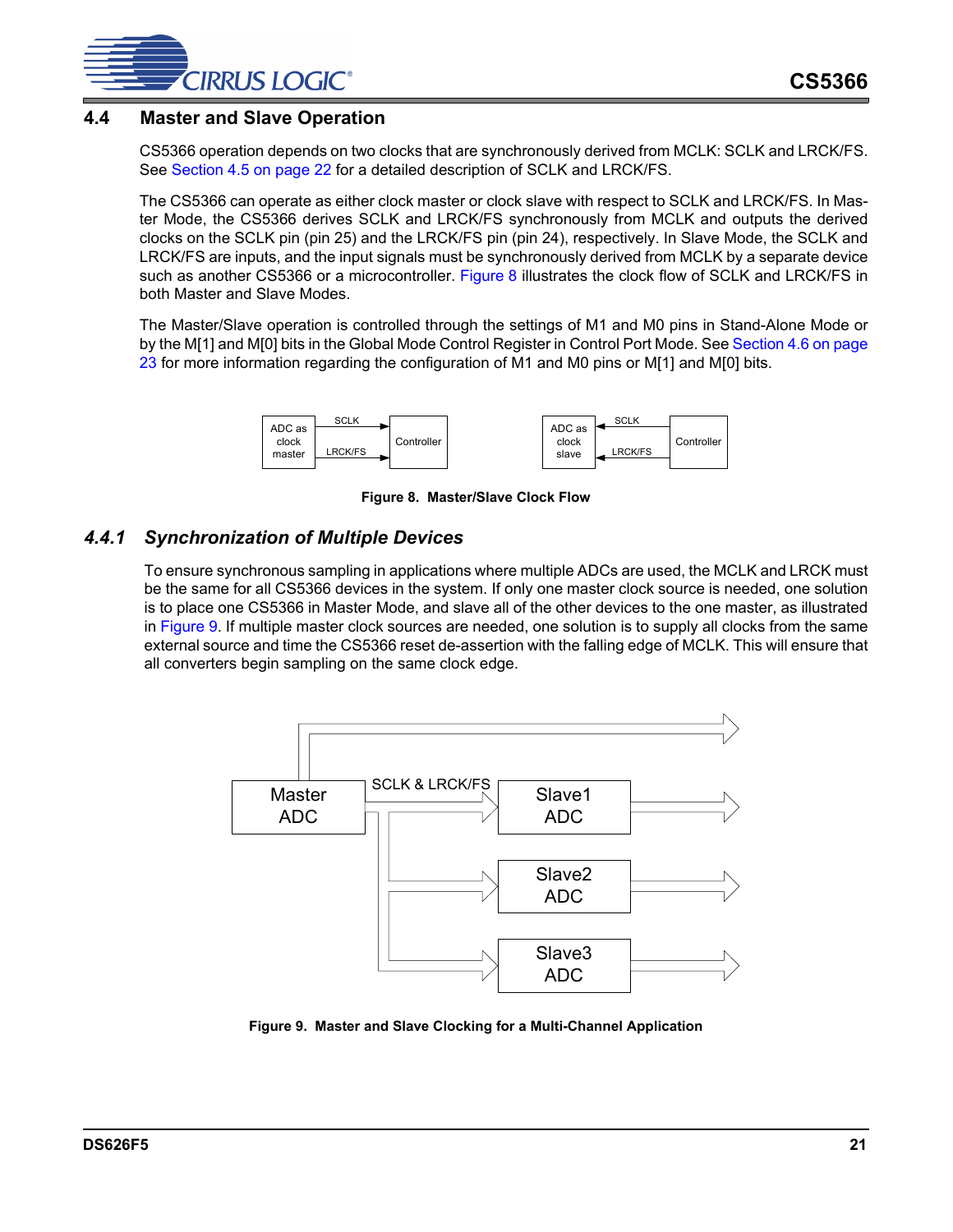![](_page_21_Picture_0.jpeg)

## <span id="page-21-0"></span>**4.5 Serial Audio Interface (SAI) Format**

The SAI port consists of two timing pins (SCLK, LRCK/FS) and four audio data output pins (SDOUT1/TDM, SDOUT2, SDOUT3/TDM and SDOUT4). The CS5366 output is serial data in I²S, Left-Justified (LJ), or Time Division Multiplexed (TDM) digital audio interface formats. These formats are available to the user in both Stand-Alone Mode and Control Port Mode.

## <span id="page-21-1"></span>*4.5.1 I²S and LJ Format*

The I<sup>2</sup>S and LJ formats are both two-channel protocols. During one LRCK period, two channels of data are transmitted, odd channels first, then even. The MSB is always clocked out first.

In Slave Mode, the number of SCLK cycles per channel is fixed as described under ["Serial Audio Interface](#page-14-0) - I<sup>2</sup>S/LJ Timing" on page 15. In Slave Mode, if more than 32 SCLK cycles per channel are received from a master controller, the CS5366 will fill the longer frame with trailing zeros. If fewer than 24 SCLK cycles per channel are received from a master, the CS5366 will truncate the serial data output to the number of SCLK cycles received. For a complete overview of serial audio interface formats, please refer to Cirrus Logic Application Note AN282.

![](_page_21_Figure_7.jpeg)

![](_page_21_Figure_8.jpeg)

<span id="page-21-3"></span><span id="page-21-2"></span>![](_page_21_Figure_9.jpeg)

**Figure 11. LJ Format**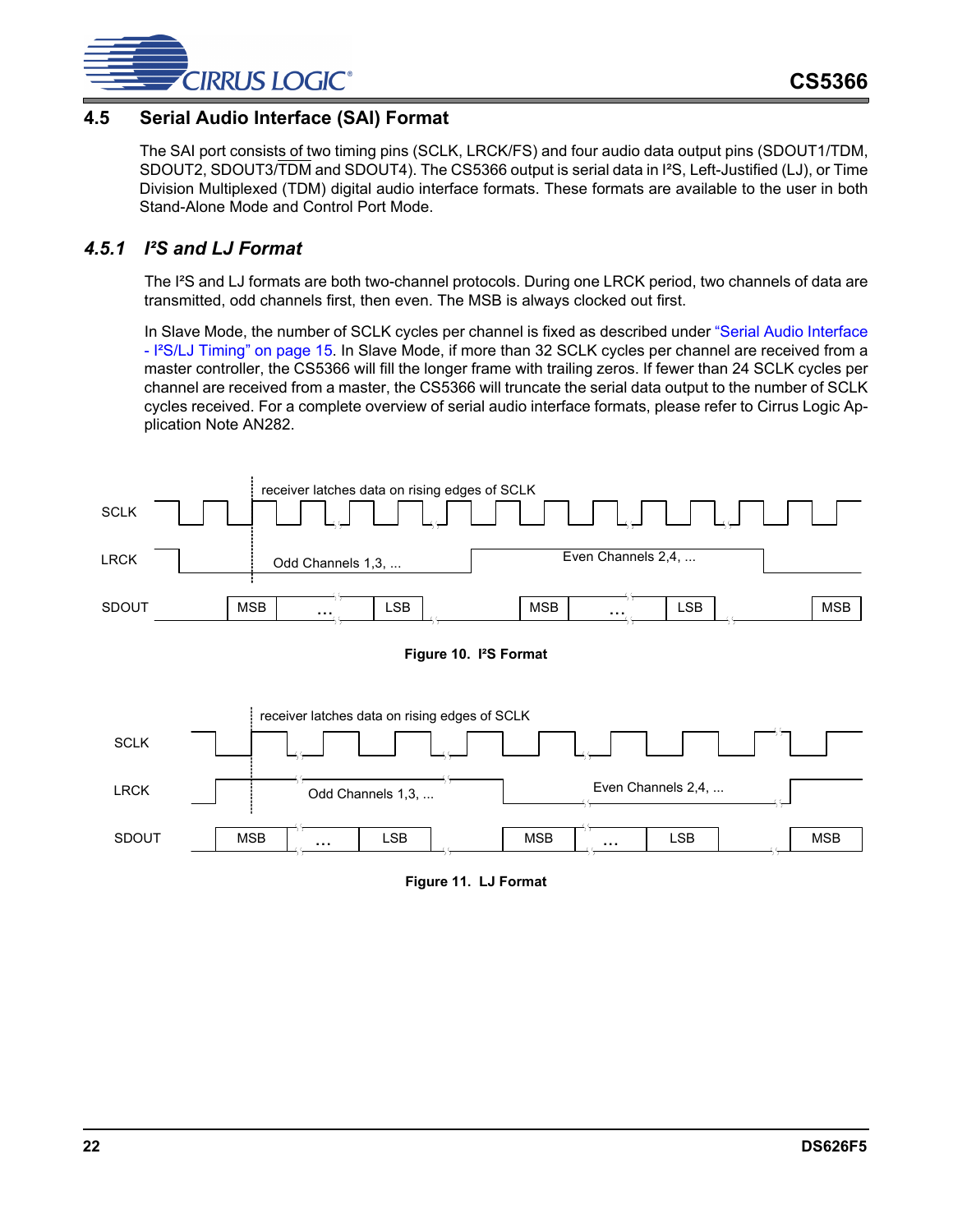![](_page_22_Picture_0.jpeg)

## <span id="page-22-0"></span>*4.5.2 TDM Format*

In TDM Mode, all six channels of audio data are serially clocked out during a single Frame Sync (FS) cycle, as shown in [Figure 12](#page-22-5). The rising edge of FS signifies the start of a new TDM frame cycle. Each channel slot occupies 32 SCLK cycles, with the data left justified and with MSB first. TDM output data should be latched on the rising edge of SCLK within time specified under ["Serial Audio Interface - TDM Timing" sec](#page-15-0)[tion on page 16](#page-15-0). The TDM data output port resides on the SDOUT1 pin. The TDM output pin is complimentary TDM data. All SDOUT pins will remain active during TDM Mode. Refer to [Section 4.11 "Optimizing](#page-28-0) [Performance in TDM Mode" on page 29](#page-28-0) for critical system design information.

![](_page_22_Figure_4.jpeg)

**Figure 12. TDM Format**

## <span id="page-22-5"></span><span id="page-22-1"></span>*4.5.3 Configuring Serial Audio Interface Format*

The serial audio interface format of the data is controlled by the configuration of the DIF1 and DIF0 pins in Stand-Alone Mode or by the DIF[1] and DIF[0] bits in the Global Mode Control Register in Control Port Mode, as shown in [Table 2](#page-22-6).

| DIF <sub>1</sub> | <b>DIFO</b> | <b>Mode</b>    |
|------------------|-------------|----------------|
|                  |             | Left-Justified |
|                  |             | ${}^{12}S$     |
|                  |             | <b>TDM</b>     |
|                  |             | Reserved       |

#### **Table 2. DIF1 and DIF0 Pin Settings**

#### <span id="page-22-6"></span><span id="page-22-2"></span>**4.6 Speed Modes**

#### <span id="page-22-3"></span>*4.6.1 Sample Rate Ranges*

CS5366 supports sampling rates from 2 kHz to 21 kHz, divided into three ranges: 2 kHz - 54 kHz, 54 kHz - 108 kHz, and 108 kHz - 216 kHz. These sampling speed modes are called Single-Speed Mode (SSM), Double-Speed Mode (DSM), and Quad-Speed Mode (QSM), respectively.

#### <span id="page-22-4"></span>*4.6.2 Using M1 and M0 to Set Sampling Parameters*

The Master/Slave operation and the sample rate range are controlled through the settings of the M1 and M0 pins in Stand-Alone Mode, or by the M[1] and M[0] bits in the Global Mode Control Register in Control Port Mode, as shown in [Table 3](#page-22-7).

<span id="page-22-7"></span>

| М1 | M0 | Mode                              | <b>Frequency Range</b> |
|----|----|-----------------------------------|------------------------|
|    |    | Single-Speed Master Mode (SSM)    | 2 kHz - 54 kHz         |
|    |    | Double-Speed Master Mode (DSM)    | 54 kHz - 108 kHz       |
|    |    | Quadruple-Speed Master Mode (QSM) | 108 kHz - 216 kHz      |
|    |    | Auto-Detected Speed Slave Mode    | 2 kHz - 216 kHz        |

#### **Table 3. M1 and M0 Settings**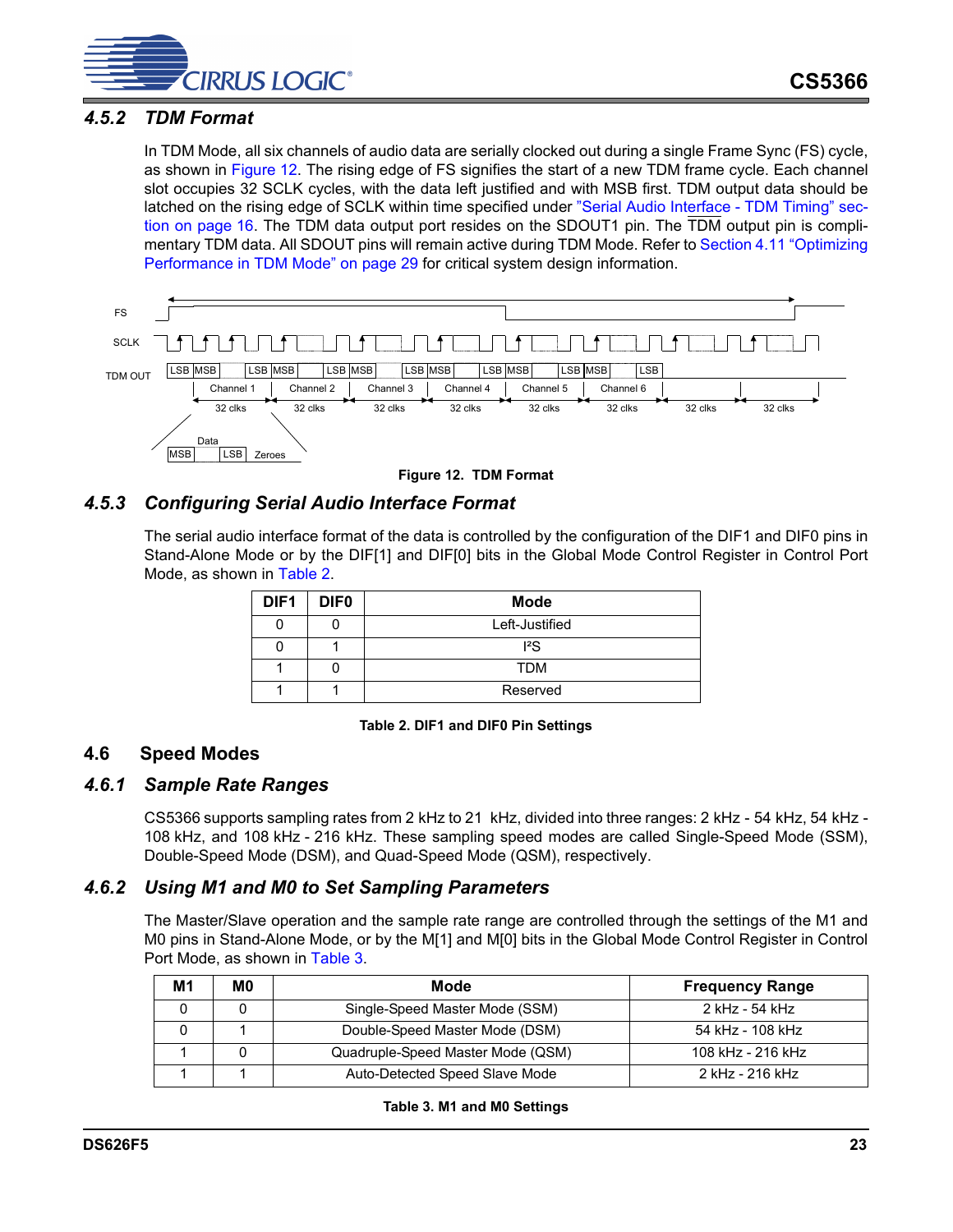![](_page_23_Picture_0.jpeg)

### <span id="page-23-0"></span>*4.6.3 Master Mode Clock Dividers*

[Figure 13](#page-23-2) shows the configuration of the MCLK dividers and the sample rate dividers for Master Mode, including the significance of each MCLK divider pin (in Stand-Alone Mode) or bit (in Control Port Mode).

## SAMPLE RATE DIVIDERS

![](_page_23_Figure_5.jpeg)

**Figure 13. Master Mode Clock Dividers**

### <span id="page-23-2"></span><span id="page-23-1"></span>*4.6.4 Slave Mode Audio Clocking With Auto-Detect*

In Slave Mode, CS5366 auto-detects speed mode, which eliminates the need to configure M1 and M0 when changing among speed modes. The external MCLK is subject to clock dividers as set by the clock divider pins in Stand-Alone Mode or the clock divider bits in Control Port Mode. The CS5366 compares the divideddown, internal MCLK to the incoming LRCK/FS and sets the speed mode based on the MCLK/LRCK ratio as shown in [Figure 14.](#page-23-3)

![](_page_23_Figure_9.jpeg)

<span id="page-23-3"></span>![](_page_23_Figure_10.jpeg)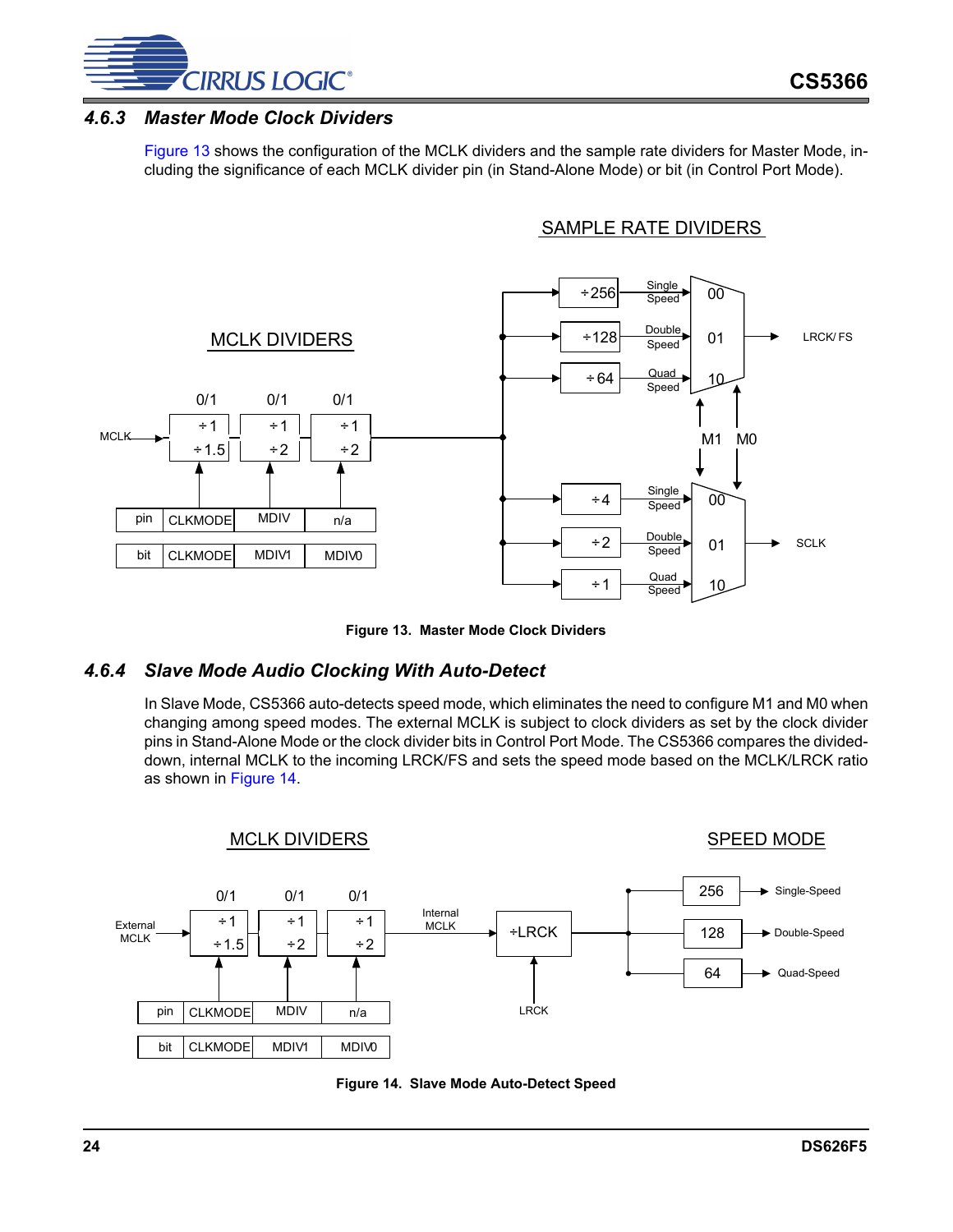![](_page_24_Picture_0.jpeg)

## <span id="page-24-0"></span>**4.7 Master and Slave Clock Frequencies**

[Tables 4 through](#page-24-1) [12](#page-25-3) show the clock speeds for sample rates of 48 kHz, 96 kHz and 192 kHz. The MC-LK/LRCK ratio should be kept at a constant value during each mode. In Master Mode, the device outputs the frequencies shown. In Slave Mode, the SCLK/LRCK ratio can be set according to design preference. However, device performance is guaranteed only when using the ratios shown in the tables.

| Control Port Mode only |  |
|------------------------|--|
|                        |  |

| LJ/I <sup>2</sup> S MASTER OR SLAVE |        |          | $SSM$ Fs = 48 kHz |            |        |
|-------------------------------------|--------|----------|-------------------|------------|--------|
| <b>IMCLK Divider</b>                | ∻4     | $\div 3$ | $\div 2$          | $\div$ 1.5 | ÷1     |
| MCLK (MHz)                          | 49.152 | 36.864   | 24.576            | 18.384     | 12.288 |
| SCLK (MHz)                          | 3.072  | 3.072    | 3.072             | 3.072      | 3.072  |
| <b>IMCLK/LRCK Ratio</b>             | 1024   | 768      | 512               | 384        | 256    |
| <b>ISCLK/LRCK Ratio</b>             | 64     | 64       | 64                | 64         | 64     |

#### **Table 4. Frequencies for 48 kHz Sample Rate using LJ/I²S**

<span id="page-24-1"></span>

| LJ/I <sup>2</sup> S MASTER OR SLAVE |        |        | $DSM$ Fs = 96 kHz |            |          |
|-------------------------------------|--------|--------|-------------------|------------|----------|
| <b>MCLK Divider</b>                 | ∻4     | ÷3     | $\div 2$          | $\div$ 1.5 | $\div$ 1 |
| MCLK (MHz)                          | 49.152 | 36.864 | 24.567            | 18.384     | 12.288   |
| SCLK (MHz)                          | 6.144  | 6.144  | 6.144             | 6.144      | 6.144    |
| <b>IMCLK/LRCK Ratio</b>             | 512    | 384    | 256               | 192        | 128      |
| <b>ISCLK/LRCK Ratio</b>             | 64     | 64     | 64                | 64         | 64       |

**Table 5. Frequencies for 96 kHz Sample Rate using LJ/I²S**

<span id="page-24-2"></span>

| LJ/I <sup>2</sup> S MASTER OR SLAVE |        |        | $\textsf{QSM}$ Fs = 192 kHz |            |        |
|-------------------------------------|--------|--------|-----------------------------|------------|--------|
| <b>IMCLK Divider</b>                | ∻4     | ÷3     | $\div 2$                    | $\div$ 1.5 | ÷1     |
| MCLK (MHz)                          | 49.152 | 36.864 | 24                          | 18.384     | 12.288 |
| SCLK (MHz)                          | 12.288 | 12.288 | 12.288                      | 12.288     | 12.288 |
| MCLK/LRCK Ratio                     | 256    | 192    | 128                         | 96         | 64     |
| <b>ISCLK/LRCK Ratio</b>             | 64     | 64     | 64                          | 64         | 64     |

**Table 6. Frequencies for 192 kHz Sample Rate using LJ/I²S**

<span id="page-24-3"></span>

| <b>TDM MASTER</b>     |        |        | $SSM$ Fs = 48 kHz |            |          |
|-----------------------|--------|--------|-------------------|------------|----------|
| <b>IMCLK Divider</b>  | ∻4     | ÷3     | ÷2                | $\div$ 1.5 | $\div 1$ |
| MCLK (MHz)            | 49.152 | 36.864 | 24.567            | 18.384     | 12.288   |
| SCLK (MHz)            | 12.288 | 12.288 | 12.288            | 12.288     | 12.288   |
| <b>IMCLK/FS Ratio</b> | 1024   | 768    | 512               | 384        | 256      |
| <b>ISCLK/FS Ratio</b> | 256    | 256    | 256               | 256        | 256      |

**Table 7. Frequencies for 48 kHz Sample Rate using TDM**

<span id="page-24-5"></span><span id="page-24-4"></span>

| <b>TDM SLAVE</b>      |        |        | $SSM$ Fs = 48 kHz |            |        |
|-----------------------|--------|--------|-------------------|------------|--------|
| <b>MCLK Divider</b>   | ∻4     | ÷3     | $\div 2$          | $\div$ 1.5 | ÷1     |
| MCLK (MHz)            | 49.152 | 36.864 | 24.567            | 18.384     | 12.288 |
| SCLK (MHz)            | 12.288 | 12.288 | 12.288            | 12.288     | 12.288 |
| <b>IMCLK/FS Ratio</b> | 1024   | 768    | 512               | 384        | 256    |
| <b>SCLK/FS Ratio</b>  | 256    | 256    | 256               | 256        | 256    |

**Table 8. Frequencies for 48 kHz Sample Rate using TDM**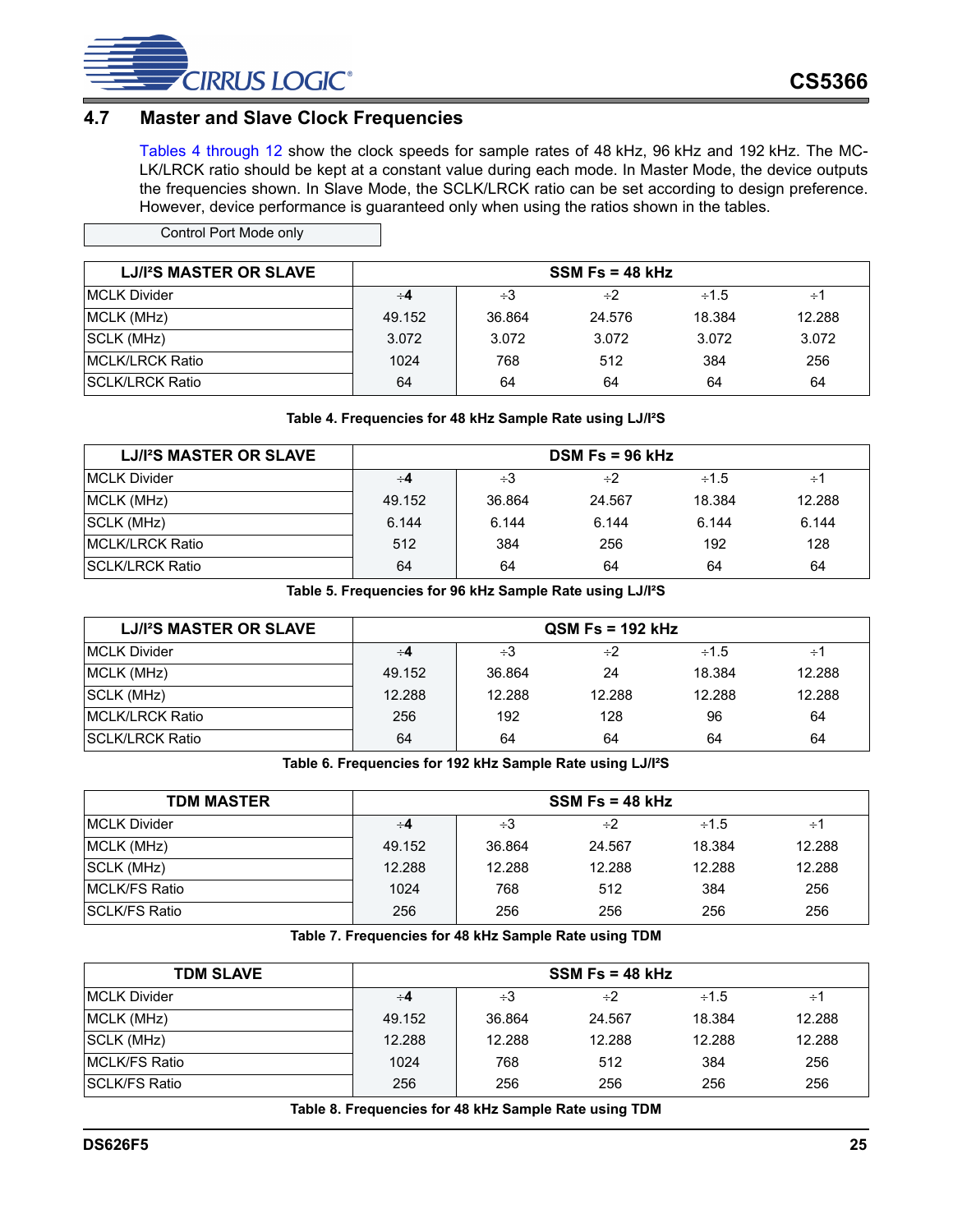![](_page_25_Picture_0.jpeg)

| <b>TDM MASTER</b>     |        | $DSM$ Fs = 96 kHz |          |   |                          |  |  |  |
|-----------------------|--------|-------------------|----------|---|--------------------------|--|--|--|
| <b>IMCLK Divider</b>  | ∻4     | ÷3                | $\div 2$ |   |                          |  |  |  |
| MCLK (MHz)            | 49.152 | 36.864            | 24.567   |   | $\overline{\phantom{0}}$ |  |  |  |
| SCLK (MHz)            | 24.576 | 24.576            | 24.576   |   |                          |  |  |  |
| <b>IMCLK/FS Ratio</b> | 512    | 384               | 256      |   |                          |  |  |  |
| <b>ISCLK/FS Ratio</b> | 256    | 256               | 256      | - | -                        |  |  |  |

#### **Table 9. Frequencies for 96 kHz Sample Rate using TDM**

<span id="page-25-0"></span>

| <b>TDM SLAVE</b>      |        |        | $DSM$ Fs = 96 kHz |            |        |
|-----------------------|--------|--------|-------------------|------------|--------|
| <b>IMCLK Divider</b>  | ∻4     | ÷3     | ÷2                | $\div$ 1.5 | ÷1     |
| MCLK (MHz)            | 49.152 | 36.864 | 24.567            | 18.384     | 12.288 |
| SCLK (MHz)            | 24.576 | 24.576 | 24.576            | 24.576     | 24.576 |
| <b>IMCLK/FS Ratio</b> | 512    | 384    | 256               | 192        | 128    |
| <b>ISCLK/FS Ratio</b> | 256    | 256    | 256               | 256        | 256    |

**Table 10. Frequencies for 96 kHz Sample Rate using TDM**

<span id="page-25-1"></span>

| <b>TDM MASTER</b>     |        |                          |   |  |  |
|-----------------------|--------|--------------------------|---|--|--|
| <b>MCLK Divider</b>   | ∻4     | $\overline{\phantom{a}}$ |   |  |  |
| MCLK (MHz)            | 49.152 | $\overline{\phantom{0}}$ |   |  |  |
| SCLK (MHz)            | 49.152 | $\overline{\phantom{a}}$ |   |  |  |
| <b>IMCLK/FS Ratio</b> | 256    | $\overline{\phantom{a}}$ | - |  |  |
| <b>SCLK/FS Ratio</b>  | 256    | $\overline{\phantom{0}}$ |   |  |  |

**Table 11. Frequencies for 192 kHz Sample Rate using TDM** 

<span id="page-25-3"></span><span id="page-25-2"></span>

| <b>TDM SLAVE</b>      |        |        | $QSM$ Fs = 192 kHz |            |          |
|-----------------------|--------|--------|--------------------|------------|----------|
| <b>IMCLK Divider</b>  | ∻4     | ÷3     | $\div 2$           | $\div$ 1.5 | $\div 1$ |
| MCLK (MHz)            | 49.152 | 36.864 | 24.567             | 18.384     | 12.288   |
| SCLK (MHz)            | 49.152 | 49.152 | 49.152             | 49.152     | 49.152   |
| <b>IMCLK/FS Ratio</b> | 256    | 192    | 128                | 96         | 64       |
| <b>ISCLK/FS Ratio</b> | 256    | 256    | 256                | 256        | 256      |

**Table 12. Frequencies for 192 kHz Sample Rate using TDM**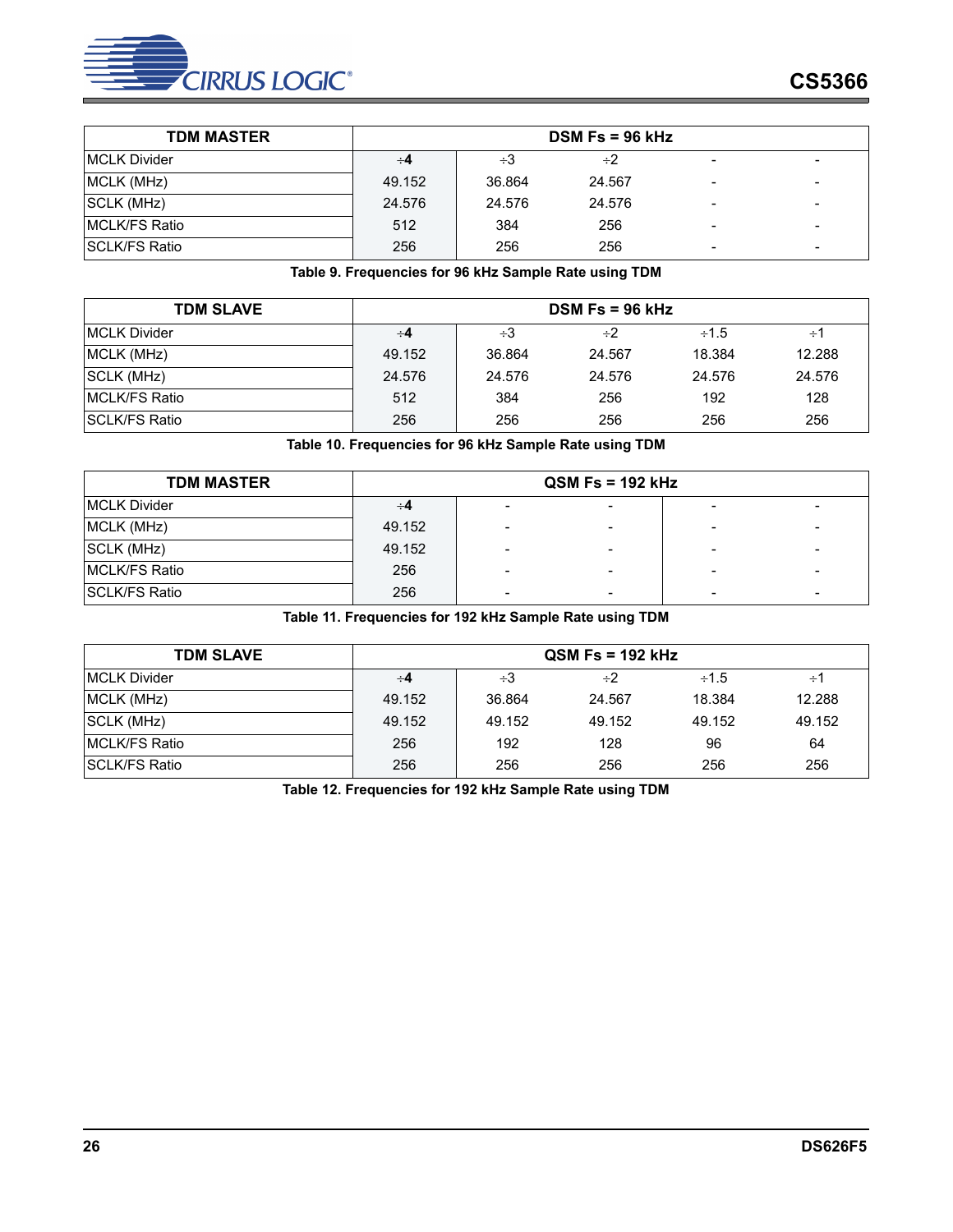![](_page_26_Picture_0.jpeg)

### <span id="page-26-0"></span>**4.8 Reset**

The device should be held in reset until power is applied and all incoming clocks are stable and valid. Upon de-assertion of RST, the state of the configuration pins is latched, the state machine begins, and the device starts sending audio output data a maximum of 524288 MCLK cycles after the release of RST. When changing between mode configurations in Stand-Alone Mode, including clock dividers, serial audio interface format, master/slave, or speed modes, it is recommended to reset the device following the change by holding the RST pin low for a minimum of one MCLK cycle and then restoring the pin to a logic-high condition.

## <span id="page-26-1"></span>*4.8.1 Power-Down Mode*

The CS5366 features a Power-Down Mode in which power is temporarily withheld from the modulators, the crystal oscillator driver, the digital core, and the serial port. The user can access Power-Down Mode by holding the device in reset and holding all clock lines at a static, valid logic level (either logic-high or logiclow). ["DC Power" on page 11](#page-10-0) shows the power-saving associated with Power-Down Mode.

### <span id="page-26-2"></span>**4.9 Overflow Detection**

### <span id="page-26-3"></span>*4.9.1 Overflow in Stand-Alone Mode*

The CS5366 includes overflow detection on all input channels. In Stand-Alone Mode, this information is presented as open drain, active low on the OVFL pin. The pin will go to a logical low as soon as an over-range condition in any channel is detected. The data will remain low, then time-out as specified in [Section](#page-13-1) ["Overflow Timeout" on page 14.](#page-13-1) After the time-out, the OVFL pin will return to a logical high if there has not been any other over-range condition detected. Note that an over-range condition on any channel will restart the time-out period.

## <span id="page-26-4"></span>*4.9.2 Overflow in Control Port Mode*

In Control Port Mode, the Overflow Status Register interacts with the Overflow Mask Register to provide interrupt capability for each individual channel. See [Section 5.4 "02h \(OVFL\) Overflow Status Register" on](#page-32-0) [page 33](#page-32-0) for details on these two registers.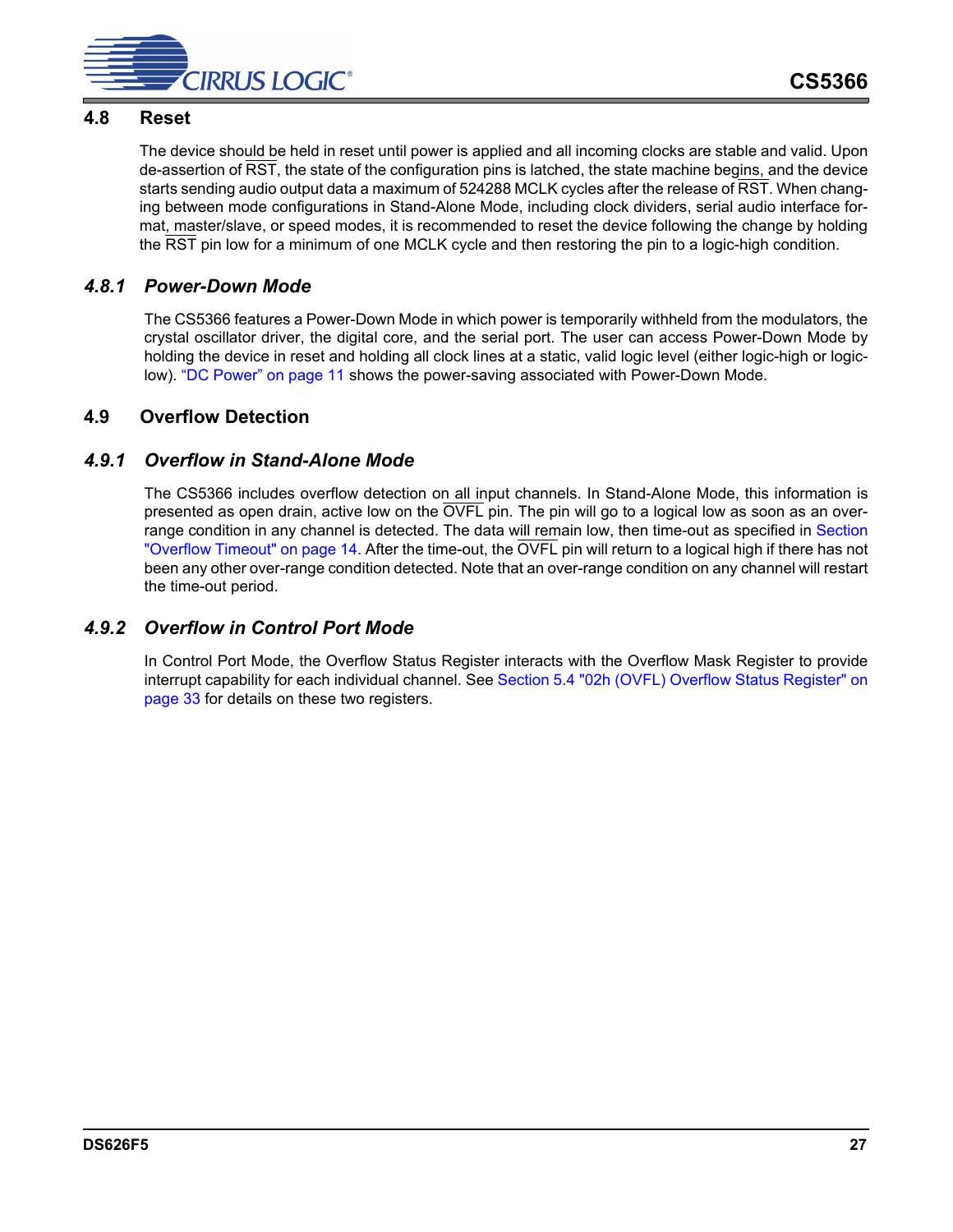![](_page_27_Picture_0.jpeg)

### <span id="page-27-0"></span>**4.10 Analog Connections**

The analog modulator samples the input at half of the internal Master Clock frequency, or 6.144 MHz nominally. The digital filter will reject signals within the stopband of the filter. However, there is no rejection of input signals that are at (N X 6.144 MHz) the digital passband frequency, where n=0,1,2.... Refer to [Figure 15](#page-27-1), which shows the suggested filter that will attenuate any noise energy at 6.144 MHz in addition to providing the optimum source impedance for the modulators. The use of capacitors that have a large voltage coefficient (such as general-purpose ceramics) must be avoided since these can degrade signal linearity. COG capacitors are recommended for this application. For additional configurations, refer to Cirrus Application Note AN241.

![](_page_27_Figure_4.jpeg)

<span id="page-27-1"></span>**Figure 15. Recommended Analog Input Buffer**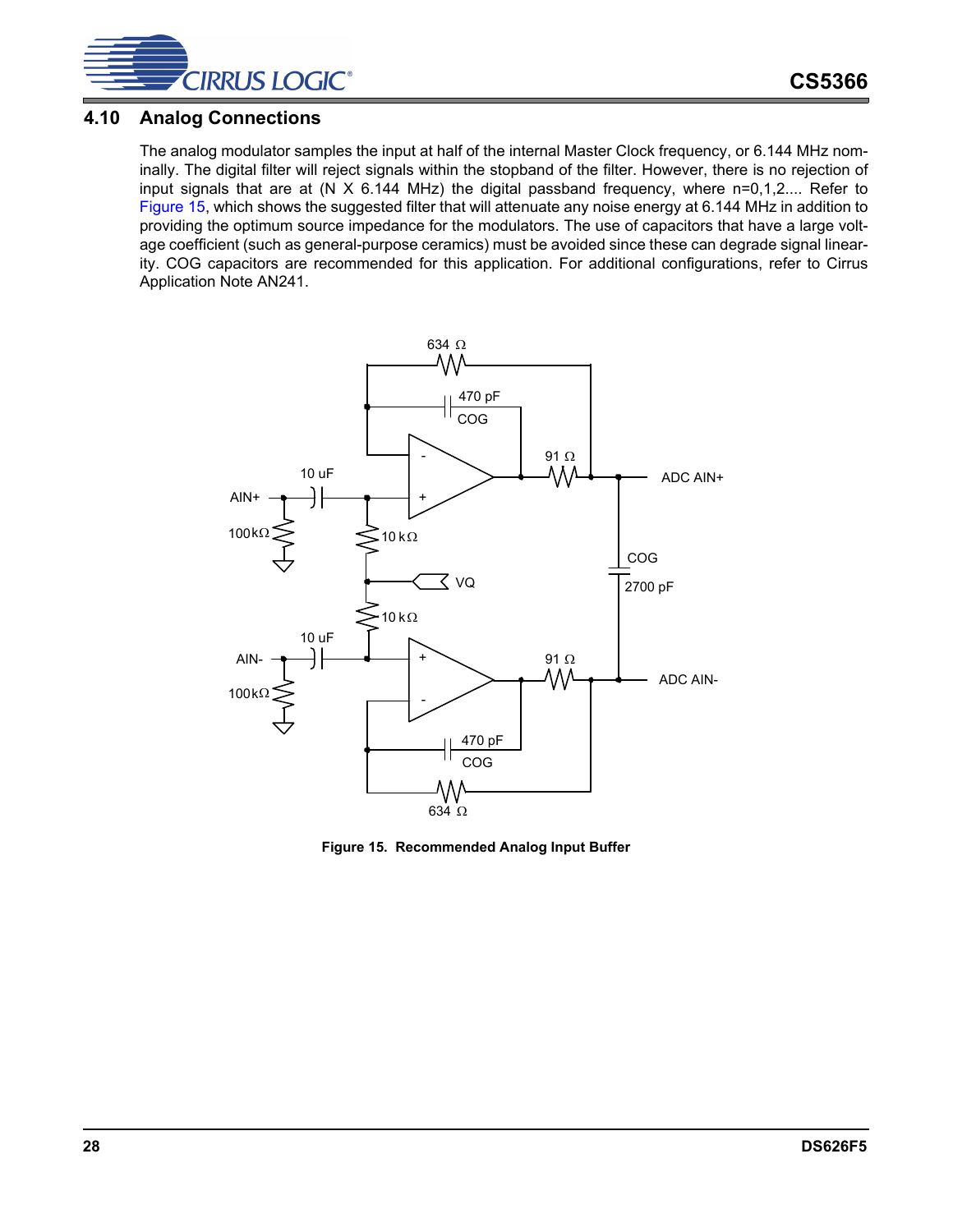![](_page_28_Picture_0.jpeg)

## <span id="page-28-0"></span>**4.11 Optimizing Performance in TDM Mode**

Noise Management is a design technique that is utilized in the majority of audio A/D converters. Noise management is relatively simple conceptually. The goal of noise management is to interleave the on-chip digital activity with the analog sampling processes to ensure that the noise generated by the digital activity is minimized (ideally non-existant) when the analog sampling occurs. Noise management, when implemented properly, minimizes the on-chip interference between the analog and digital sections of the device. This technique has proven to be very effective and has simplified the process of implementing an A/D converter into a systems design. The dominate source of interference (and most difficult to control) is the activity on the serial audio interface (SAI). However, noise management becomes more difficult to implement as audio sample rates increase simply due to the fact that there is less time between transitions on the SAI.

The CS5366 A/D converter supports a multi-channel Time-Division-Multiplexed interface for Single, Double and Quad-Speed sampling modes. In Single-Speed Mode, sample rates below 50 kHz, the required frequencies of the audio serial ports are sufficiently low that it is possible to implement noise-management. In this mode, the performance of the devices are relatively immune to activity on the audio ports.

However, in Double-Speed and Quad-Speed modes there is insufficient time to implement noise management due to the required frequencies of the audio ports. Therefore, analog performance, both dynamic range and THD+N, can be degraded if the serial port transitions occurr concurrently with the analog sampling. The magnitude of the interference is not only related to the timing of the transition but also the di/dt or transient currents associated with the activity on the serial ports. Even though there is insufficient time to properly implement noise management, the interference effects can be minimized by controlling the transient currents required of the serial ports in Double- and Quad-Speed TDM Modes.

In addition to standard mixed-signal design techniques, system performance can be maximized by following several guidelines during design.

- Operate the serial audio port at 3.3 V and not 5 V. The lower serial port voltage lowers transent currents.
- Operate the A/D converter as a system clock Slave. The serial clock and Left/Right clock become highimpedence inputs in this mode and do not generate significant transient currents.
- Place a buffer on the serial data output very near the A/D converter. Minimizing the stray capacitance of the printed circuit board trace and the loading presented by other devices on the serial data line will minimize the transient current.
- Place a resistor, near the converter, beween the A/D serial data output and the buffer. This resistor will reduce the instantaneous switching currents into the capacitive loads on the nets, resulting in a slower edge rate. The value of the resistor should be as high as possible without causing timing problems elsewhere in the system.

## <span id="page-28-1"></span>**4.12 DC Offset Control**

The CS5366 includes a dedicated high-pass filter for each channel to remove input DC offset at the system level. A DC level may result in audible "clicks" when switching between devices in a multi-channel system.

In Stand-Alone Mode, all of the high-pass filters remain enabled. In Control Port Mode, the high-pass filters default to enabled, but may be controlled by writing to the HPF register. If any HPF bit is taken low, the respective high-pass filter is enabled, and it continuously subtracts a measure of the DC offset from the output of the decimation filter. If any HPF bit is taken high during device operation, the value of the DC offset register is frozen, and this DC offset will continue to be subtracted from the conversion result.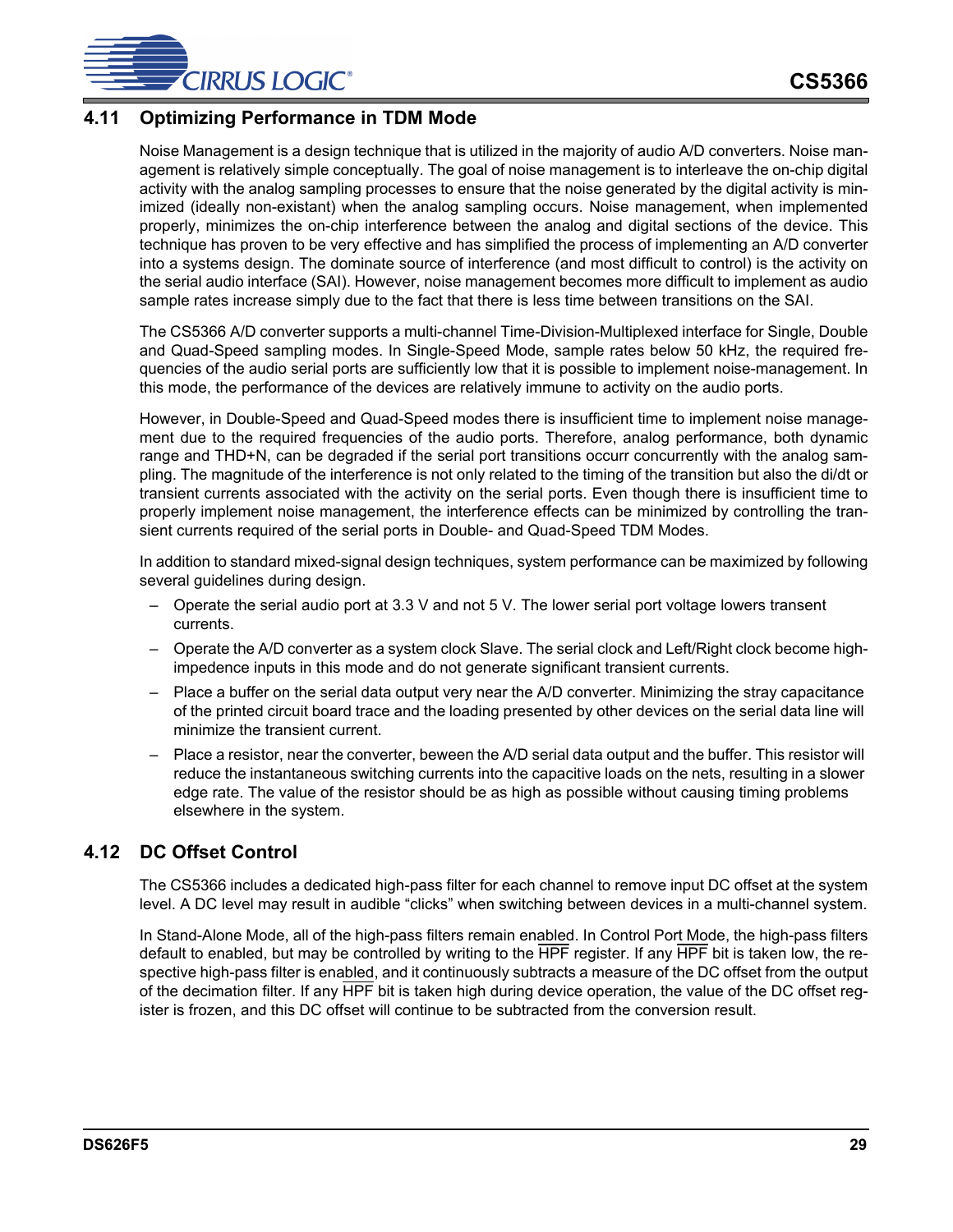![](_page_29_Picture_0.jpeg)

### <span id="page-29-0"></span>**4.13 Control Port Operation**

The Control Port is used to read and write the internal device registers. It supports two industry standard formats, I²C and SPI. The part is in I²C format by default. SPI Mode is selected if there is ever a high-to-low transition on the AD0/ $\overline{CS}$  pin after the  $\overline{RST}$  pin has been restored high.

In Control Port Mode, all features of the CS5366 are available. Four multi-use configuration pins become software pins that support the I<sup>2</sup>C or SPI bus protocol. To initiate Control Port Mode, a controller that supports I²C or SPI must be used to enable the internal register functionality. This is done by setting the CP-EN bit (Bit 7 of the Global Control Port Register). Once CP-EN is set, all of the device configuration pins are ignored, and the internal register settings determine the operating modes of the part.

### <span id="page-29-1"></span>*4.13.1 SPI Mode*

In SPI Mode, CS is the CS5366 chip select signal; CCLK is the control port bit clock (input into the CS5366 from a controller); CDIN is the input data line from a controller; CDOUT is the output data line to a controller. Data is clocked in on the rising edge of CCLK and is supplied on the falling edge of CCLK.

To write to a register, bring CS low. The first seven bits on CDIN form the chip address and must be 1001111. The eighth bit is a read/write indicator (R/W), which should be low to write. The next eight bits form the Memory Address Pointer (MAP), which is set to the address of the register that is to be updated. The next eight bits are the data that will be placed into the register designated by the MAP. During writes, the CDOUT output stays in the Hi-Z state. It may be externally pulled high or low with a 47 k $\Omega$  resistor, if desired.

There is a MAP auto-increment capability, which is enabled by the INCR bit in the MAP register. If INCR is a zero, the MAP will stay constant for successive read or writes. If INCR is set to a 1, the MAP will autoincrement after each byte is read or written, allowing block reads or writes of successive registers.

To read a register, the MAP has to be set to the correct address by executing a partial write cycle that finishes (CS high) immediately after the MAP byte. The MAP auto-increment bit (INCR) may be set or not, as desired. To begin a read, bring  $\overline{CS}$  low, send out the chip address and set the read/write bit (R/W) high. The next falling edge of CCLK will clock out the MSB of the addressed register (CDOUT will leave the high impedance state). If the MAP auto-increment bit is set to 1, the data for successive registers will appear consecutively

![](_page_29_Figure_10.jpeg)

<span id="page-29-2"></span>MAP = Memory Address Pointer, 8 bits, MSB first

**Figure 16. SPI Format**

.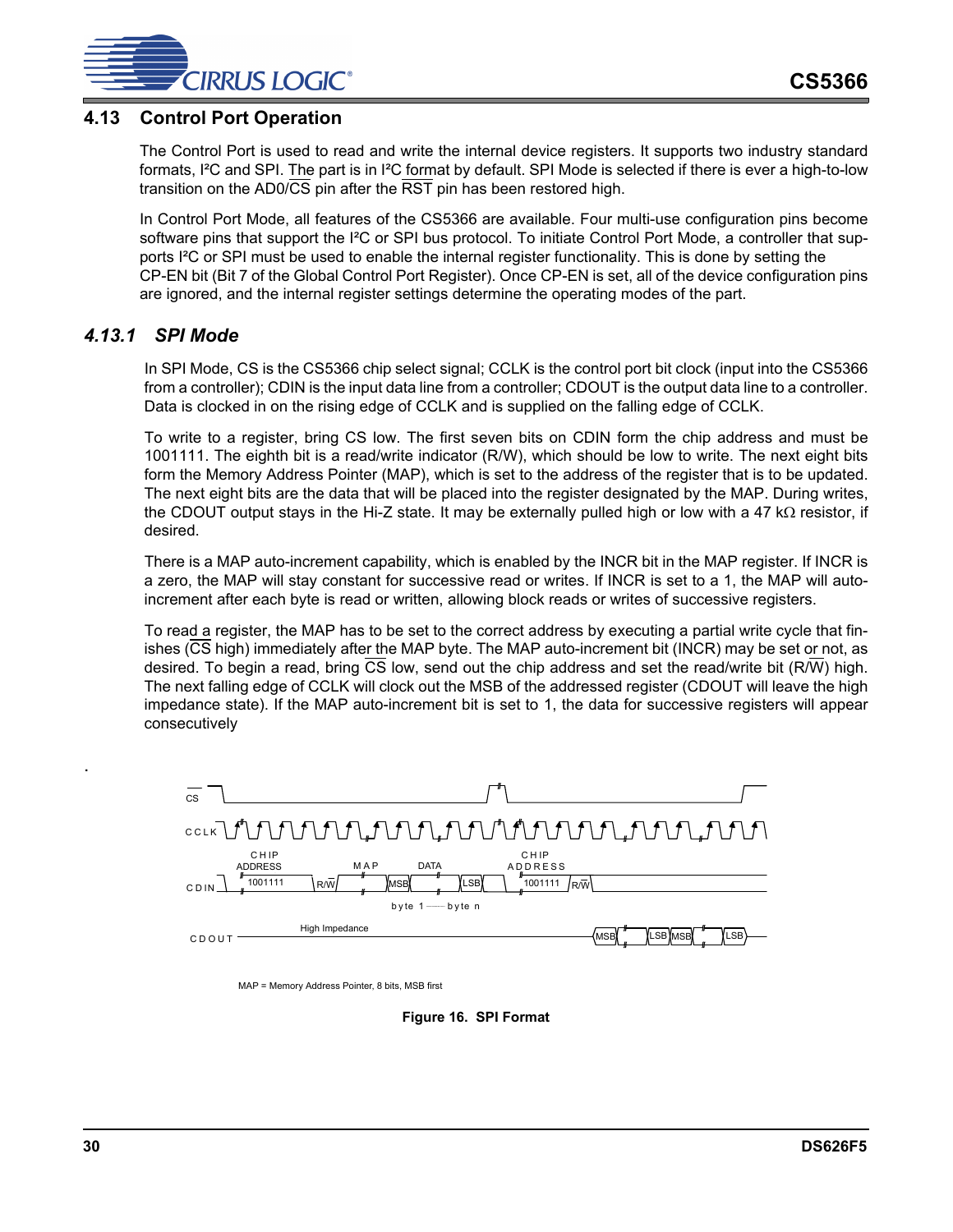![](_page_30_Picture_1.jpeg)

## <span id="page-30-0"></span>*4.13.2 I²C Mode*

In I<sup>2</sup>C Mode, SDA is a bidirectional data line. Data is clocked into and out of the part by the clock, SCL. There is no CS pin. Pins AD0 and AD1 form the two least-significant bits of the chip address and should be connected through a resistor to VLC or DGND, as desired. The state of the pins is latched when the CS5366 is being released from RST.

A Start condition is defined as a falling transition of SDA while SCL is high. A Stop condition is a rising transition of SDA while SCL is high. All other transitions of SDA occur while SCL is low. The first byte sent to the CS5366 after a Start condition consists of a 7-bit chip address field and a R/W bit (high for a read, low for a write). The upper five bits of the 7-bit address field are fixed at 10011. To communicate with a CS5366, the chip address field, which is the first byte sent to the CS5366, should match 10011 and be followed by the settings of the AD1 and AD0. The eighth bit of the address is the R/W bit. If the operation is a write, the next byte is the Memory Address Pointer (MAP), which selects the register to be read or written. If the operation is a read, the contents of the register pointed to by the MAP will be output. Setting the auto-increment bit in MAP allows successive reads or writes of consecutive registers. Each byte is separated by an acknowledge bit. The ACK bit is output from the CS5366 after each input byte is read and is input to the CS5366 from the microcontroller after each transmitted byte.

Since the read operation cannot set the MAP, an aborted write operation is used as a preamble. The write operation is aborted after the acknowledge for the MAP byte by sending a Stop condition. The following pseudocode illustrates an aborted write operation followed by a read operation.

Send start condition. Send 10011xx0 (chip address & write operation). Receive acknowledge bit. Send MAP byte, auto increment off. Receive acknowledge bit. Send stop condition, aborting write. Send start condition. Send 10011xx1 (chip address & read operation). Receive acknowledge bit. Receive byte, contents of selected register. Send acknowledge bit. Send stop condition.

<span id="page-30-1"></span>![](_page_30_Figure_7.jpeg)

<span id="page-30-2"></span>**Figure 18. I²C Read Format**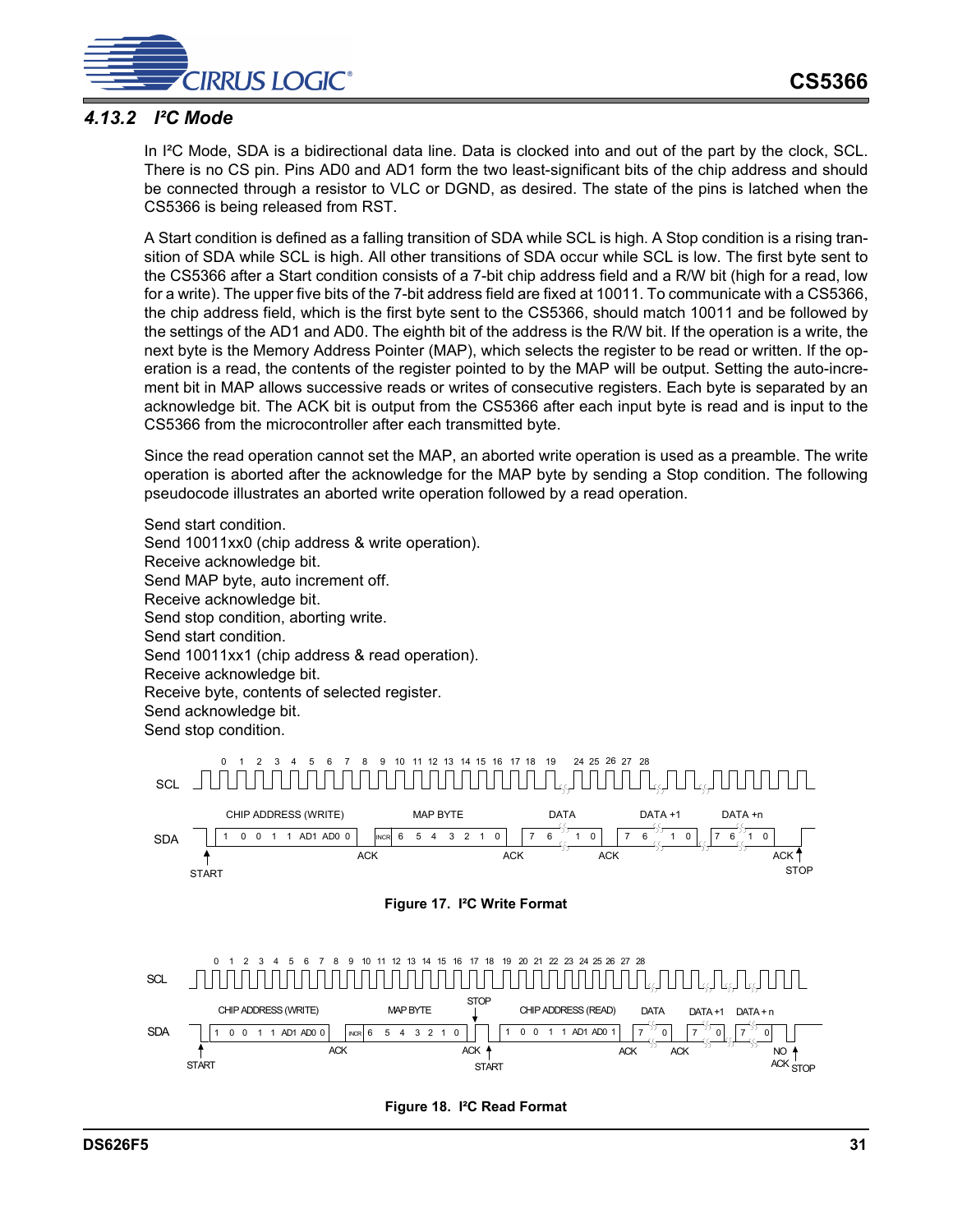![](_page_31_Picture_0.jpeg)

## <span id="page-31-0"></span>**5. REGISTER MAP**

In Control Port Mode, the bits in these registers are used to control all of the programmable features of the ADC. All registers above 0Ah are RESERVED.

## <span id="page-31-1"></span>**5.1 Register Quick Reference**

| Adr | <b>Name</b>     |                 | 6                        | 5                 | 4                 | 3               | $\mathbf{2}$      |                   | 0                 |
|-----|-----------------|-----------------|--------------------------|-------------------|-------------------|-----------------|-------------------|-------------------|-------------------|
| 00  | <b>REVI</b>     |                 | CHIP-ID[3:0]             |                   |                   |                 | REVISION[3:0]     |                   |                   |
| 01  | <b>GCTL</b>     | CP-EN           | <b>CLKMODE</b>           |                   | MDIV[1:0]         | DIF[1:0]        |                   | MODE[1:0]         |                   |
| 02  | <b>OVFL</b>     |                 | RESERVED RESERVED        | OVFL6             | OVFL5             | OVFL4           | OVFL <sub>3</sub> | OVFL <sub>2</sub> | OVFL1             |
| 03  | <b>OVFM</b>     |                 | RESERVED RESERVED        | OVFM <sub>6</sub> | OVFM <sub>5</sub> | OVFM4           | OVFM3             | OVFM <sub>2</sub> | OVFM1             |
| 04  | <b>HPF</b>      |                 | <b>RESERVED RESERVED</b> | HPF <sub>6</sub>  | HPF <sub>5</sub>  | HPF4            | HPF <sub>3</sub>  | HPF <sub>2</sub>  | HPF1              |
| 05  | <b>RESERVED</b> |                 |                          |                   |                   |                 |                   |                   |                   |
| 06  | <b>PDNE</b>     |                 | <b>RESERVED</b>          | PDN-BG            | PDN-OSC           | <b>RESERVED</b> | PDN <sub>65</sub> | PDN43             | <b>PDN21</b>      |
| 07  | <b>RESERVED</b> |                 |                          |                   |                   |                 |                   |                   |                   |
| 08  | <b>MUTE</b>     |                 | RESERVED RESERVED        | MUTE6             | MUTE <sub>5</sub> | MUTE4           | MUTE3             | MUTE2             | MUTE1             |
| 09  | <b>RESERVED</b> |                 |                          |                   |                   |                 |                   |                   |                   |
| 0A  | <b>SDEN</b>     | <b>RESERVED</b> |                          |                   |                   | <b>RESERVED</b> | SDEN <sub>3</sub> | SDEN <sub>2</sub> | SDEN <sub>1</sub> |

## <span id="page-31-2"></span>**5.2 00h (REVI) Chip ID Code & Revision Register**

| R/M<br>IV V<br>---- |              |  |  |  |          |    |  |
|---------------------|--------------|--|--|--|----------|----|--|
|                     | . .<br>' ''' |  |  |  | ז ר<br>- | ۱N |  |

Default: See description

The Chip ID Code & Revision Register is used to store the ID and revision of the chip.

Bits[7:4] contain the chip ID, where the CS5366 is represented with a value of 0x6.

**Bits[3:0]** contain the revision of the chip, where revision A is represented as 0x0, revision B is represented as 0x1, etc.

### <span id="page-31-3"></span>**5.3 01h (GCTL) Global Mode Control Register**

| R/W |                                              |                            |                                    |  |          |            |               |
|-----|----------------------------------------------|----------------------------|------------------------------------|--|----------|------------|---------------|
| R/W | <b>EN</b><br>∩n<br>. .<br>- 1<br>◡<br>$\sim$ | ∩DF<br>$\sim$<br>-KML<br>. | $\cdot$ $\sim$<br>151<br>MD<br>ï.∪ |  | DIF[1:0] | MO.<br>⊣וו | :11·01<br>. J |

Default: 0x00

The Global Mode Control Register is used to control the Master/Slave Speed modes, the serial audio data format and the Master clock dividers for all channels. It also contains a Control Port enable bit.

**Bit[7] CP-EN** manages the Control Port Mode. Until this bit is asserted, all pins behave as if in Stand-Alone Mode. When this bit is asserted, all pins used in Stand-Alone Mode are ignored, and the corresponding register values become functional.

**Bit[6] CLKMODE** Setting this bit puts the part in 384X mode (divides XTI by 1.5), and clearing the bit invokes 256X mode (divide XTI by 1.0 - pass through).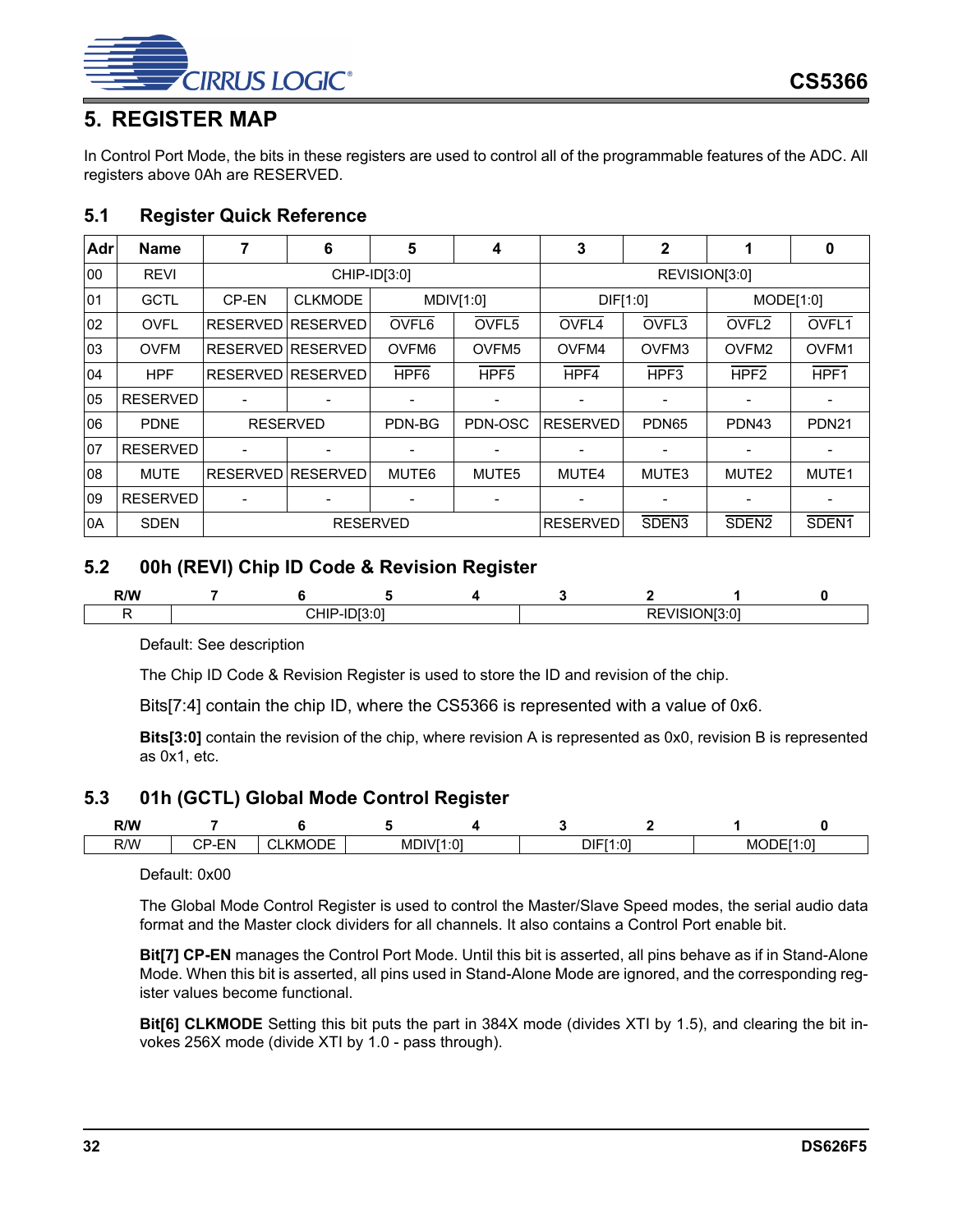![](_page_32_Picture_0.jpeg)

**Bits[5:4] MDIV[1:0]** Each bit selects an XTI divider. When either bit is low, an XTI divide-by-1 function is selected. When either bit is HIGH, an XTI divide-by-2 function is selected. With both bits HIGH, XTI is divided by 4.

The table below shows the composite XTI division using both CLKMODE and MDIV[1:0].

| CLKMODE, MDIV[1], MDIV[0] | <b>DESCRIPTION</b> |
|---------------------------|--------------------|
| 000                       | Divide-by-1        |
| 100                       | Divide-by-1.5      |
| 001 or 010                | Divide-by-2        |
| 101 or 110                | Divide-by-3        |
| 011                       | Divide-by-4        |
| 111                       | <b>Reserved</b>    |

**Bits[3:2] DIF[1:0]** Determine which data format the serial audio interface is using to clock-out data.

#### **DIF[1:0]**

0x00 Left-Justified format 0x01 I²S format 0x02 TDM 0x03 Reserved

**Bits[1:0] MODE[1:0]** This bit field determines the device sample rate range and whether it is operating as an audio clocking Master or Slave.

#### **MODE[1:0]**

0x00 Single-Speed Mode Master 0x01 Double-Speed Mode Master 0x02 Quad-Speed Mode Master 0x03 Slave Mode all speeds

## <span id="page-32-0"></span>**5.4 02h (OVFL) Overflow Status Register**

| R/W |                 |                 |       |            |           |       |           |      |
|-----|-----------------|-----------------|-------|------------|-----------|-------|-----------|------|
|     | <b>RESERVED</b> | <b>RESERVED</b> | OVFL6 | OVFL<br>∼∟ | OVF'<br>≖ | OVFL3 | OVF'<br>└ | OVFL |

Default: 0xFF, no overflows have occurred.

#### **Note: This register interacts with Register 03h, the Overflow Mask Register.**

The Overflow Status Register is used to indicate an individual overflow in a channel. If an overflow condition on any channel is detected, the corresponding bit in this register is asserted (low) in addition to the open drain active low OVFL pin going low. Each overflow status bit is sticky and is cleared only when read, providing full interrupt capability.

### <span id="page-32-1"></span>**5.5 03h (OVFM) Overflow Mask Register**

| R/W |                                   |                                  |                   |                   |              |       |       |       |
|-----|-----------------------------------|----------------------------------|-------------------|-------------------|--------------|-------|-------|-------|
| R/W | $ -$<br>DЕ<br>SERVE'<br>RE<br>--- | <b>RESERVED</b><br>$\cdot$<br>-- | OVFM <sub>6</sub> | OVFM <sub>5</sub> | <b>OVFM4</b> | OVFM3 | OVFM2 | OVFM. |

Default: 0xFF, all overflow interrupts enabled.

The Overflow Mask Register is used to allow or prevent individual channel overflow events from creating activity on the OVFL pin. When a particular bit is set low in the Mask register, the corresponding overflow bit in the Overflow Status register is prevented from causing any activity on the OVFL pin.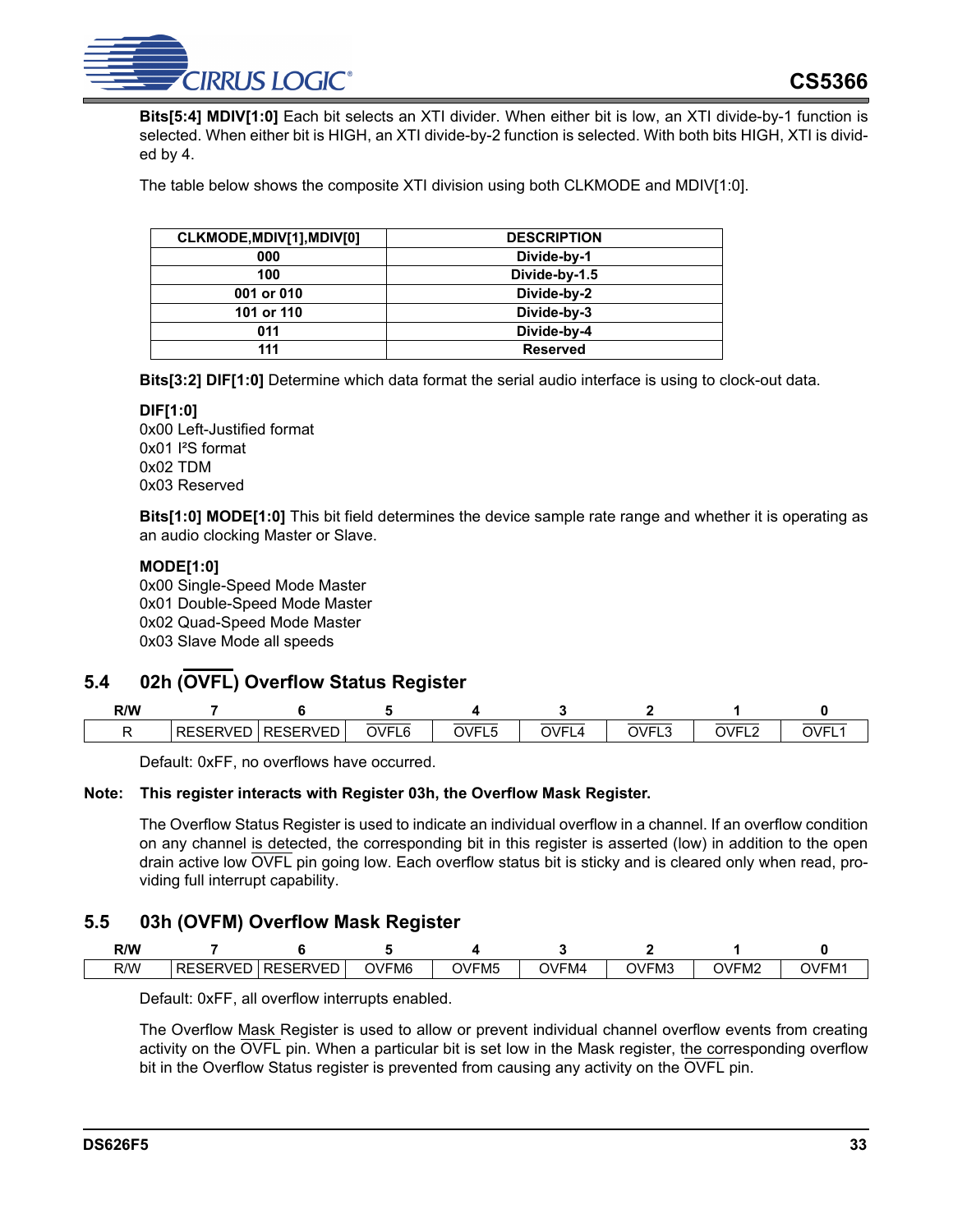![](_page_33_Picture_0.jpeg)

## <span id="page-33-0"></span>**5.6 04h (HPF) High-Pass Filter Register**

| R/W |                                                |                 |      |            |      |               |         |            |
|-----|------------------------------------------------|-----------------|------|------------|------|---------------|---------|------------|
| R/W | $\sim$ $\sim$ $\sim$ $\sim$ $\sim$<br>RESERVEL | <b>RESERVED</b> | HPF6 | $H$ PF $F$ | HPF4 | $H$ DEC<br>⊣⊢ | $HPF^c$ | <b>HPF</b> |

Default: 0x00, all high-pass filters enabled.

The High-Pass Filter Register is used to enable or disable a high-pass filter that exists for each channel. These filters are used to perform DC offset calibration, a procedure that is detailed in ["DC Offset Control"](#page-28-1) [on page 29.](#page-28-1)

### <span id="page-33-1"></span>**5.7 05h Reserved**

| R/W<br>----              |  |  |  |  |
|--------------------------|--|--|--|--|
| $\sim$<br>or<br>``<br>-- |  |  |  |  |

### <span id="page-33-2"></span>**5.8 06h (PDN) Power Down Register**

| <b>R/W</b> |      |               |        |              |                 |       |       |                   |
|------------|------|---------------|--------|--------------|-----------------|-------|-------|-------------------|
| R/W        | ◝└┘└ | <b>DERVEL</b> | PDN-BG | .OSC<br>PDN- | <b>RESERVED</b> | PDN65 | PDN43 | PDN <sub>21</sub> |

Default: 0x00 - everything powered up

The Power Down Register is used as needed to reduce the chip's power consumption.

#### **Bit[7] RESERVED**

#### **Bit[6] RESERVED**

**Bit[5] PDN-BG** When set, this bit powers-down the bandgap reference.

**Bit[4] PDN-OSC** controls power to the internal oscillator core. When asserted, the internal oscillator core is shut down, and no clock is supplied to the chip. If the chip is running off an externally supplied clock at the MCLK pin, it is also prevented from clocking the device internally.

**Bit[**2**:0] PDN** When any bit is set, all clocks going to a channel pair are turned off, and the serial data outputs are forced to all zeroes.

### <span id="page-33-3"></span>**5.9 07h Reserved**

| R/W |  |  |  |  |
|-----|--|--|--|--|
| . . |  |  |  |  |

#### <span id="page-33-4"></span>**5.10 08h (MUTE) Mute Control Register**

| R/W |                 |          |       |       |              |              |            |      |
|-----|-----------------|----------|-------|-------|--------------|--------------|------------|------|
| R/W | <b>RESERVEI</b> | RESERVED | MUTE6 | MUTE5 | MUTF<br>` ⊢4 | <b>MUTE3</b> | 'TE2<br>ML | MUTL |

Default: 0x00, no channels are muted.

The Mute Control Register is used to mute or unmute the serial audio data output of individual channels. When a bit is set, that channel's serial data is muted by forcing the output to all zeroes.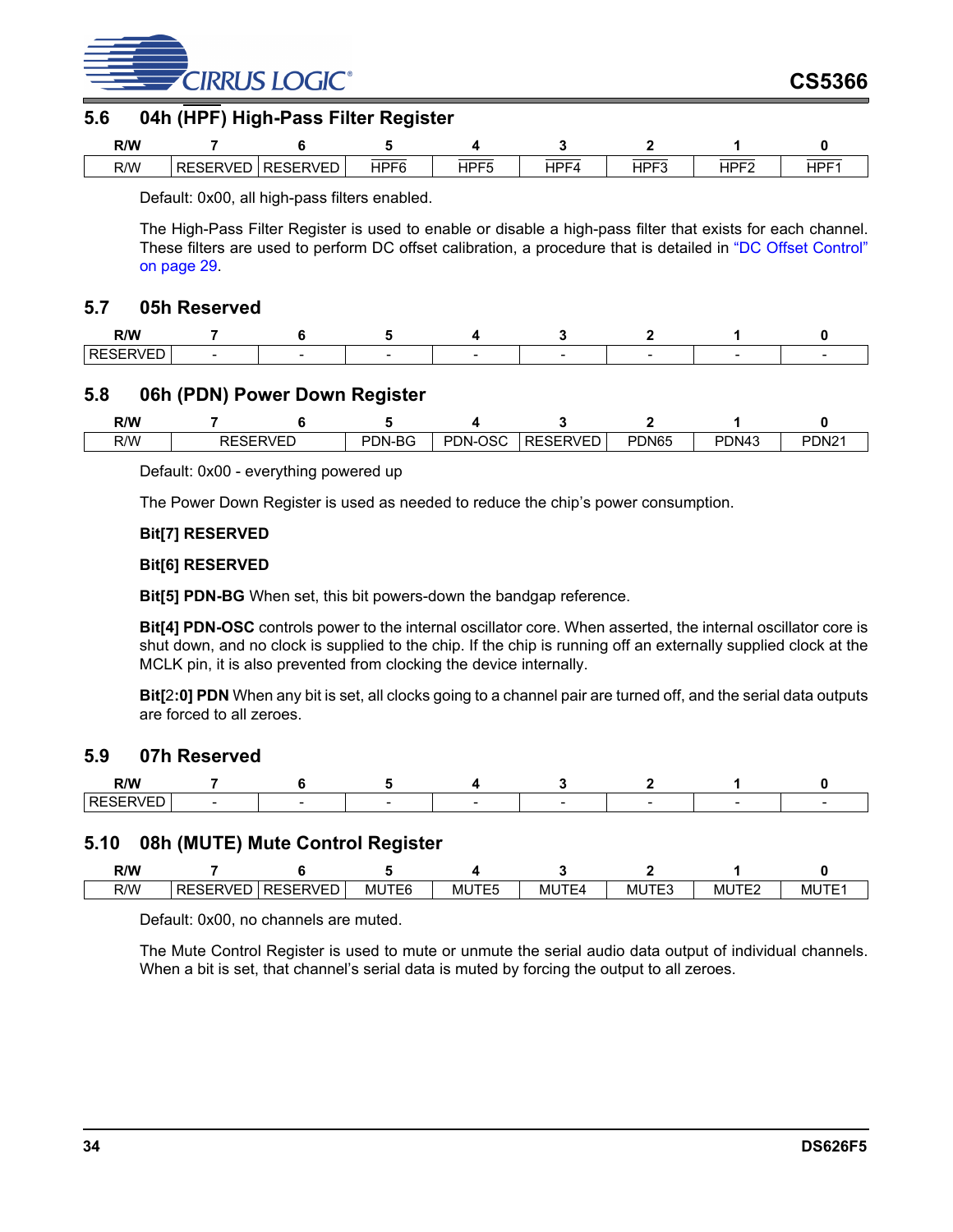<span id="page-34-0"></span>

| <b>EXECUTER CIRRUS LOGIC</b> |              |                 |   |                                          |                 |                   |                   | <b>CS5366</b>     |
|------------------------------|--------------|-----------------|---|------------------------------------------|-----------------|-------------------|-------------------|-------------------|
| 5.11                         | 09h Reserved |                 |   |                                          |                 |                   |                   |                   |
| R/W                          |              | 6               | 5 | 4                                        |                 | 2                 |                   | 0                 |
| <b>RESERVED</b>              |              |                 |   |                                          |                 |                   |                   |                   |
| 5.12                         |              |                 |   | 0Ah (SDEN) SDOUT Enable Control Register |                 |                   |                   |                   |
| R/W                          |              | 6               | 5 | 4                                        |                 | 2                 |                   | 0                 |
| R/W                          |              | <b>RESERVED</b> |   |                                          | <b>RESERVED</b> | SDEN <sub>3</sub> | SDEN <sub>2</sub> | SDEN <sub>1</sub> |

<span id="page-34-1"></span>Default: 0x00, all SDOUT pins enabled.

The SDOUT Enable Control Register is used to tri-state the serial audio data output pins. Each bit, when set, tri-states the associated SDOUT pin.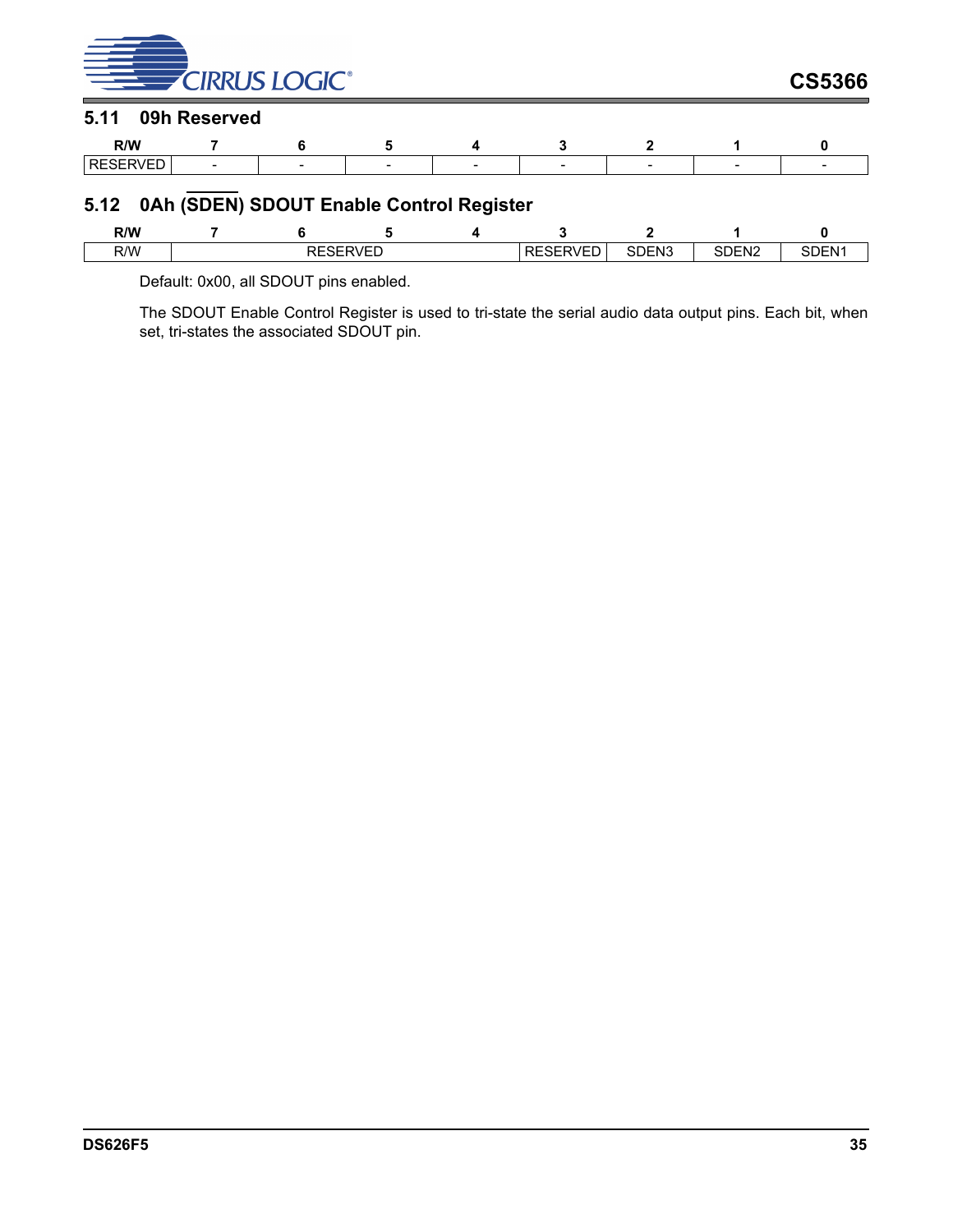<span id="page-35-1"></span><span id="page-35-0"></span>![](_page_35_Figure_0.jpeg)

<span id="page-35-3"></span><span id="page-35-2"></span>**Figure 21. QSM Passband**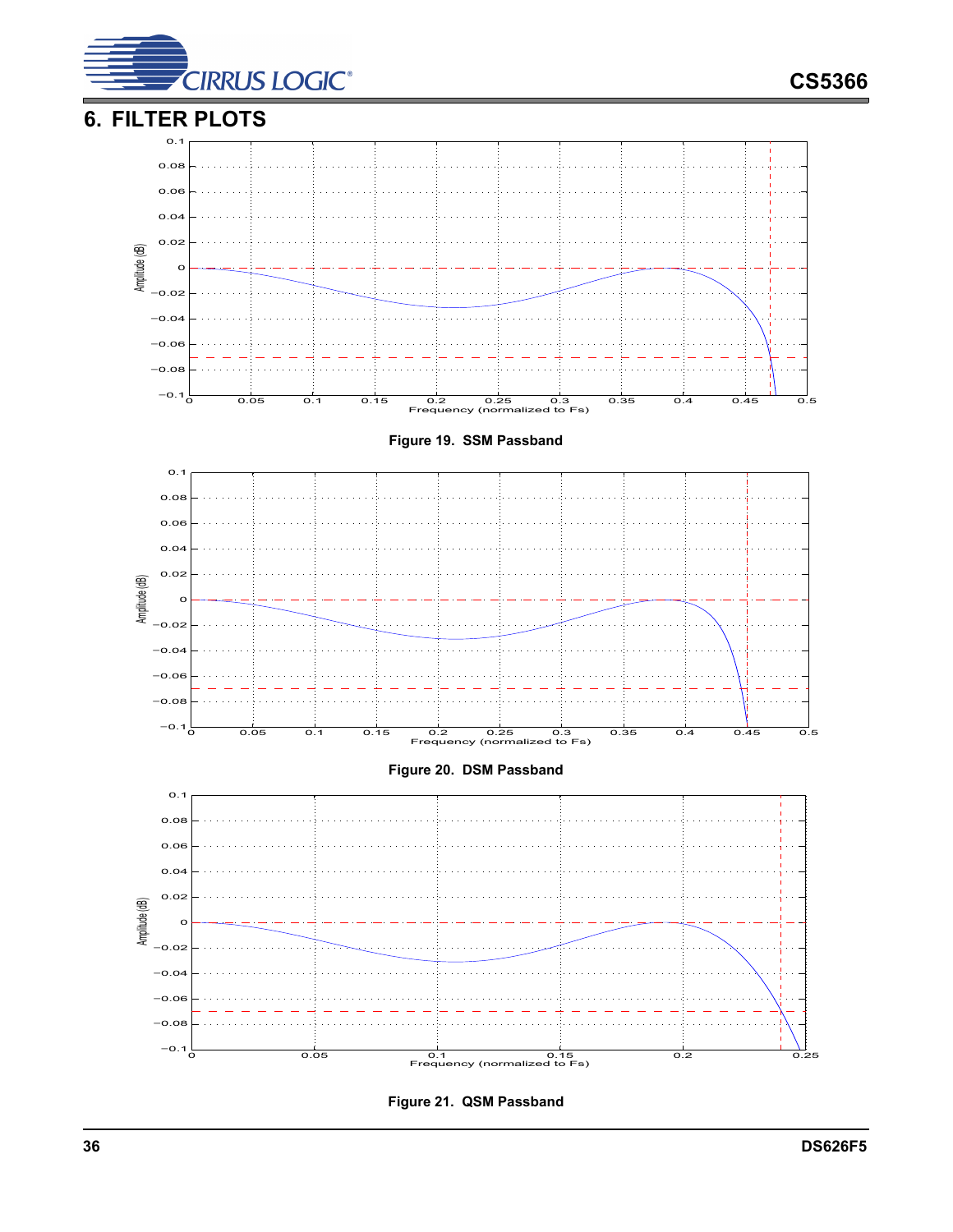![](_page_36_Picture_0.jpeg)

<span id="page-36-2"></span><span id="page-36-1"></span><span id="page-36-0"></span>![](_page_36_Figure_2.jpeg)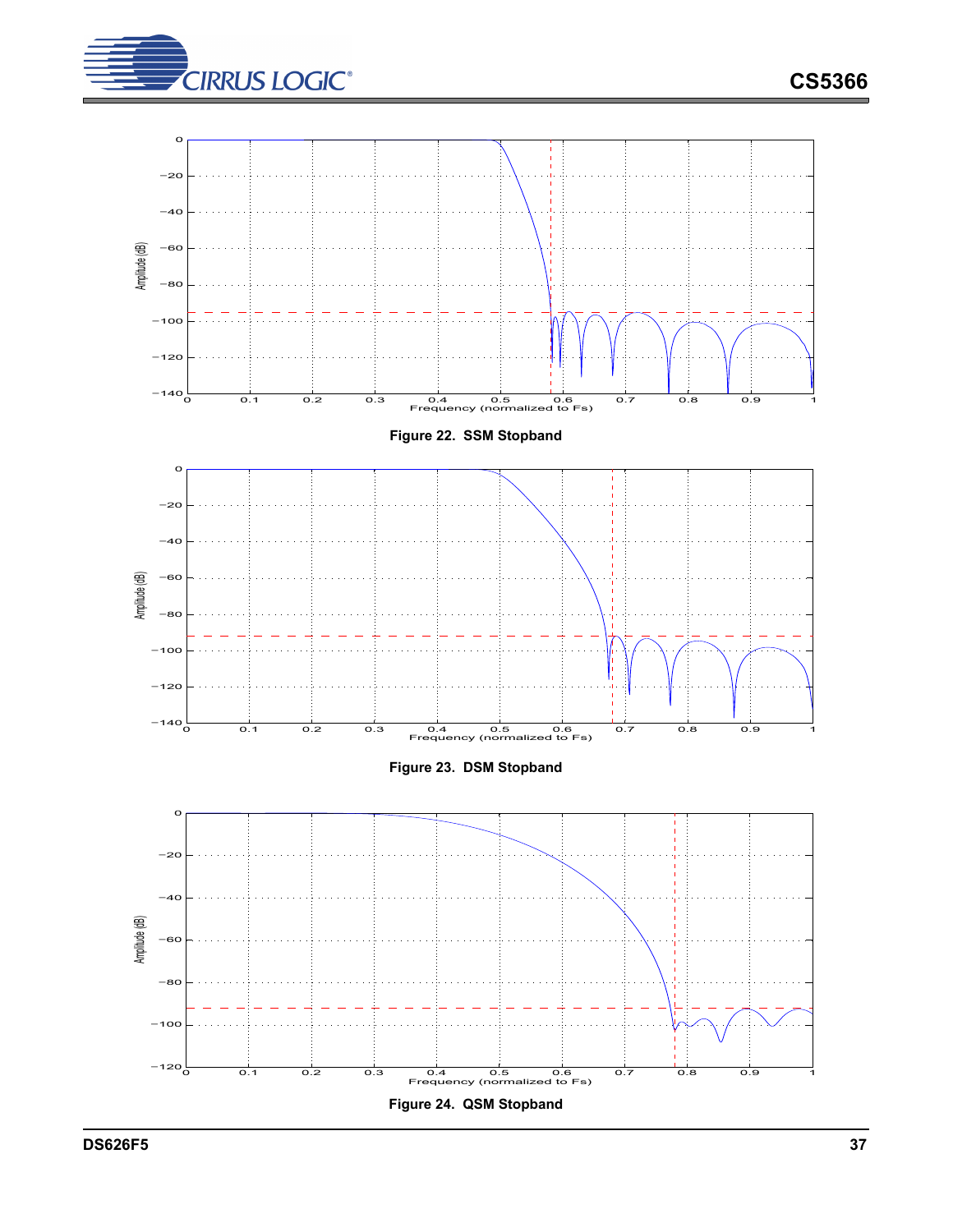![](_page_37_Picture_0.jpeg)

![](_page_37_Picture_1.jpeg)

<span id="page-37-2"></span><span id="page-37-1"></span><span id="page-37-0"></span>![](_page_37_Figure_2.jpeg)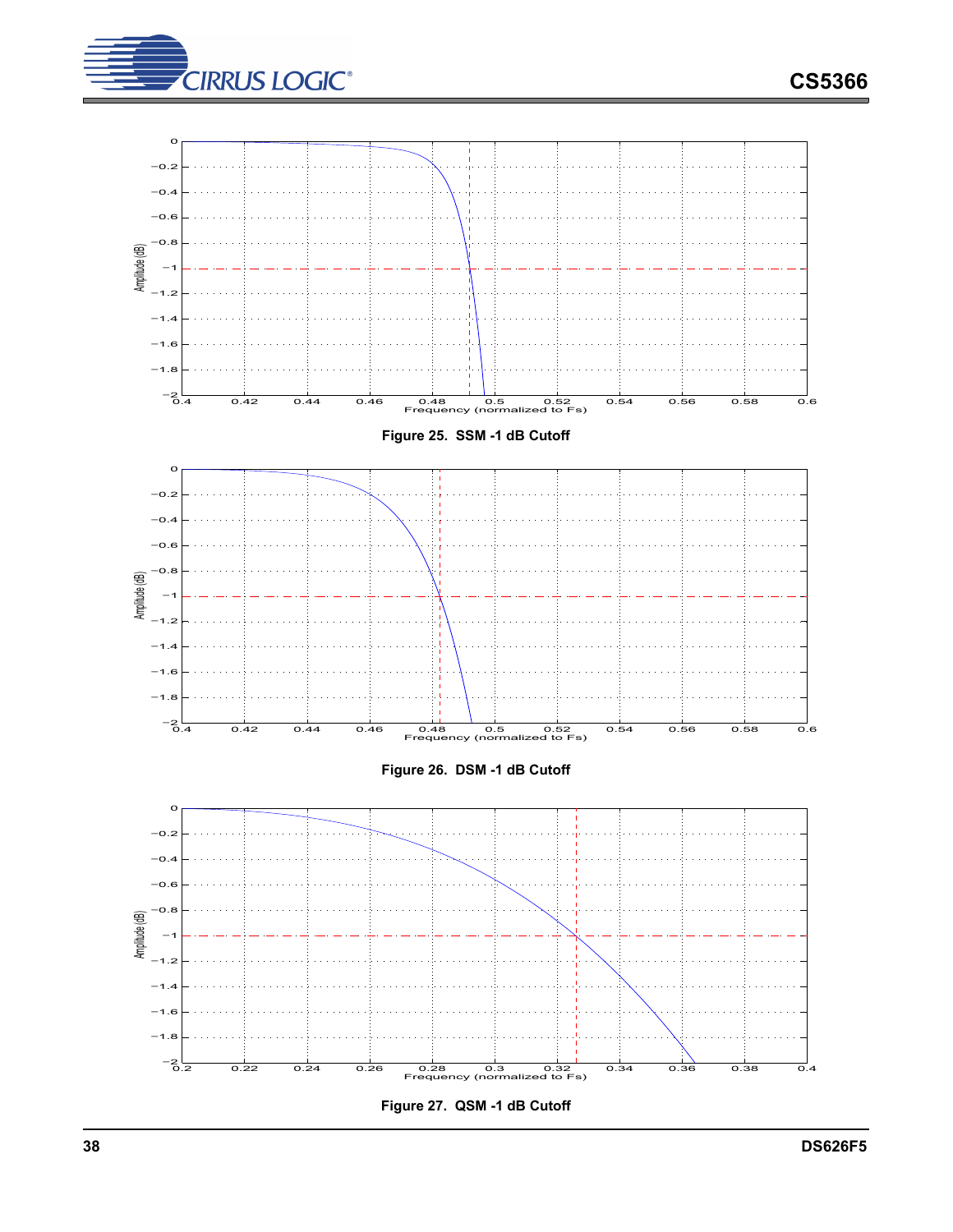![](_page_38_Picture_0.jpeg)

## <span id="page-38-0"></span>**7. PARAMETER DEFINITIONS**

#### **Dynamic Range**

The ratio of the rms value of the signal to the rms sum of all other spectral components over the specified bandwidth. Dynamic Range is a signal-to-noise ratio measurement over the specified bandwidth made with a -60 dBFS signal. 60 dB is added to resulting measurement to refer the measurement to full scale. This technique ensures that the distortion components are below the noise level and do not affect the measurement. This measurement technique has been accepted by the Audio Engineering Society, AES17-199, and the Electronic Industries Association of Japan, EIAJ CP-307. Expressed in decibels. The dynamic range is specified with and without an A-weighting filter.

#### **Total Harmonic Distortion + Noise**

The ratio of the rms value of the signal to the rms sum of all other spectral components over the specified bandwidth (typically 10 Hz to 20 kHz), including distortion components. Expressed in decibels. Measured at -1 and -20 dBFS as suggested in AES17-1991 Annex A. Specified using an A-weighting filter.

#### **Frequency Response**

A measure of the amplitude response variation from 10 Hz to 20 kHz relative to the amplitude response at 1 kHz. Units in decibels.

#### **Interchannel Isolation**

A measure of crosstalk between one channel and all remaining channels, measured for each channel at the converter's output with no signal to the input under test and a full-scale signal applied to all other channels. Units in decibels.

#### **Interchannel Gain Mismatch**

The gain difference between left and right channels. Units in decibels.

#### **Gain Error**

The deviation from the nominal full-scale analog output for a full-scale digital input.

#### **Gain Drift**

The change in gain value with temperature. Units in ppm/°C.

#### **Offset Error**

The deviation of the mid-scale transition (111...111 to 000...000) from the ideal. Units in mV.

#### **Intrachannel Phase Deviation**

The deviation from linear phase within a given channel.

#### **Interchannel Phase Deviation**

The difference in phase response between channels.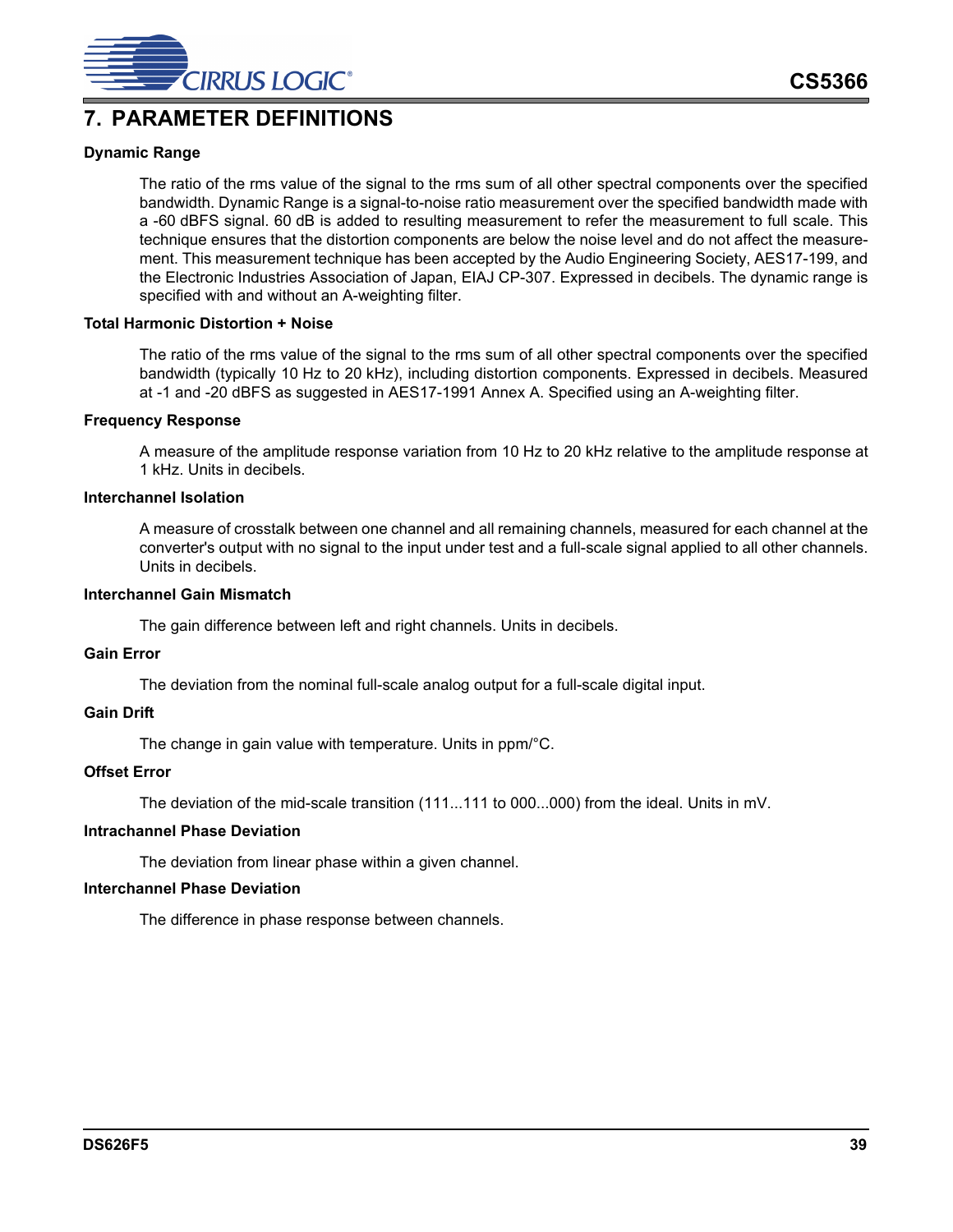![](_page_39_Picture_0.jpeg)

## <span id="page-39-1"></span><span id="page-39-0"></span>**8. PACKAGE DIMENSIONS**

![](_page_39_Figure_3.jpeg)

|                |               | <b>INCHES</b> |               | <b>MILLIMETERS</b> |            |              |  |
|----------------|---------------|---------------|---------------|--------------------|------------|--------------|--|
| <b>DIM</b>     | <b>MIN</b>    | <b>NOM</b>    | <b>MAX</b>    | <b>MIN</b>         | <b>NOM</b> | <b>MAX</b>   |  |
| A              | ---           | 0.055         | 0.063         | ---                | 1.40       | 1.60         |  |
| A1             | 0.002         | 0.004         | 0.006         | 0.05               | 0.10       | 0.15         |  |
| B              | 0.007         | 0.009         | 0.011         | 0.17               | 0.22       | 0.27         |  |
| D              | 0.343         | 0.354         | 0.366         | 8.70               | 9.0 BSC    | 9.30         |  |
| D <sub>1</sub> | 0.272         | 0.28          | 0.280         | 6.90               | 7.0 BSC    | 7.10         |  |
| F              | 0.343         | 0.354         | 0.366         | 8.70               | 9.0 BSC    | 9.30         |  |
| E <sub>1</sub> | 0.272         | 0.28          | 0.280         | 6.90               | 7.0 BSC    | 7.10         |  |
| $e^*$          | 0.016         | 0.020         | 0.024         | 0.40               | 0.50 BSC   | 0.60         |  |
|                | 0.018         | 0.24          | 0.030         | 0.45               | 0.60       | 0.75         |  |
| $\infty$       | $0.000^\circ$ | $4^\circ$     | $7.000^\circ$ | $0.00^\circ$       | $4^\circ$  | $7.00^\circ$ |  |

\* Nominal pin pitch is 0.50 mm

Controlling dimension is mm. JEDEC Designation: MS026

## <span id="page-39-2"></span>**THERMAL CHARACTERISTICS**

| <b>Parameter</b>               | Symbol | Min | Typ | <b>Max</b> | Unit   |
|--------------------------------|--------|-----|-----|------------|--------|
| Allowable Junction Temperature |        |     | -   | 135        | $\sim$ |
| Package Thermal Resistance     | UJΑ    |     | 48  | -          | °C/W   |
|                                | σJC    |     | 15  |            |        |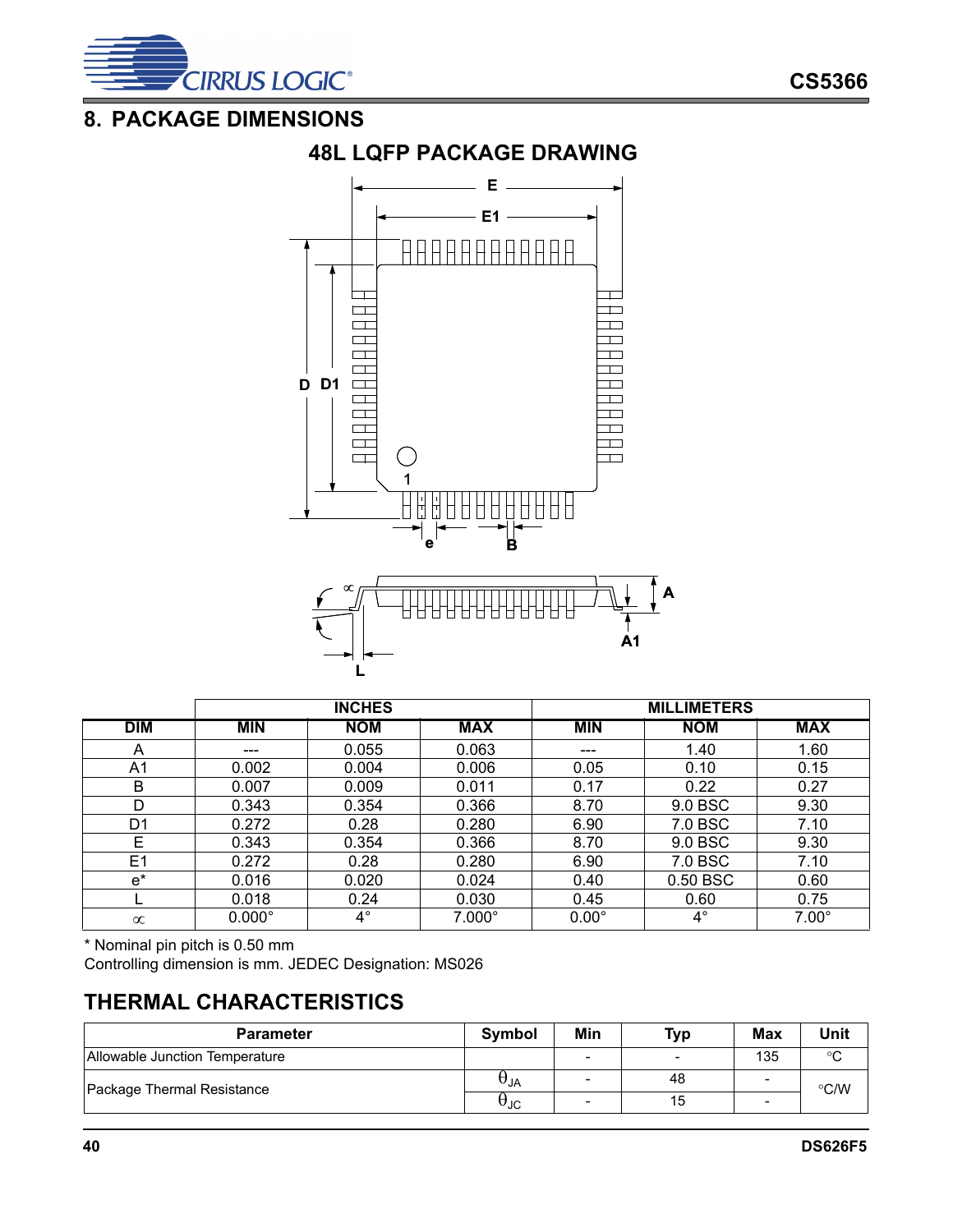![](_page_40_Picture_0.jpeg)

## <span id="page-40-0"></span>**9. ORDERING INFORMATION**

| <b>Product</b> | <b>Description</b>                    | Package | <b>Pb-Free</b> | Grade | <b>Temp Range</b>          | <b>Container</b> | Order#      |
|----------------|---------------------------------------|---------|----------------|-------|----------------------------|------------------|-------------|
|                |                                       |         |                |       | Commercial -40°C to +85°C  | Trav             | CS5366-CQZ  |
| CS5366         | 114 dB, 192 kHz,  <br>6-channel A/D   | 48-pin  | <b>YES</b>     |       |                            | Tape & Reel      | CS5366-CQZR |
|                | Converter                             | LOFP    |                |       | Automotive -40°C to +105°C | Trav             | CS5366-DQZ  |
|                |                                       |         |                |       |                            | Tape & Reel      | CS5366-DQZR |
|                | CDB5366   Evaluation Board for CS5366 |         |                |       |                            |                  | CDB5366     |

## <span id="page-40-1"></span>**10.REVISION HISTORY**

| <b>Revision</b>                  | <b>Changes</b>                                                                                          |
|----------------------------------|---------------------------------------------------------------------------------------------------------|
| F1                               | Initial release.                                                                                        |
| <b>DEC '06</b>                   |                                                                                                         |
| F2                               | Updated the wording of pin 24, LRCK/FS, in the pin description table on page 7 to correctly reflect the |
| <b>JUL '07</b>                   | high/low clocking state for odd-channel c in I <sup>2</sup> S and LJ Modes.                             |
| F3                               | Corrected SCL/CCLK pin description (Pin 39) for "Control Port Mode" on page 8.                          |
| <b>80' JAN</b>                   |                                                                                                         |
| F4                               | Corrected Absolute Max temp for "Ambient Operating Temperature (Power Applied)" on page 10.             |
| APR '09                          |                                                                                                         |
| F <sub>5</sub><br><b>JUL '14</b> | Updated I <sup>2</sup> C and SPI bullet under "Additional Control Port Features" on page 1.             |
|                                  | Added Note 2 to "Switching Specifications - Control Port - I <sup>2</sup> C Timing" on page 17.         |